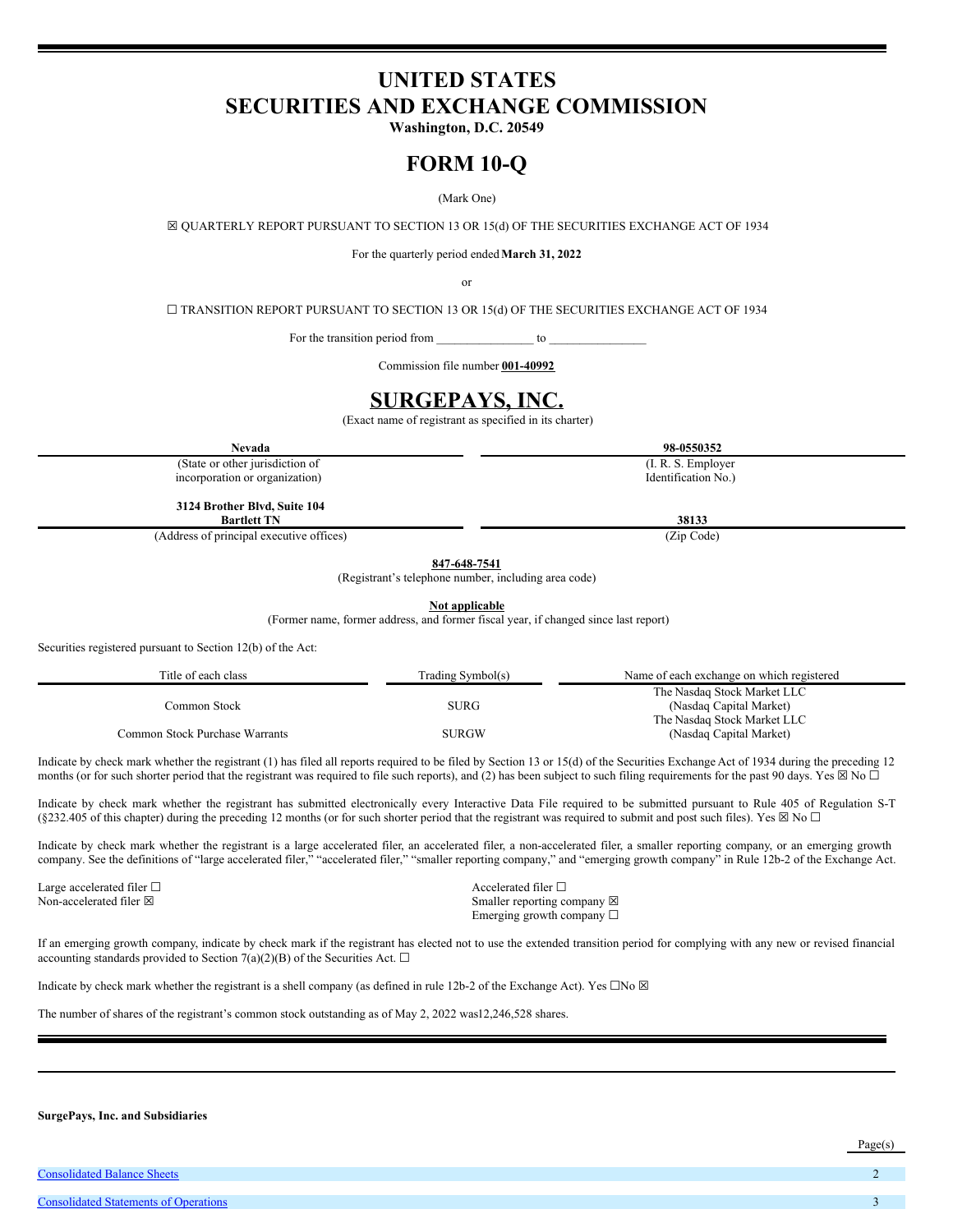| Consolidated Statements of Changes in Stockholders' Equity (Deficit) | $4 -$    |
|----------------------------------------------------------------------|----------|
|                                                                      |          |
| <b>Consolidated Statements of Cash Flows</b>                         |          |
|                                                                      |          |
| <b>Notes to Consolidated Financial Statements</b>                    | $7 - 58$ |
|                                                                      |          |
|                                                                      |          |
|                                                                      |          |

## **SurgePays, Inc. and Subsidiaries Consolidated Balance Sheets**

|                                                                                                                                                                   | <b>March 31, 2022</b><br>(Unaudited) |                |              | December 31, 2021 |  |
|-------------------------------------------------------------------------------------------------------------------------------------------------------------------|--------------------------------------|----------------|--------------|-------------------|--|
| <b>Assets</b>                                                                                                                                                     |                                      |                |              |                   |  |
|                                                                                                                                                                   |                                      |                |              |                   |  |
| <b>Current Assets</b>                                                                                                                                             |                                      |                |              |                   |  |
| Cash                                                                                                                                                              | \$                                   | 3,442,926      | \$           | 6,283,496         |  |
| Accounts receivable - net                                                                                                                                         |                                      | 5,644,120      |              | 3,249,889         |  |
| Inventory                                                                                                                                                         |                                      | 3,075,529      |              | 4,359,296         |  |
| Prepaids                                                                                                                                                          |                                      | 239,400        |              |                   |  |
| <b>Total Current Assets</b>                                                                                                                                       |                                      | 12,401,975     |              | 13,892,681        |  |
| Property and equipment - net                                                                                                                                      |                                      | 204,158        |              | 200,448           |  |
| <b>Other Assets</b>                                                                                                                                               |                                      |                |              |                   |  |
| Note receivable                                                                                                                                                   |                                      | 176,851        |              | 176,851           |  |
| Intangibles - net                                                                                                                                                 |                                      | 3,270,107      |              | 3,433,484         |  |
| Goodwill                                                                                                                                                          |                                      | 866,782        |              | 866,782           |  |
| Investment in CenterCom - former related party                                                                                                                    |                                      | 418,105        |              | 443,288           |  |
| Operating lease - right of use asset - net                                                                                                                        |                                      | 462,716        |              | 486,668           |  |
| <b>Total Other Assets</b>                                                                                                                                         |                                      | 5,194,561      |              | 5,407,073         |  |
| <b>Total Assets</b>                                                                                                                                               | \$                                   |                | \$           | 19,500,202        |  |
|                                                                                                                                                                   |                                      | 17,800,694     |              |                   |  |
| <b>Liabilities and Stockholders' Equity</b>                                                                                                                       |                                      |                |              |                   |  |
| <b>Current Liabilities</b>                                                                                                                                        |                                      |                |              |                   |  |
| Accounts payable and accrued expenses                                                                                                                             | $\mathbb{S}$                         | 5,645,134      | $\mathbb{S}$ | 6,602,577         |  |
| Accounts payable and accrued expenses - related party                                                                                                             |                                      | 1,369,611      |              | 1,389,798         |  |
| Deferred revenue                                                                                                                                                  |                                      | 317,700        |              | 276,250           |  |
| Operating lease liability                                                                                                                                         |                                      | 36,871         |              | 49,352            |  |
| Loans payable - related parties                                                                                                                                   |                                      | 1,086,413      |              | 1,553,799         |  |
| Notes payable - SBA government                                                                                                                                    |                                      |                |              | 126,418           |  |
| Notes payable - net                                                                                                                                               |                                      | 461,047        |              |                   |  |
| <b>Total Current Liabilities</b>                                                                                                                                  |                                      | 8,916,776      |              | 9,998,194         |  |
|                                                                                                                                                                   |                                      |                |              |                   |  |
| <b>Long Term Liabilities</b>                                                                                                                                      |                                      |                |              |                   |  |
| Loans payable - related parties                                                                                                                                   |                                      | 4,974,403      |              | 4,507,017         |  |
| Notes payable - SBA government                                                                                                                                    |                                      | 1,125,572      |              | 1,004,767         |  |
| Operating lease liability                                                                                                                                         |                                      | 429,354        |              | 438,903           |  |
| <b>Total Long Term Liabilities</b>                                                                                                                                |                                      | 6,529,329      |              | 5,950,687         |  |
| <b>Total Liabilities</b>                                                                                                                                          |                                      | 15,446,105     |              | 15,948,881        |  |
|                                                                                                                                                                   |                                      |                |              |                   |  |
| <b>Commitments and Contingencies (Note 8)</b>                                                                                                                     |                                      |                |              |                   |  |
| <b>Stockholders' Equity</b>                                                                                                                                       |                                      |                |              |                   |  |
| Series A, Convertible Preferred stock, \$0.001 par value, 100,000,000 shares authorized, 13,000,000 and<br>13,000,000 shares issued and outstanding, respectively |                                      | 260            |              | 260               |  |
| Common stock, \$0.001 par value, 500,000,000 shares authorized 12,063,834 and 12,063,834 shares issued                                                            |                                      |                |              |                   |  |
| and outstanding, respectively                                                                                                                                     |                                      | 12,064         |              | 12,064            |  |
| Additional paid-in capital                                                                                                                                        |                                      | 38,710,587     |              | 38,662,340        |  |
| Accumulated deficit                                                                                                                                               |                                      |                |              |                   |  |
|                                                                                                                                                                   |                                      | (36, 335, 677) |              | (35, 123, 343)    |  |
| Stockholders' equity before non-controlling interest                                                                                                              |                                      | 2,387,234      |              | 3,551,321         |  |
| Non-controlling interest                                                                                                                                          |                                      | (32, 645)      |              |                   |  |
| <b>Total Stockholders' Equity</b>                                                                                                                                 |                                      | 2,354,589      |              | 3,551,321         |  |
| <b>Total Liabilities and Stockholders' Equity</b>                                                                                                                 | \$                                   | 17,800,694     | \$           | 19,500,202        |  |
|                                                                                                                                                                   |                                      |                |              |                   |  |

The accompanying notes are an integral part of these consolidated financial statements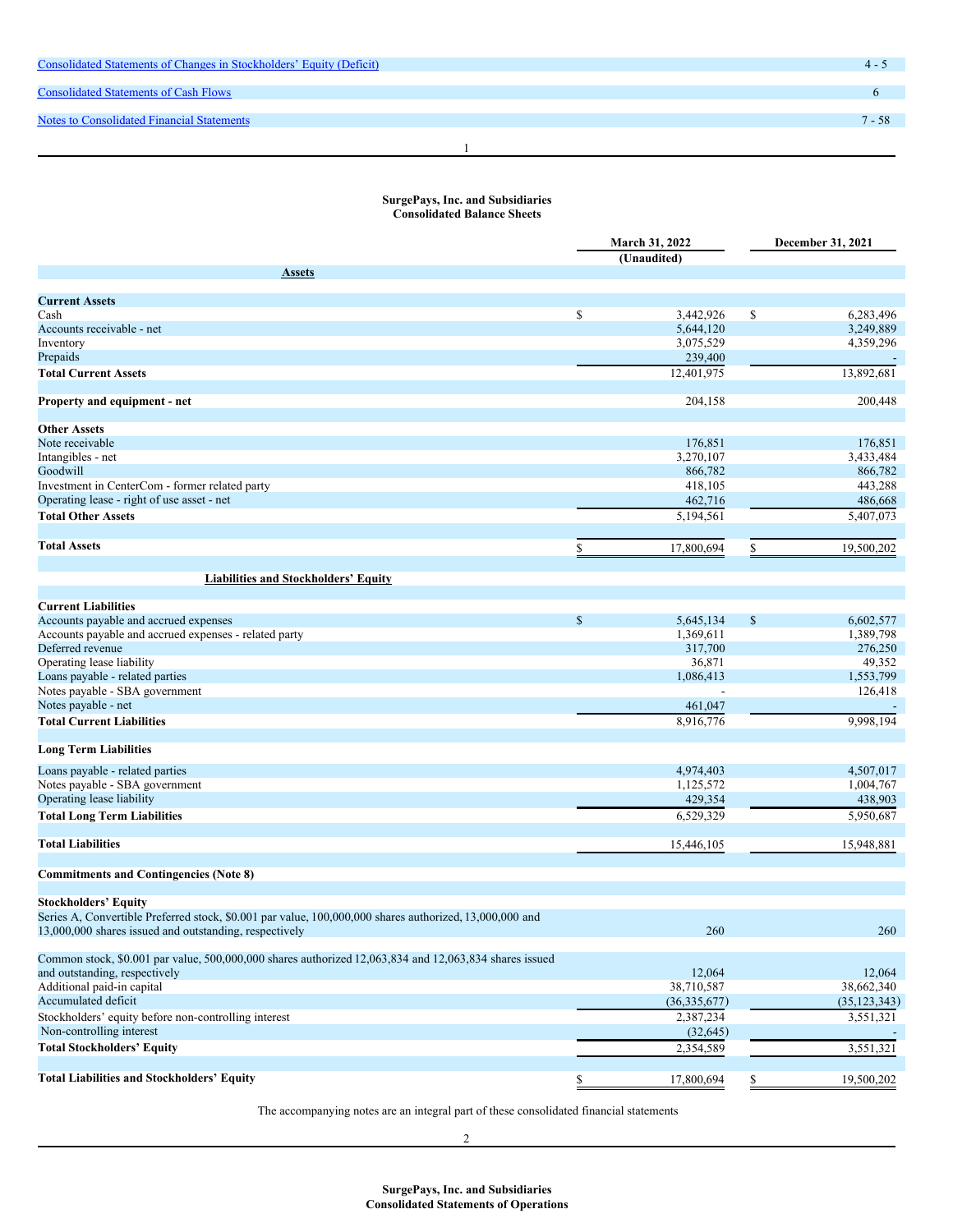|                                                        |               | For the Three Months Ended March 31, |             |  |  |  |
|--------------------------------------------------------|---------------|--------------------------------------|-------------|--|--|--|
|                                                        |               | 2022                                 | 2021        |  |  |  |
|                                                        |               | (Unaudited)                          | (Unaudited) |  |  |  |
| <b>Revenues</b>                                        | $\mathbf{s}$  | $\mathbb{S}$<br>21,141,372           | 10,988,948  |  |  |  |
| <b>Costs and expenses</b>                              |               |                                      |             |  |  |  |
| Cost of revenue                                        |               | 18,507,741                           | 9,859,434   |  |  |  |
| General and administrative expenses                    |               | 3,683,782                            | 3,237,684   |  |  |  |
| <b>Total costs and expenses</b>                        |               | 22, 191, 523                         | 13,097,118  |  |  |  |
| <b>Loss from operations</b>                            |               | (1,050,151)                          | (2,108,170) |  |  |  |
| Other income (expense)                                 |               |                                      |             |  |  |  |
| Interest expense                                       |               | (169, 645)                           | (599, 636)  |  |  |  |
| Derivative expense                                     |               |                                      | (1,775,057) |  |  |  |
| Change in fair value of derivative liabilities         |               |                                      | 303,850     |  |  |  |
| Loss on investment in CenterCom - former related party |               | (25, 183)                            | (73, 773)   |  |  |  |
| Gain on settlement of liabilities                      |               |                                      | 141,578     |  |  |  |
| Amortization of debt discount                          |               |                                      | (704, 223)  |  |  |  |
| Total other income (expense) - net                     |               | (194, 828)                           | (2,707,261) |  |  |  |
| Net loss including non-controlling interest            | $\mathcal{S}$ | $\mathbb{S}$<br>(1,244,979)          | (4,815,431) |  |  |  |
| <b>Non-controlling interest</b>                        |               | (32, 645)                            |             |  |  |  |
| Net loss available to common stockholders              | $\mathbf{s}$  | (1,212,334)<br><sup>\$</sup>         | (4,815,431) |  |  |  |
| Loss per share - basic and diluted                     | <b>S</b>      | (0.10)<br>\$                         | (1.85)      |  |  |  |
| Weighted average number of shares - basic and diluted  |               | 12,063,834                           | 2,604,456   |  |  |  |

The accompanying notes are an integral part of these consolidated financial statements

## 3

#### **SurgePays, Inc. and Subsidiaries Consolidated Statements of Changes in Stockholders' Equity For the Three Months Ended March 31, 2022 (Unaudited)**

|                                         | <b>Series A Preferred</b> | <b>Stock</b> |                          | <b>Series C Preferred</b> | <b>Stock</b> |                          | <b>Common Stock</b> |              | <b>Additional</b><br>Paid-in | Accumulated              | Non-<br>Controlling |      | Total<br>Stockholders' |
|-----------------------------------------|---------------------------|--------------|--------------------------|---------------------------|--------------|--------------------------|---------------------|--------------|------------------------------|--------------------------|---------------------|------|------------------------|
|                                         | <b>Shares</b>             |              | Amount                   | <b>Shares</b>             |              | Amount                   | <b>Shares</b>       | Amount       | Capital                      | Deficit                  | Interest            |      | <b>Equity</b>          |
| <b>December 31, 2021</b>                | 260,000                   | <b>S</b>     | 260                      | $\sim$ .                  |              | $\overline{\phantom{0}}$ | 12,063,834          | 12,064<br>S. | \$38,662,340                 | \$ (35,123,343)          | s<br>$\sim 10$      | - 38 | 3,551,321              |
| Recognition of stock based compensation |                           |              |                          |                           |              |                          | <b>м.</b>           |              | 9,294<br>$\sim$              | $\overline{\phantom{a}}$ | $\sim$              |      | 9,294                  |
| Warrants issued as debt issue costs     |                           |              | $\overline{\phantom{a}}$ | $\sim$                    |              |                          | н.                  |              | 38,953<br>$\sim$             | $\overline{\phantom{a}}$ | $\sim$              |      | 38,953                 |
| Non-controlling interest                |                           |              | $\overline{\phantom{a}}$ |                           |              | ۰                        | $\sim$              |              | $\overline{\phantom{a}}$     | $\sim$                   | (32, 645)           |      | (32, 645)              |
| Net loss                                |                           |              |                          |                           |              |                          |                     |              |                              | (1,212,334)              |                     |      | (1,212,334)            |
| <b>March 31, 2022</b>                   | 260,000                   | S            | 260                      |                           |              |                          | 12,063,834          | 12,064<br>S. | \$38,710,587                 | \$ (36,335,677)          | (32, 645)<br>S      |      | 2,354,589              |

The accompanying notes are an integral part of these consolidated financial statements

## 4

## **SurgePays, Inc. and Subsidiaries Consolidated Statements of Changes in Stockholders' (Deficit) For the Three Months Ended March 31, 2021 (Unaudited)**

|                                                                                   | <b>Series A Preferred Stock</b> |              |                          | <b>Series C Preferred Stock</b> |    |        | <b>Common Stock</b> |             | Additional<br>Paid-in | Accumulated              | Total<br>Stockholders' |
|-----------------------------------------------------------------------------------|---------------------------------|--------------|--------------------------|---------------------------------|----|--------|---------------------|-------------|-----------------------|--------------------------|------------------------|
|                                                                                   | <b>Shares</b>                   |              | Amount                   | <b>Shares</b>                   |    | Amount | <b>Shares</b>       | Amount      | Capital               | Deficit                  | (Deficit)              |
| <b>December 31, 2020</b>                                                          | 260,000                         | $\mathbf{s}$ | 260                      | 721,598                         | ×. | 722    | 2,542,624           | 2,543<br>s. | \$10,862,708          | \$(21,592,199)           | \$(10,725,966)         |
| Stock issued for services rendered and recognition<br>of share based compensation | $\overline{\phantom{a}}$        |              | $\overline{\phantom{a}}$ | ۰                               |    | $\sim$ | 63,000              | 63          | 61,508                | ۰                        | 61,571                 |
|                                                                                   |                                 |              | $\overline{\phantom{a}}$ |                                 |    | н.     | 13,000,000          | 13,000      | 1,497,000             | ۰                        | 1,510,000              |
| Stock issued for cash                                                             |                                 |              |                          |                                 |    |        |                     |             |                       |                          |                        |
| Stock and warrants issued with debt recorded as a<br>debt discount                | $\overline{\phantom{a}}$        |              | $\overline{\phantom{a}}$ | $\sim$                          |    | $\sim$ | 900,000             | 900         | 2,037,735             | $\overline{\phantom{a}}$ | 2,038,635              |
| Conversion of debt                                                                | $\sim$                          |              |                          | ٠                               |    | н.     | 6,614,537           | 6,615       | 851.543               | ۰                        | 858,158                |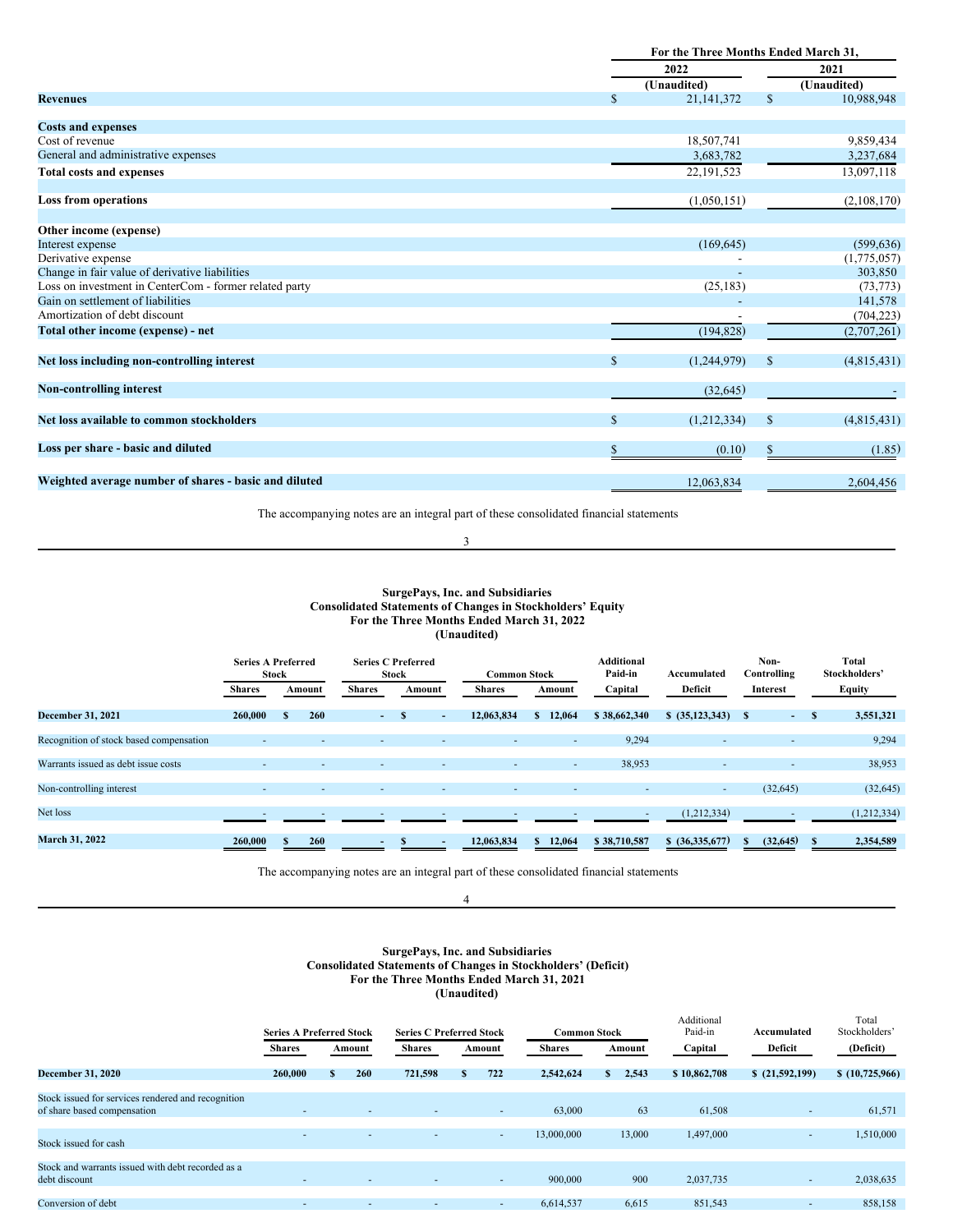| <b>March 31, 2021</b>                               | 260,000                  | 260<br>S.                | 721,598 | 722<br>S. | 28,260,174 | 28,261<br>S. | \$15,987,299 | \$(26,407,630)           | \$(10,391,088) |
|-----------------------------------------------------|--------------------------|--------------------------|---------|-----------|------------|--------------|--------------|--------------------------|----------------|
| Net loss                                            |                          |                          |         |           |            |              |              | (4,815,431)              | (4,815,431)    |
| in ECS                                              |                          | $\overline{\phantom{a}}$ |         | ۰         | 100,000    | 100          | 17,800       |                          | 17,900         |
| Stock issued for acquisition of membership interest |                          |                          |         |           |            |              |              |                          |                |
| Stock issued in settlement of liabilities           |                          | $\overline{\phantom{a}}$ | $\sim$  | ۰         | 3,586,850  | 3,587        | 461,126      | $\overline{\phantom{a}}$ | 464,713        |
|                                                     | $\overline{\phantom{a}}$ | $\overline{\phantom{a}}$ |         | ۰.        | 695,818    |              | 108,235      |                          | 108,931        |
| Stock issued in connection with debt modification   |                          |                          |         |           |            | 696          |              |                          |                |
| Stock issued under make-whole arrangement           |                          | $\sim$                   | $\sim$  | ۰         | 757,345    | 757          | 89,644       |                          | 90,401         |

The accompanying notes are an integral part of these consolidated financial statements

## 5

#### **SurgePays, Inc. and Subsidiaries Consolidated Statements of Cash Flows**

|                                                                                   |      | For the Three Months ended March 31, |    |               |  |  |
|-----------------------------------------------------------------------------------|------|--------------------------------------|----|---------------|--|--|
|                                                                                   |      | 2022                                 |    | 2021          |  |  |
|                                                                                   |      | (Unaudited)                          |    | (Unaudited)   |  |  |
| <b>Operating activities</b>                                                       |      |                                      |    |               |  |  |
| Net loss - including non-controlling interest                                     | \$   | (1,244,979)                          | \$ | (4,815,431)   |  |  |
| Adjustments to reconcile net loss to net cash used in operations                  |      |                                      |    |               |  |  |
| Depreciation and amortization                                                     |      | 171,068                              |    | 217,958       |  |  |
| Amortization of right-of-use assets                                               |      | 23,952                               |    | 64,854        |  |  |
| Amortization of debt discount/debt issue costs                                    |      |                                      |    | 704,223       |  |  |
| Recognition of share based compensation                                           |      | 9,294                                |    | 61,571        |  |  |
| Change in fair value of derivative liabilities                                    |      |                                      |    | (303, 850)    |  |  |
| Derivative expense                                                                |      |                                      |    | 1,775,057     |  |  |
| Gain on settlement of liabilities                                                 |      |                                      |    | (201, 778)    |  |  |
| Gain on equity method investment - Centercom - former related party               |      | 25,183                               |    | 73,773        |  |  |
| Changes in operating assets and liabilities                                       |      |                                      |    |               |  |  |
| (Increase) decrease in                                                            |      |                                      |    |               |  |  |
| Accounts receivable                                                               |      | (2,394,231)                          |    | (308, 938)    |  |  |
| Lifeline revenue - due from USAC                                                  |      |                                      |    | (9,169)       |  |  |
| Inventory                                                                         |      | 1,283,767                            |    | (55,500)      |  |  |
| Prepaids                                                                          |      | (239, 400)                           |    | (816)         |  |  |
| Increase (decrease) in                                                            |      |                                      |    |               |  |  |
| Accounts payable and accrued expenses                                             |      | (957, 443)                           |    | (851, 492)    |  |  |
| Accounts payable and accrued expenses - related party                             |      | (20, 187)                            |    |               |  |  |
| Deferred revenue                                                                  |      | 41,450                               |    | 281,900       |  |  |
| Operating lease liability                                                         |      | (22,030)                             |    | (67, 716)     |  |  |
| Net cash used in operating activities                                             |      | (3,323,556)                          |    | (3, 435, 354) |  |  |
|                                                                                   |      |                                      |    |               |  |  |
| <b>Investing activities</b>                                                       |      |                                      |    |               |  |  |
| Purchase of property and equipment                                                |      | (11,401)                             |    | (2,615)       |  |  |
| Net cash used in investing activities                                             |      | (11,401)                             |    | (2,615)       |  |  |
|                                                                                   |      |                                      |    |               |  |  |
| <b>Financing activities</b>                                                       |      |                                      |    |               |  |  |
| Proceeds from stock and warrants issued for cash                                  |      |                                      |    | 1,510,000     |  |  |
| Proceeds from loans - related party                                               |      |                                      |    | 1,255,000     |  |  |
| Proceeds from notes payable                                                       |      | 500,000                              |    | 768,167       |  |  |
| Repayments on notes payable                                                       |      |                                      |    | (1,466,719)   |  |  |
| Repayments on SBA notes                                                           |      | (5,613)                              |    |               |  |  |
| Proceeds from convertible notes                                                   |      |                                      |    | 2,300,000     |  |  |
|                                                                                   |      | 494,387                              |    |               |  |  |
| Net cash provided by financing activities                                         |      |                                      |    | 4,366,448     |  |  |
| Net increase (decrease) in cash                                                   |      | (2,840,570)                          |    | 928,479       |  |  |
|                                                                                   |      |                                      |    |               |  |  |
| Cash - beginning of period                                                        |      | 6,283,496                            |    | 673,995       |  |  |
| Cash - end of period                                                              | \$   | 3,442,926                            | \$ | 1,602,474     |  |  |
|                                                                                   |      |                                      |    |               |  |  |
| Supplemental disclosure of cash flow information                                  |      |                                      |    |               |  |  |
| Cash paid for interest                                                            | \$   | 8,552                                | \$ |               |  |  |
| Cash paid for income tax                                                          | \$   |                                      | \$ |               |  |  |
|                                                                                   |      |                                      |    |               |  |  |
| Supplemental disclosure of non-cash investing and financing activities            |      |                                      |    |               |  |  |
| Debt issue costs recorded in connection with notes payable                        |      | 38,953                               |    |               |  |  |
| Debt discount/issue costs recorded in connection with debt/derivative liabilities | \$   |                                      | \$ | 2,038,635     |  |  |
| Right-of-use asset obtained in exchange for new operating lease liability         |      |                                      |    |               |  |  |
|                                                                                   | S    |                                      |    | 515,848       |  |  |
| Stock issued in connection with debt modification                                 | $\$$ |                                      |    | 108,931       |  |  |
| Stock issued under make-whole arrangement                                         | \$   |                                      | \$ | 90,401        |  |  |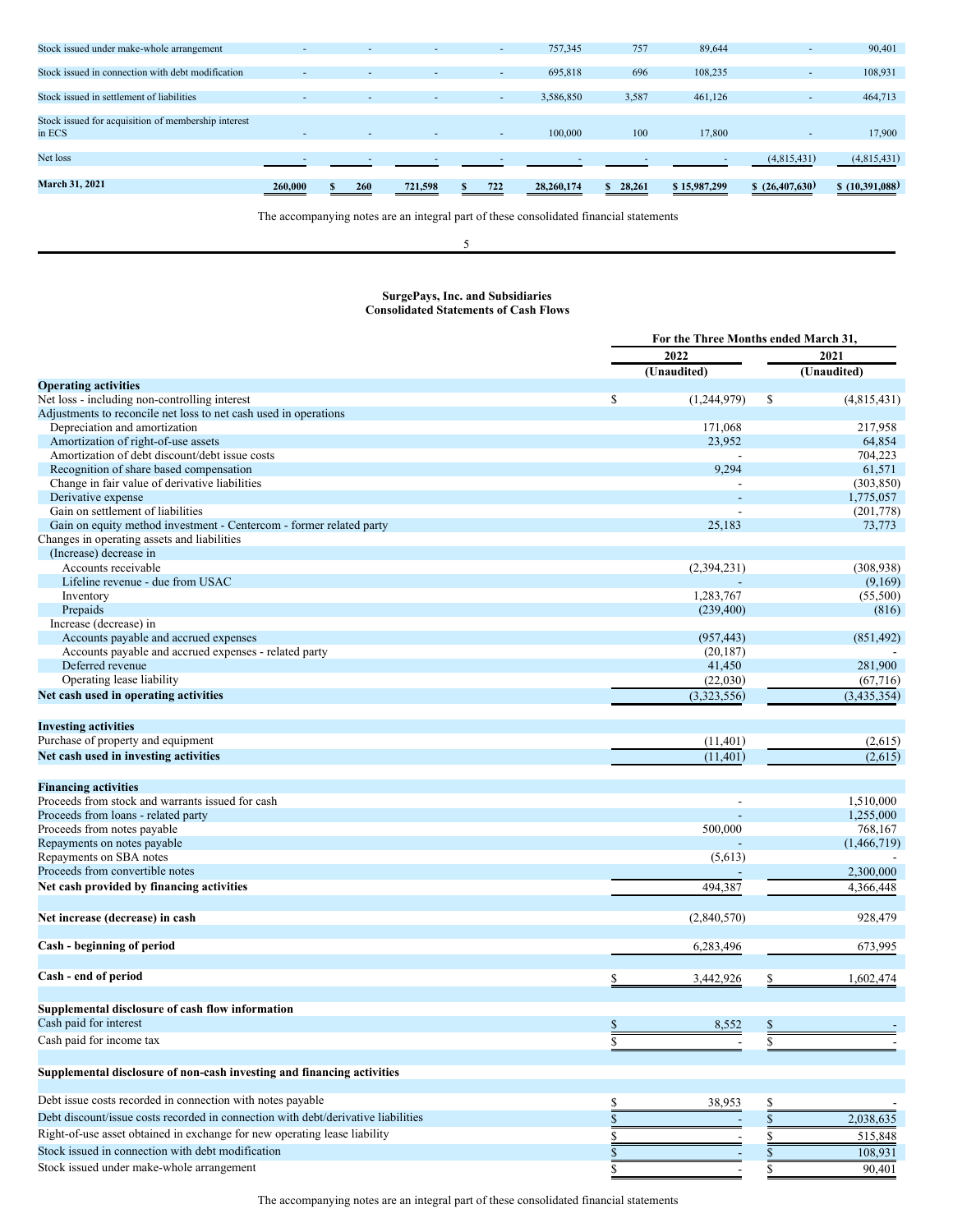#### **SURGEPAYS, INC. AND SUBSIDIARIES NOTES TO CONSOLIDATED FINANCIAL STATEMENTS MARCH 31, 2022 (UNAUDITED)**

#### **Note 1 - Organization and Nature of Operations**

#### **Organization and Nature of Operations**

SurgePays, Inc. ("SurgePays," "SP," "we," "our" or "the Company"), and its operating subsidiaries, is a technology-driven company building a next generation supply chain software platform that can offer wholesale goods and services more cost efficiently than traditional and existing wholesale distribution models.

The parent (SurgePays, Inc.) and subsidiaries are organized as follows:

| <b>Company Name</b>                 |        | <b>Incorporation Date</b> | <b>State of Incorporation</b> |
|-------------------------------------|--------|---------------------------|-------------------------------|
| SurgePays, Inc.                     |        | August 18, 2006           | Tennessee                     |
| KSIX Media, Inc.                    |        | November 5, 2014          | Nevada                        |
| KSIX, LLC                           |        | September 14, 2011        | Nevada                        |
| Surge Blockchain, LLC               |        | January 29, 2009          | Nevada                        |
| Injury Survey, LLC                  |        | July 28, 2020             | Nevada                        |
| DigitizeIQ, LLC                     |        | July 23, 2014             | <b>Illinois</b>               |
| Surge Logics, Inc.                  |        | October 2, 2018           | Nevada                        |
| Surge Payments, LLC                 |        | December 17, 2018         | Nevada                        |
| Surgephone Wireless, LLC            |        | <b>August 29, 2019</b>    | Nevada                        |
| SurgePays Fintech, Inc.             |        | August 22, 2019           | Nevada                        |
| True Wireless, Inc.                 | $\ast$ | October 29, 2020          | Oklahoma                      |
| ECS Prepaid, LLC                    |        | June 9, 2009              | Missouri                      |
| Torch Wireless, LLC                 | **     | January 29, 2019          | Wyoming                       |
| Central States Legal Services, Inc. |        | August 1, 2003            | Missouri                      |
| Electronic Check Services, Inc.     |        | May 19, 1999              | Missouri                      |

Entity was disposed of on May 7, 2021.

As of January 1, 2022, this was accounted for as a variable interest entity

## 7

#### **SURGEPAYS, INC. AND SUBSIDIARIES NOTES TO CONSOLIDATED FINANCIAL STATEMENTS MARCH 31, 2022 (UNAUDITED)**

## Impact of COVID-19

The ongoing COVID-19 global and national health emergency has caused significant disruption in the international and United States economies and financial markets. In March 2020, the World Health Organization declared the COVID-19 outbreak a pandemic. The spread of COVID-19 has caused illness, quarantines, cancellation of events and travel, business and school shutdowns, reduction in business activity and financial transactions, labor shortages, supply chain interruptions and overall economic and financial market instability. The COVID-19 pandemic has the potential to significantly impact the Company's supply chain, distribution centers, or logistics and other service providers.

In addition, a severe prolonged economic downturn could result in a variety of risks to the business, including weakened demand for products and services and a decreased ability to raise additional capital when needed on acceptable terms, if at all. As the situation continues to evolve, the Company will continue to closely monitor market conditions and respond accordingly.

We have implemented adjustments to our operations designed to keep employees safe and comply with international, federal, state, and local guidelines, including those regarding social distancing. The extent to which COVID-19 may further impact the Company's business, results of operations, financial condition and cash flows will depend on future developments, which are highly uncertain and cannot be predicted with confidence. In response to COVID-19, the United States government has passed legislation and taken other actions to provide financial relief to companies and other organizations affected by the pandemic.

The ultimate impact of the COVID-19 pandemic on the Company's operations is unknown and will depend on future developments, which are highly uncertain and cannot be predicted with confidence, including the duration of the COVID-19 outbreak, new information which may emerge concerning the severity of the COVID-19 pandemic, and any additional preventative and protective actions that governments, or the Company, may direct, which may result in an extended period of continued business disruption, reduced customer traffic and reduced operations.

Any resulting financial impact cannot be reasonably estimated at this time but is anticipated to have a material adverse impact on our business, financial condition, and results of operations.

To date, the Company has not experienced any significant negative economic impact due to COVID-19.

8

**SURGEPAYS, INC. AND SUBSIDIARIES NOTES TO CONSOLIDATED FINANCIAL STATEMENTS MARCH 31, 2022 (UNAUDITED)**

**Basis of Presentation**

The accompanying unaudited consolidated financial statements have been prepared in accordance with accounting principles generally accepted in the United States of America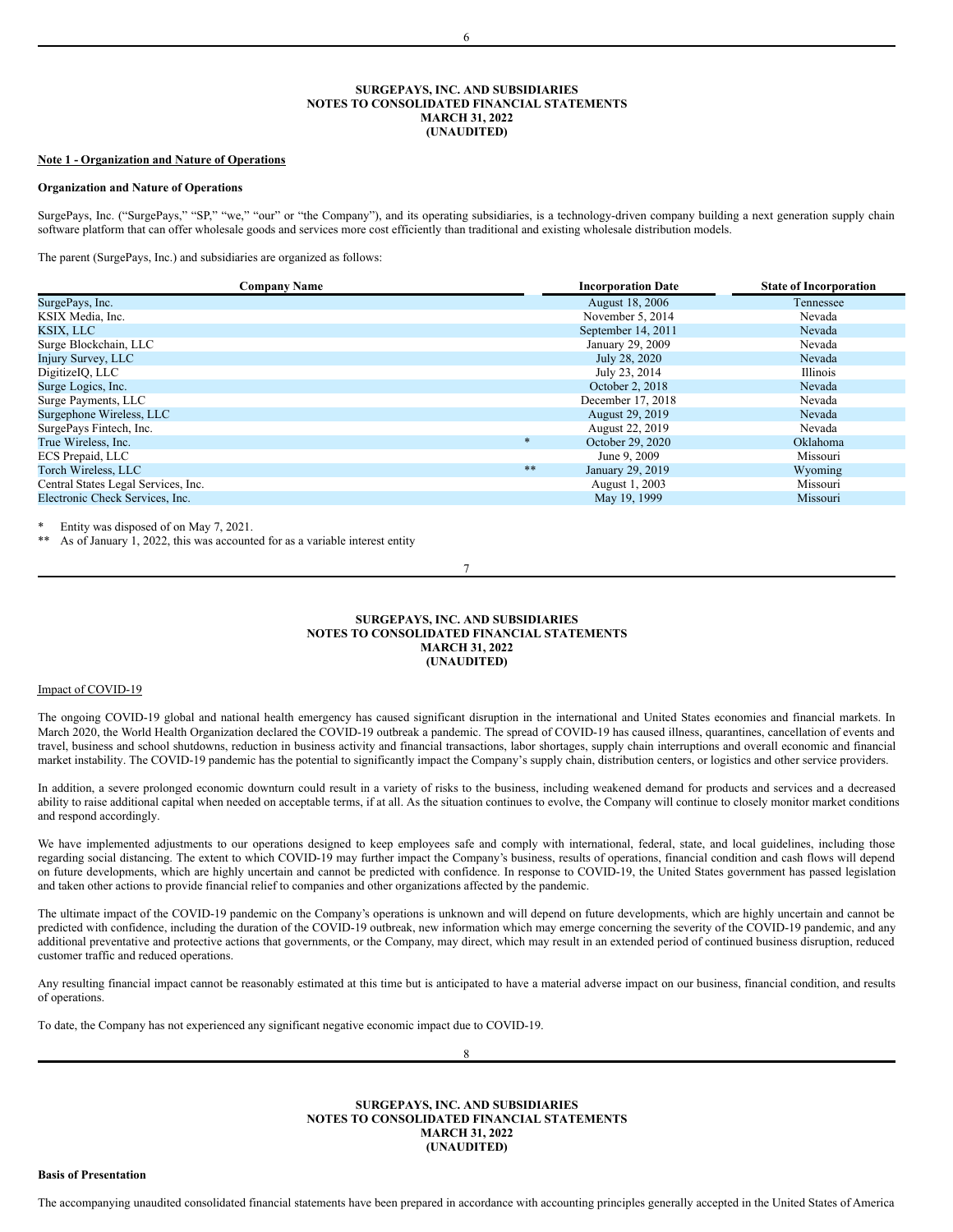for interim financial statements ("U.S. GAAP") and with the instructions to Form 10-Q and Article 8 of Regulation S-X of the United States Securities and Exchange Commission ("SEC"). Accordingly, they do not contain all information and footnotes required by accounting principles generally accepted in the United States of America for annual financial statements. In the opinion of the Company's management, the accompanying unaudited consolidated financial statements contain all of the adjustments necessary (consisting only of normal recurring accruals) to present the financial position of the Company as of March 31, 2022 and the results of operations and cash flows for the periods presented. The results of operations for the three months ended March 31, 2022 are not necessarily indicative of the operating results for the full fiscal year or any future period. These unaudited consolidated financial statements should be read in conjunction with the financial statements and related notes thereto included in the Company's Annual Report on Form 10-K for the year ended December 31, 2021 filed with the SEC on March 24, 2022.

Management acknowledges its responsibility for the preparation of the accompanying unaudited consolidated financial statements which reflect all adjustments, consisting of normal recurring adjustments, considered necessary in its opinion for a fair statement of its consolidated financial position and the consolidated results of its operations for the periods presented.

## **Liquidity, Going Concern and Management's Plans**

These consolidated financial statements have been prepared on a going concern basis, which contemplates the realization of assets and the settlement of liabilities and commitments in the normal course of business.

As reflected in the accompanying consolidated financial statements, for the three months ended March 31, 2022, the Company had:

- Net loss available to common stockholders of \$1,212,334; and
- Net cash used in operations was \$3,323,556

Additionally, at March 31, 2022, the Company had:

- Accumulated deficit of \$36,335,677
- Stockholders' equity of \$2,354,589, and
- Working capital of \$3,485,199

9

#### **SURGEPAYS, INC. AND SUBSIDIARIES NOTES TO CONSOLIDATED FINANCIAL STATEMENTS MARCH 31, 2022 (UNAUDITED)**

We manage liquidity risk by reviewing, on an ongoing basis, our sources of liquidity and capital requirements. The Company has cash on hand of \$,442,926 at March 31, 2022.

The Company has incurred significant losses since its inception and has not demonstrated an ability to generate sufficient revenues from the sales of its products and services to achieve profitable operations. There can be no assurance that profitable operations will ever be achieved, or if achieved, could be sustained on a continuing basis. In making this assessment we performed a comprehensive analysis of our current circumstances including: our financial position, our cash flows and cash usage forecasts for the twelve months ended March 31, 2022, and our current capital structure including equity-based instruments and our obligations and debts.

Without sufficient revenues from operations, if the Company does not obtain additional capital, the Company will be required to reduce the scope of its business development activities or cease operations. The Company may explore obtaining additional capital financing and the Company is closely monitoring its cash balances, cash needs, and expense levels.

These factors create substantial doubt about the Company's ability to continue as a going concern within the twelve-month period subsequent to the date that these consolidated financial statements are issued. The consolidated financial statements do not include any adjustments that might be necessary if the Company is unable to continue as a going concern. Accordingly, the consolidated financial statements have been prepared on a basis that assumes the Company will continue as a going concern and which contemplates the realization of assets and satisfaction of liabilities and commitments in the ordinary course of business.

### Management's strategic plans include the following:

- Continue the hyper growth of the Affordable Connectivity Program revenue stream,
- Execution of business plan and significant revenue growth from prior period,
- Pursuing a line of credit to achieve the hyper growth of the Affordable Connectivity Program,
- Expand product and services offerings to a larger surrounding geographic area.
- Continuing to explore and execute prospective partnering or distribution opportunities; and
- Identifying unique market opportunities that represent potential positive short-term cash flow.

10

#### **SURGEPAYS, INC. AND SUBSIDIARIES NOTES TO CONSOLIDATED FINANCIAL STATEMENTS MARCH 31, 2022 (UNAUDITED)**

#### **Note 2 - Summary of Significant Accounting Policies**

#### **Principles of Consolidation and Non-Controlling Interest**

These consolidated financial statements have been prepared in accordance with U.S. GAAP and include the accounts of the Company and its wholly owned subsidiaries. All intercompany transactions and balances have been eliminated.

For entities that are consolidated, but not 100% owned, a portion of the income or loss and corresponding equity is allocated to owners other than the Company. The aggregate of the income or loss and corresponding equity that is not owned by us is included in Non-controlling Interests in the consolidated financial statements.

#### **Variable Interest Entities**

A variable interest entity ("VIE") is an entity that does not have sufficient equity at risk to finance its activities without additional subordinated financial support or is structured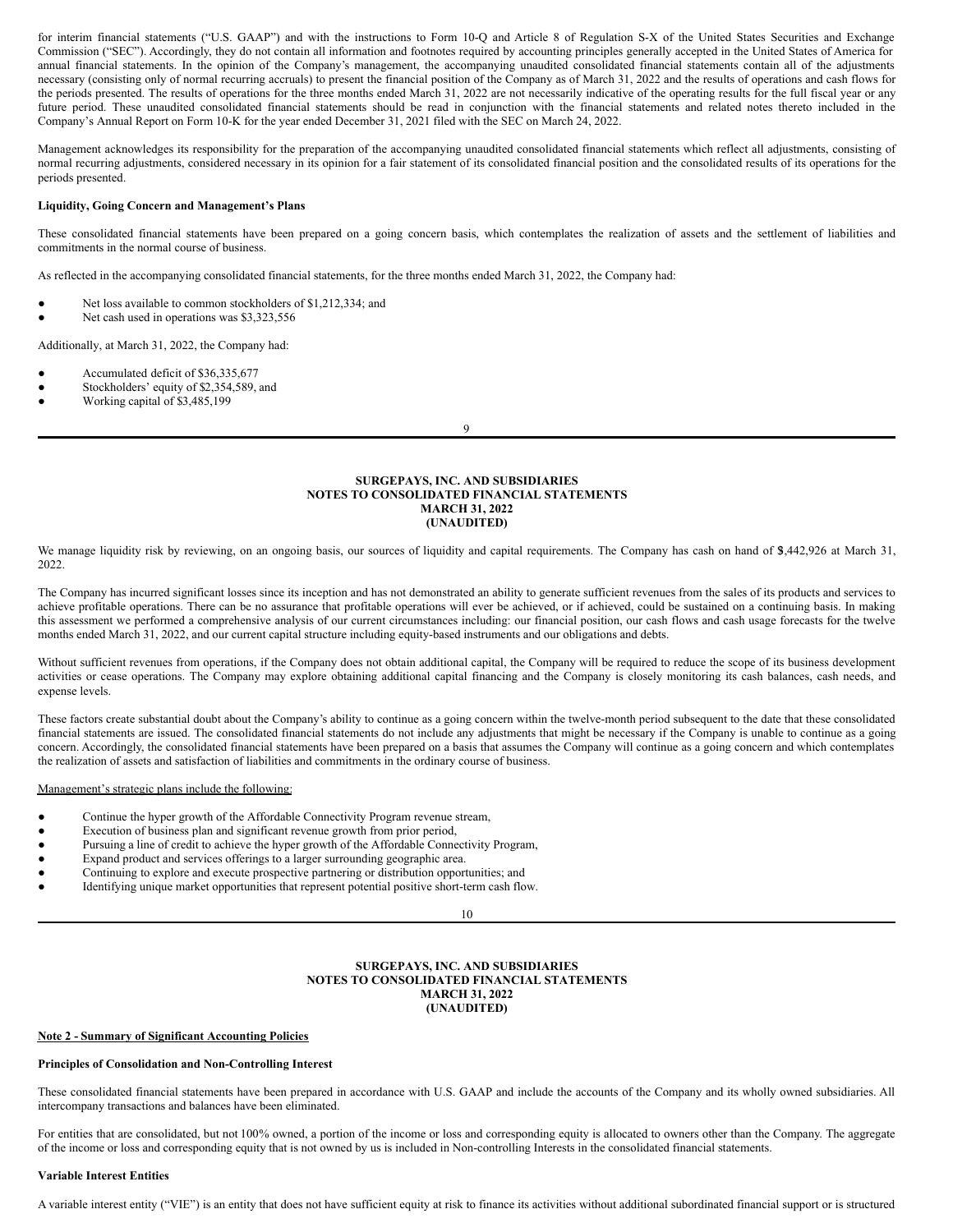such that equity investors lack the ability to control the entity's activities or do not substantially participate in the gains and losses of the entity. Upon inception of a contractual agreement, and thereafter, if a reconsideration event occurs, the Company performs an assessment to determine whether the arrangement contains a variable interest in an entity and whether that entity is a VIE. The primary beneficiary of a VIE is the party that has both the power to direct the activities that most significantly impact the VIE's economic performance and the obligation to absorb losses or the right to receive benefits from the VIE that could potentially be significant to the VIE. Under Accounting Standards Codification ("ASC") 810 – *Consolidations*, where the Company concludes that it is the primary beneficiary of a VIE, the Company consolidates the accounts of that VIE.

Effective January 1, 2022, the Company executed a management agreement with Torch Wireless ("Torch"). Generally, the Company was engaged to handle the following services:

- Oversee management of the business being conducted by Torch,
- Involved in the performance of Torch's obligations under contracts regarding its business operations and maintenance of Torch's customer relationships,
- Assist Torch with regulatory compliance,
- Manage all billing and collection functions, including the right to collect revenues related to Torch's business operations, as part of the agreement, Torch may not participate in this function
- Manage all payment functions related to the business, including the right to disburse funds, as part of the agreement, Torch may not participate in this function; and

On April 6, 2022, the Company acquired 100% of the equity of Torch in exchange for \$800,000, resulting in Torch becoming a wholly-owned subsidiary in a transaction accounted for as a business combination. Payment for Torch is expected to be completed during the second quarter of 2022.

11

#### **SURGEPAYS, INC. AND SUBSIDIARIES NOTES TO CONSOLIDATED FINANCIAL STATEMENTS MARCH 31, 2022 (UNAUDITED)**

In addition, the Company will pay the Sellers monthly residual payments for customers enrolled by the Company through December 31, 2022 of either \$2 or \$3 per customer (depending on the category of customer). While Torch has existing operations, it has not yet generated material revenues. This transaction does not involve the purchase of a "significant amount of assets" as defined in the Instructions to Item 2.01 of Form 8-K.

Torch is a provider of subsidized mobile broadband services to consumers qualifying under the federal guidelines of the U.S. Federal Communication Commission's Affordable Connectivity Program ("ACP"). The ACP provides the Company up to a \$100 reimbursement for the cost of each tablet device distributed and a \$30 per customer, per month subsidy for mobile broadband (internet connectivity) services. With the purchase of Torch, the Company now has approval to offer subsidized mobile broadband in all fifty states.

At March 31, 2022, Torch is a VIE and has been consolidated with the Company's financial position, results of operations, and cash flows.

The following table summarizes the carrying amounts of Torch's assets and liabilities (after the elimination of intercompany transactions and balances) included in the Company's consolidated balance sheet at March 31, 2022:

| Assets                   |   |           |
|--------------------------|---|-----------|
| Cash                     | S | 1,017,756 |
| Accounts receivable      |   | 1,665,906 |
| Inventory                |   | 923,415   |
| <b>Total Assets</b>      |   | 3,607,077 |
|                          |   |           |
| Liabilities              |   |           |
| Accounts payable         |   | 63,254    |
| <b>Total Liabilities</b> |   | 63,254    |
|                          |   |           |

## **SURGEPAYS, INC. AND SUBSIDIARIES NOTES TO CONSOLIDATED FINANCIAL STATEMENTS MARCH 31, 2022 (UNAUDITED)**

12

#### **Business Combinations**

The Company accounts for business acquisitions using the acquisition method of accounting, in accordance with which assets acquired and liabilities assumed are recorded at their respective fair values at the acquisition date.

The fair value of the consideration paid, including contingent consideration, is assigned to the assets acquired and liabilities assumed based on their respective fair values. Goodwill represents excess of the purchase price over the estimated fair values of the assets acquired and liabilities assumed.

Significant judgments are used in determining fair values of assets acquired and liabilities assumed, as well as intangibles. Fair value and useful life determinations are based on, among other factors, estimates of future expected cash flows, and appropriate discount rates used in computing present values. These judgments may materially impact the estimates used in allocating acquisition date fair values to assets acquired and liabilities assumed, as well as the Company's current and future operating results. Actual results may vary from these estimates which may result in adjustments to goodwill and acquisition date fair values of assets and liabilities during a measurement period or upon a final determination of asset and liability fair values, whichever occurs first. Adjustments to fair values of assets and liabilities made after the end of the measurement period are recorded within the Company's operating results.

At December 31, 2021 and 2020, goodwill was \$866,782, respectively. There wereno impairment losses for the years ended December 31, 2021 and 2020, respectively.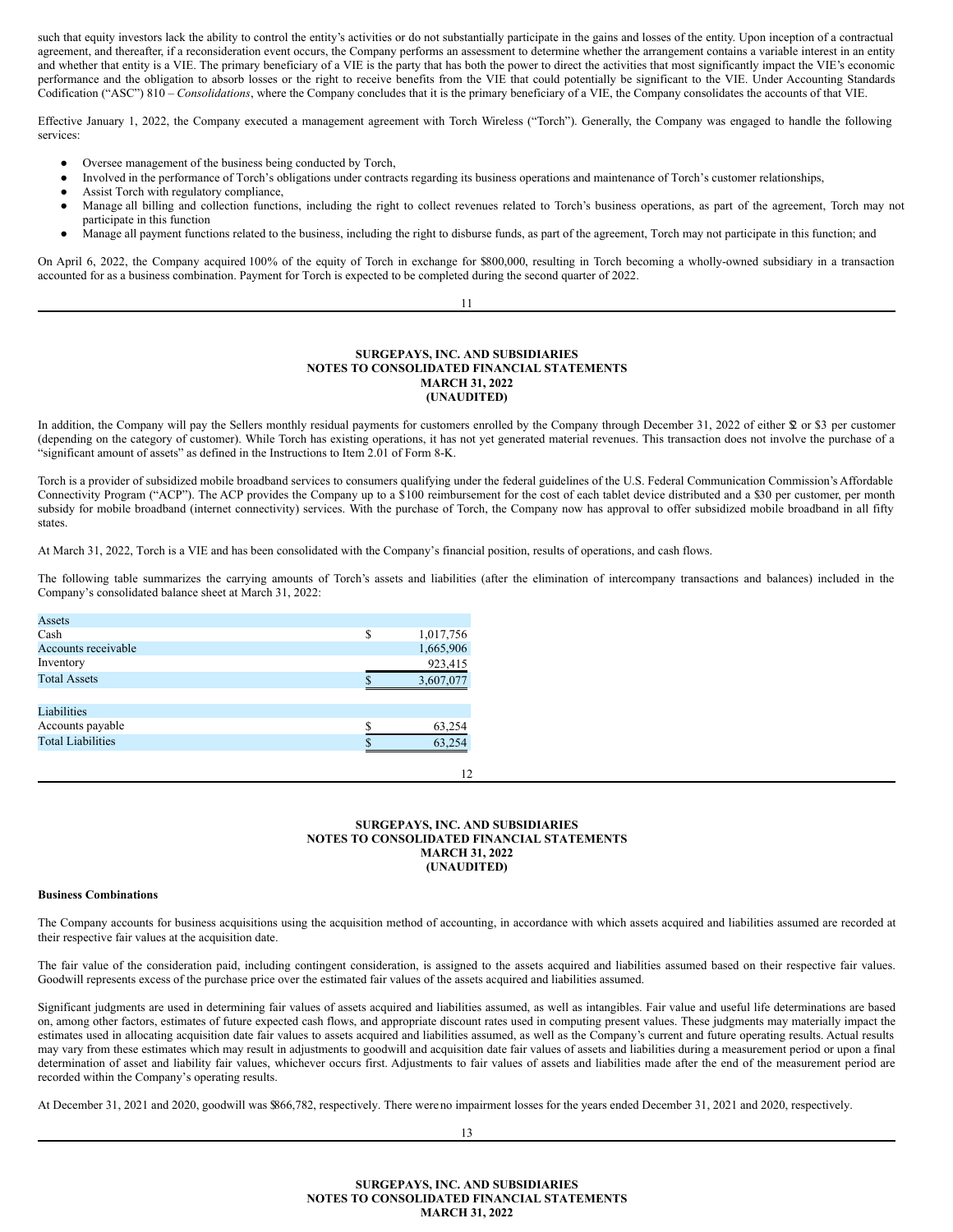### **(UNAUDITED)**

#### **Deconsolidation of Subsidiary**

In accordance with ASC Topic 810-10-40, a parent company must deconsolidate a subsidiary as of the date the parent ceases to have a controlling interest in that subsidiary and recognize a gain or loss in net income at that time.

On May 7, 2021, the Company disposed of its subsidiary True Wireless, Inc. ("TW"), however we retained \$1,097,659 in liabilities which consisted of \$1,077,659 in accounts payable and accrued expenses as well as \$20,000 in related party loans. During 2021, the \$20,000 was forgiven. In connection with the sale, the Company received an unsecured note receivable for \$176,851, bearing interest at0.6%, with a default interest rate of10%. The Company will receive twenty-five (25) payments of principal and accrued interest totaling \$7,461 commencing in June 2023. Payments are scheduled as follows:

| For the Year Ended December 31, 2021 |                           |
|--------------------------------------|---------------------------|
|                                      |                           |
| 2022 \$                              |                           |
| 2023                                 | 52,227                    |
| 2024                                 | 89,532                    |
| 2025                                 | 44,766                    |
|                                      |                           |
| Less: amount representing interest   | $\frac{186,525}{(9,674)}$ |
| Total                                | 176,851                   |
|                                      |                           |
| 14                                   |                           |

#### **SURGEPAYS, INC. AND SUBSIDIARIES NOTES TO CONSOLIDATED FINANCIAL STATEMENTS MARCH 31, 2022 (UNAUDITED)**

As a result of the sale, we deconsolidated our entire ownership interest in TW from our consolidated financial statements on May 7, 2021, the effective date of the sale agreement, and recognized a gain on deconsolidation of \$1,895,871 as follows:

| Consideration                                                                    |              |
|----------------------------------------------------------------------------------|--------------|
| Note receivable                                                                  | S<br>176,851 |
|                                                                                  |              |
| Fair value of consideration received                                             | 176,851      |
|                                                                                  |              |
| Recognized amounts of identifiable assets sold and liabilities assumed by buyer: |              |
|                                                                                  |              |
| Cash                                                                             | 325,316      |
| Lifeline revenue due from USAC                                                   | 74,650       |
| Inventory                                                                        | 107,089      |
| Property and equipment - net                                                     | 20,645       |
| Operating lease - right of use asset - net                                       | 10,981       |
| Total assets sold                                                                | 538,681      |
|                                                                                  |              |
| Accounts payable and accrued expenses                                            | 1,183,850    |
| Line of credit                                                                   | 912,870      |
| Note payable - SBA government                                                    | 150,000      |
| Operating lease liability                                                        | 10,981       |
| Total liabilities assumed by buyer                                               | 2,257,701    |
|                                                                                  |              |
| Total net liabilities assumed by buyer                                           | 1,719,020    |
|                                                                                  |              |
| Gain on deconsolidation of True Wireless                                         | 1,895,871    |
|                                                                                  |              |

#### **Business Segments and Concentrations**

The Company uses the "management approach" to identify its reportable segments. The management approach requires companies to report segment financial information consistent with information used by management for making operating decisions and assessing performance as the basis for identifying the Company's reportable segments. The Company manages its business as multiple reportable segments.

Customers in the United States accounted for 100% of our revenues. We do not have any property or equipment outside of the United States.

See Note 10 regarding segment disclosure.

15

### **SURGEPAYS, INC. AND SUBSIDIARIES NOTES TO CONSOLIDATED FINANCIAL STATEMENTS MARCH 31, 2022 (UNAUDITED)**

#### **Use of Estimates**

Preparing financial statements in conformity with U.S. GAAP requires management to make estimates and assumptions that affect the reported amounts of assets and liabilities and the disclosure of contingent assets and liabilities at the date of the financial statements and revenues and expenses during the reported period. Actual results could differ from those estimates, and those estimates may be material.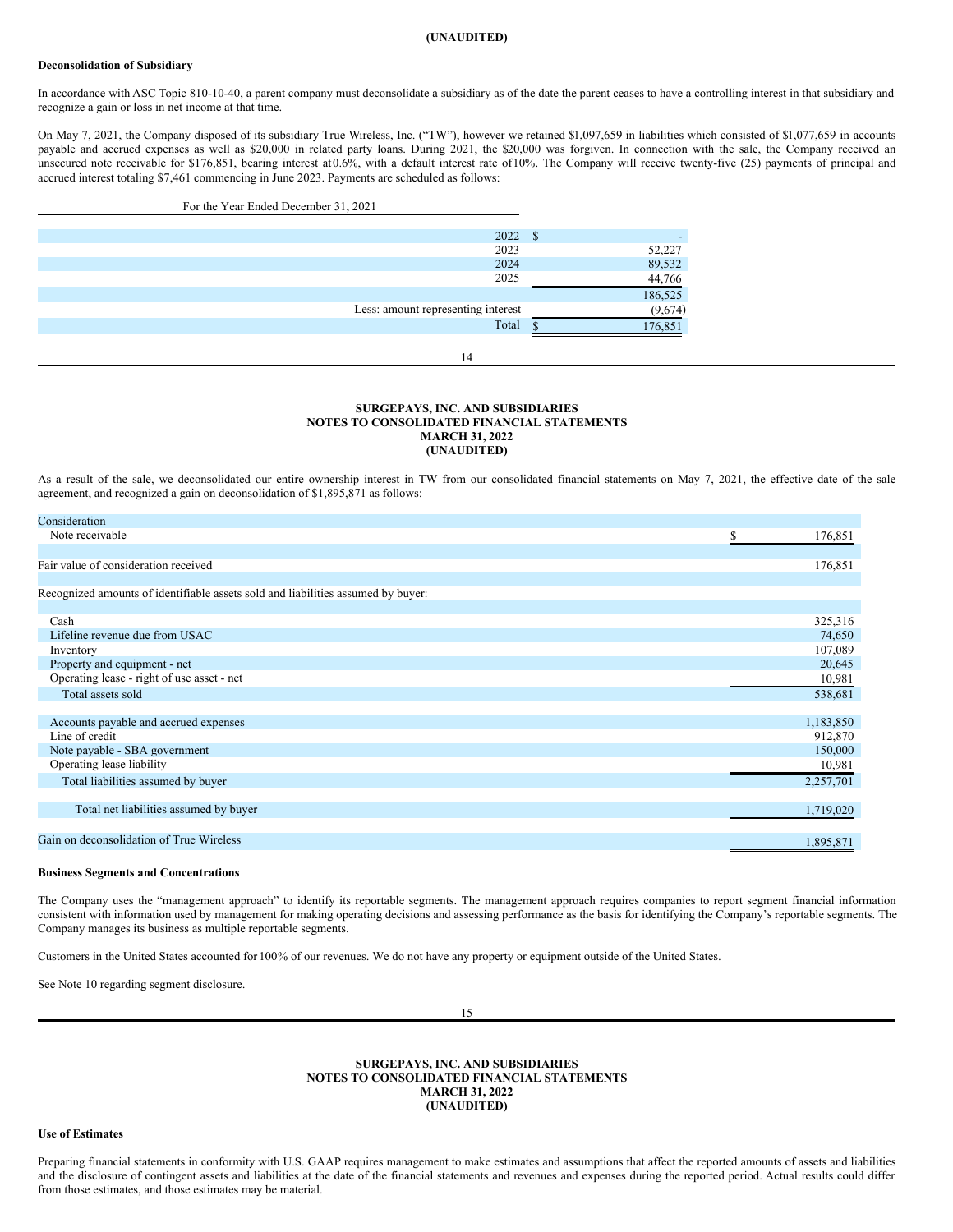Significant estimates during the three months ended March 31, 2022 and the year ended December 31, 2021, respectively, include, allowance for doubtful accounts and other receivables, inventory reserves and classifications, valuation of loss contingencies, valuation of derivative liabilities, valuation of stock-based compensation, estimated useful lives related to intangible assets and property and equipment, implicit interest rate in right-of-use operating leases, uncertain tax positions, and the valuation allowance on deferred tax assets.

## **Risks and Uncertainties**

The Company operates in an industry that is subject to intense competition and change in consumer demand. The Company's operations are subject to significant risk and uncertainties including financial and operational risks including the potential risk of business failure.

The Company has experienced, and in the future expects to continue to experience, variability in sales and earnings. The factors expected to contribute to this variability include, among others, (i) the cyclical nature of the industry, (ii) general economic conditions in the various local markets in which the Company competes, including a potential general downturn in the economy, and (iii) the volatility of prices in connection with the Company's distribution of the product. These factors, among others, make it difficult to project the Company's operating results on a consistent basis.

## **Fair Value of Financial Instruments**

The Company accounts for financial instruments under Financial Accounting Standards Board ("FASB") ASC 820, *Fair Value Measurements*. ASC 820 provides a framework for measuring fair value and requires disclosures regarding fair value measurements. Fair value is defined as the price that would be received to sell an asset or paid to transfer a liability in an orderly transaction between market participants at the measurement date, based on the Company's principal or, in absence of a principal, most advantageous market for the specific asset or liability.

16

#### **SURGEPAYS, INC. AND SUBSIDIARIES NOTES TO CONSOLIDATED FINANCIAL STATEMENTS MARCH 31, 2022 (UNAUDITED)**

The Company uses a three-tier fair value hierarchy to classify and disclose all assets and liabilities measured at fair value on a recurring basis, as well as assets and liabilities measured at fair value on a non-recurring basis, in periods subsequent to their initial measurement. The hierarchy requires the Company to use observable inputs when available, and to minimize the use of unobservable inputs, when determining fair value.

The three tiers are defined as follows:

- Level 1 —Observable inputs that reflect quoted market prices (unadjusted) for identical assets or liabilities in active markets;
- Level 2—Observable inputs other than quoted prices in active markets that are observable either directly or indirectly in the marketplace for identical or similar assets and liabilities; and
- Level 3—Unobservable inputs that are supported by little or no market data, which require the Company to develop its own assumptions.

The determination of fair value and the assessment of a measurement's placement within the hierarchy requires judgment. Level 3 valuations often involve a higher degree of judgment and complexity. Level 3 valuations may require the use of various cost, market, or income valuation methodologies applied to unobservable management estimates and assumptions. Management's assumptions could vary depending on the asset or liability valued and the valuation method used. Such assumptions could include estimates of prices, earnings, costs, actions of market participants, market factors, or the weighting of various valuation methods. The Company may also engage external advisors to assist us in determining fair value, as appropriate.

Although the Company believes that the recorded fair value of our financial instruments is appropriate, these fair values may not be indicative of net realizable value or reflective of future fair values.

The Company's financial instruments, including cash, accounts receivable, accounts payable and accrued expenses, and accounts payable and accrued expenses – related party, are carried at historical cost. At March 31, 2022 and December 31, 2021, respectively, the carrying amounts of these instruments approximated their fair values because of the short-term nature of these instruments.

ASC 825-10 "Financial Instruments" allows entities to voluntarily choose to measure certain financial assets and liabilities at fair value ("fair value option"). The fair value option may be elected on an instrument-by-instrument basis and is irrevocable unless a new election date occurs. If the fair value option is elected for an instrument, unrealized gains and losses for that instrument should be reported in earnings at each subsequent reporting date. The Company did not elect to apply the fair value option to any outstanding financial instruments.

17

#### **SURGEPAYS, INC. AND SUBSIDIARIES NOTES TO CONSOLIDATED FINANCIAL STATEMENTS MARCH 31, 2022 (UNAUDITED)**

#### **Cash and Cash Equivalents and Concentration of Credit Risk**

For purposes of the consolidated statements of cash flows, the Company considers all highly liquid instruments with a maturity of three months or less at the purchase date and money market accounts to be cash equivalents.

At March 31, 2022 and December 31, 2021, respectively, the Company did not have any cash equivalents.

The Company is exposed to credit risk on its cash and cash equivalents in the event of default by the financial institutions to the extent account balances exceed the amount insured by the FDIC, which is \$250,000. At March 31, 2022 and December 31, 2021, the Company did not experience any losses on cash balances in excess of FDIC insured limits.

#### **Accounts Receivable**

Accounts receivable are stated at the amount management expects to collect from outstanding customer balances. Credit is extended to customers based on an evaluation of their financial condition and other factors. Interest is not accrued on overdue accounts receivable. The Company does not require collateral.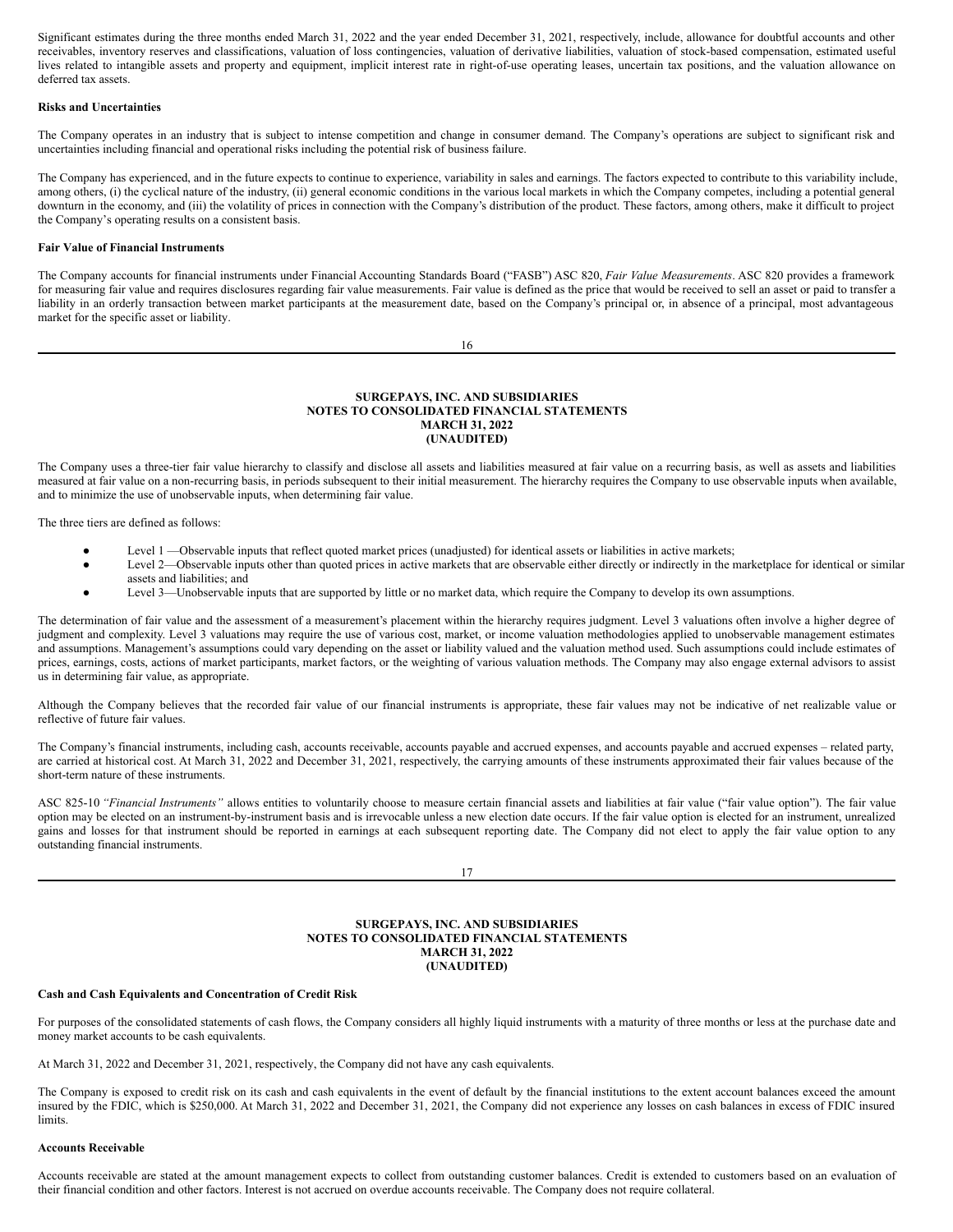Management periodically assesses the Company's accounts receivable and, if necessary, establishes an allowance for estimated uncollectible amounts. The Company provides an allowance for doubtful accounts based upon a review of the outstanding accounts receivable, historical collection information and existing economic conditions. Accounts determined to be uncollectible are charged to operations when that determination is made.

Allowance for doubtful accounts was \$137,218 and \$137,218 at March 31, 2022 and December 31, 2021, respectively.

For the three months ended March 31, 2022 and 2021, the Company recorded a bad debt expense of \$0 and \$0, respectively.

Bad debt expense (recovery) is recorded as a component of general and administrative expenses in the accompanying consolidated statements of operations.

18

### **SURGEPAYS, INC. AND SUBSIDIARIES NOTES TO CONSOLIDATED FINANCIAL STATEMENTS MARCH 31, 2022 (UNAUDITED)**

#### **Inventory**

Inventory primarily consists of primarily of tablets and sim cards. Inventories are stated at the lower of cost or net realizable value using the first-in, first-out (FIFO) valuation method. At March 31, 2022 and December 31, 2021, the Company had inventory of \$3,075,529 and \$4,359,296, respectively.

#### **Impairment of Long-lived Assets**

Management evaluates the recoverability of the Company's identifiable intangible assets and other long-lived assets when events or circumstances indicate a potential impairment exists, in accordance with the provisions of ASC 360-10-35-15 *"Impairment or Disposal of Long-Lived Assets."* Events and circumstances considered by the Company in determining whether the carrying value of identifiable intangible assets and other long-lived assets may not be recoverable include but are not limited to significant changes in performance relative to expected operating results; significant changes in the use of the assets; significant negative industry or economic trends; and changes in the Company's business strategy. In determining if impairment exists, the Company estimates the undiscounted cash flows to be generated from the use and ultimate disposition of these assets.

If impairment is indicated based on a comparison of the assets' carrying values and the undiscounted cash flows, the impairment to be recognized is measured as the amount by which the carrying amount of the assets exceeds the fair value of the assets.

There were no impairment losses for the three months ended March 31, 2022 and 2021, respectively.

#### **Property and Equipment**

Property and equipment is stated at cost less accumulated depreciation. Depreciation is provided on the straight-line basis over the estimated useful lives of the assets.

Expenditures for repair and maintenance which do not materially extend the useful lives of property and equipment are charged to operations. When property or equipment is sold or otherwise disposed of, the cost and related accumulated depreciation are removed from the respective accounts with the resulting gain or loss reflected in operations.

Management reviews the carrying value of its property and equipment whenever events or changes in circumstances indicate that the carrying amount of the asset may not be recoverable.

There were no impairment losses for the three months ended March 31, 2022 and 2021, respectively.

19

#### **SURGEPAYS, INC. AND SUBSIDIARIES NOTES TO CONSOLIDATED FINANCIAL STATEMENTS MARCH 31, 2022 (UNAUDITED)**

#### **Right of Use Assets and Lease Obligations**

The Right of Use Asset and Lease Liability reflect the present value of the Company's estimated future minimum lease payments over the lease term, which may include options that are reasonably assured of being exercised, discounted using a collateralized incremental borrowing rate.

Typically, renewal options are considered reasonably assured of being exercised if the associated asset lives of the building or leasehold improvements exceed that of the initial lease term, and the performance of the business remains strong. Therefore, the Right of Use Asset and Lease Liability may include an assumption on renewal options that have not yet been exercised by the Company. At March 31, 2022, the Company's operating leases contained renewal options for periods ranging from three to five years that expire at various dates with no residual value guarantees. Future obligations relating to the exercise of renewal options is included in the measurement if, based on the judgment of management, the renewal option is reasonably certain to be exercised. Factors in determining whether an option is reasonably certain of exercise include, but are not limited to, the value of leasehold improvements, the value of the renewal rate compared to market rates, and the presence of factors that would cause a significant economic penalty to the Company if the option is not exercised. Management reasonably plans to exercise all options, and as such, all renewal options are included in the measurement of the right-ofuse assets and operating lease liabilities.

As the rate implicit in leases are not readily determinable, the Company uses an incremental borrowing rate to calculate the lease liability that represents an estimate of the interest rate the Company would incur to borrow on a collateralized basis over the term of a lease within a particular currency environment. See Note 8.

## **Derivative Liabilities**

The Company analyzes all financial instruments with features of both liabilities and equity under FASB ASC Topic No. 480, ("ASC 480"), "*Distinguishing Liabilities from Equity"* and FASB ASC Topic No. 815, ("ASC 815") "*Derivatives and Hedging"*. Derivative liabilities are adjusted to reflect fair value at each period end, with any increase or decrease in the fair value being recorded in results of operations as adjustments to fair value of derivatives. The Company uses a binomial model to determine fair value.

Upon conversion of a note where the embedded conversion option has been bifurcated and accounted for as a derivative liability, the Company records the shares at fair value, relieves all related notes, derivatives, and debt discounts, and recognizes a net gain or loss on debt extinguishment. Equity instruments that are initially classified as equity that become subject to reclassification under ASC Topic 815 are reclassified to liabilities at the fair value of the instrument on the reclassification date.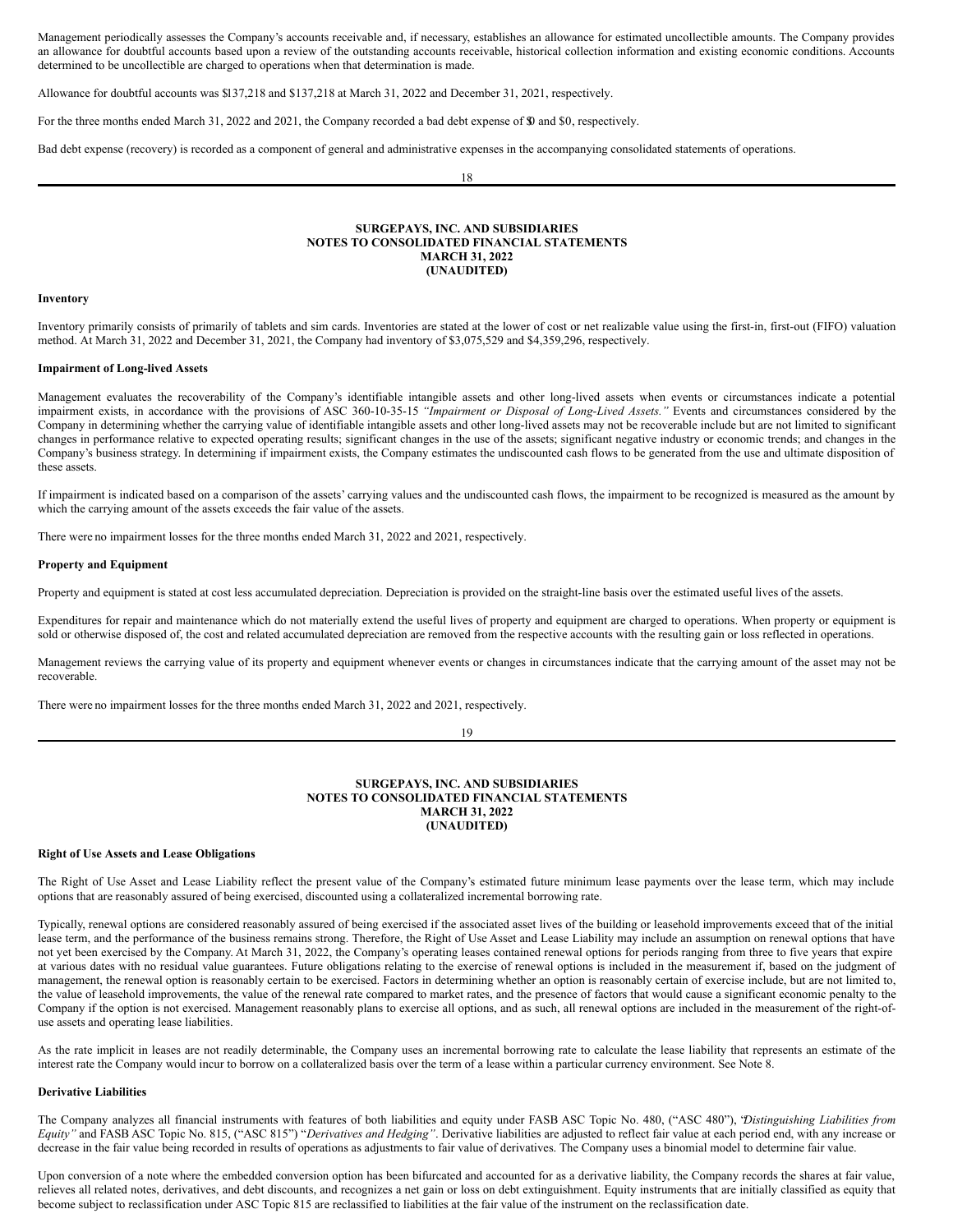#### **SURGEPAYS, INC. AND SUBSIDIARIES NOTES TO CONSOLIDATED FINANCIAL STATEMENTS MARCH 31, 2022 (UNAUDITED)**

## **Debt Issue Cost**

Debt issuance cost paid to lenders, or third parties are amortized to interest expense in the consolidated statements of operations, over the life of the underlying debt instrument.

## **Revenue Recognition**

The Company recognizes revenue in accordance with ASC 606 to align revenue recognition more closely with the delivery of the Company's services and will provide financial statement readers with enhanced disclosures. In accordance with ASC 606, revenue is recognized when a customer obtains control of promised services. The amount of revenue recognized reflects the consideration to which the Company expects to be entitled to receive in exchange for these services. To achieve this core principle, the Company applies the following five steps:

#### Identify the contract with a customer

A contract with a customer exists when (i) the Company enters into an enforceable contract with a customer that defines each party's rights regarding the services to be transferred and identifies the payment terms related to these services, (ii) the contract has commercial substance and, (iii) the Company determines that collection of substantially all consideration for services that are transferred is probable based on the customer's intent and ability to pay the promised consideration. The Company applies judgment in determining the customer's ability and intention to pay, which is based on a variety of factors including the customer's historical payment experience or, in the case of a new customer, published credit and financial information pertaining to the customer.

#### Identify the performance obligations in the contract

Performance obligations promised in a contract are identified based on the services that will be transferred to the customer that are both capable of being distinct, whereby the customer can benefit from the service either on its own or together with other resources that are readily available from third parties or from the Company, and are distinct in the context of the contract, whereby the transfer of the services is separately identifiable from other promises in the contract. To the extent a contract includes multiple promised services, the Company must apply judgment to determine whether promised services are capable of being distinct and distinct in the context of the contract. If these criteria are not met the promised services are accounted for as a combined performance obligation.

21

#### **SURGEPAYS, INC. AND SUBSIDIARIES NOTES TO CONSOLIDATED FINANCIAL STATEMENTS MARCH 31, 2022 (UNAUDITED)**

#### Determine the transaction price

The transaction price is determined based on the consideration to which the Company will be entitled in exchange for transferring services to the customer. To the extent the transaction price includes variable consideration, the Company estimates the amount of variable consideration that should be included in the transaction price utilizing either the expected value method or the most likely amount method depending on the nature of the variable consideration. Variable consideration is included in the transaction price if, in the Company's judgment, it is probable that a significant future reversal of cumulative revenue under the contract will not occur. None of the Company's contracts as of March 31, 2022 and December 31, 2021, respectively, contained a significant financing component.

#### Allocate the transaction price to performance obligations in the contract

If the contract contains a single performance obligation, the entire transaction price is allocated to the single performance obligation. However, if a series of distinct services that are substantially the same qualifies as a single performance obligation in a contract with variable consideration, the Company must determine if the variable consideration is attributable to the entire contract or to a specific part of the contract. For example, a bonus or penalty may be associated with one or more, but not all, distinct services promised in a series of distinct services that forms part of a single performance obligation. Contracts that contain multiple performance obligations require an allocation of the transaction price to each performance obligation based on a relative standalone selling price basis unless the transaction price is variable and meets the criteria to be allocated entirely to a performance obligation or to a distinct service that forms part of a single performance obligation. The Company determines standalone selling price based on the price at which the performance obligation is sold separately. If the standalone selling price is not observable through past transactions, the Company estimates the standalone selling price taking into account available information such as market conditions and internally approved pricing guidelines related to the performance obligations.

#### **SURGEPAYS, INC. AND SUBSIDIARIES NOTES TO CONSOLIDATED FINANCIAL STATEMENTS MARCH 31, 2022 (UNAUDITED)**

### Recognize revenue when or as the Company satisfies a performance obligation

The Company satisfies performance obligations either over time or at a point in time. Revenue is recognized at the time the related performance obligation is satisfied by transferring a promised service to a customer.

The following reflects additional discussion regarding our revenue recognition policies for each of our material revenue streams. For each revenue stream we do not offer any returns, refunds or warranties, and no arrangements are cancellable. Additionally, all contract consideration is fixed and determinable at the initiation of the contract. Performance obligations for Torch, TW and LogicsIQ are satisfied when services are performed. Performance obligations for ECS and SB are satisfied at point of sale.

For each revenue stream we only have a single performance obligation.

#### **Surge Phone Wireless (SPW)**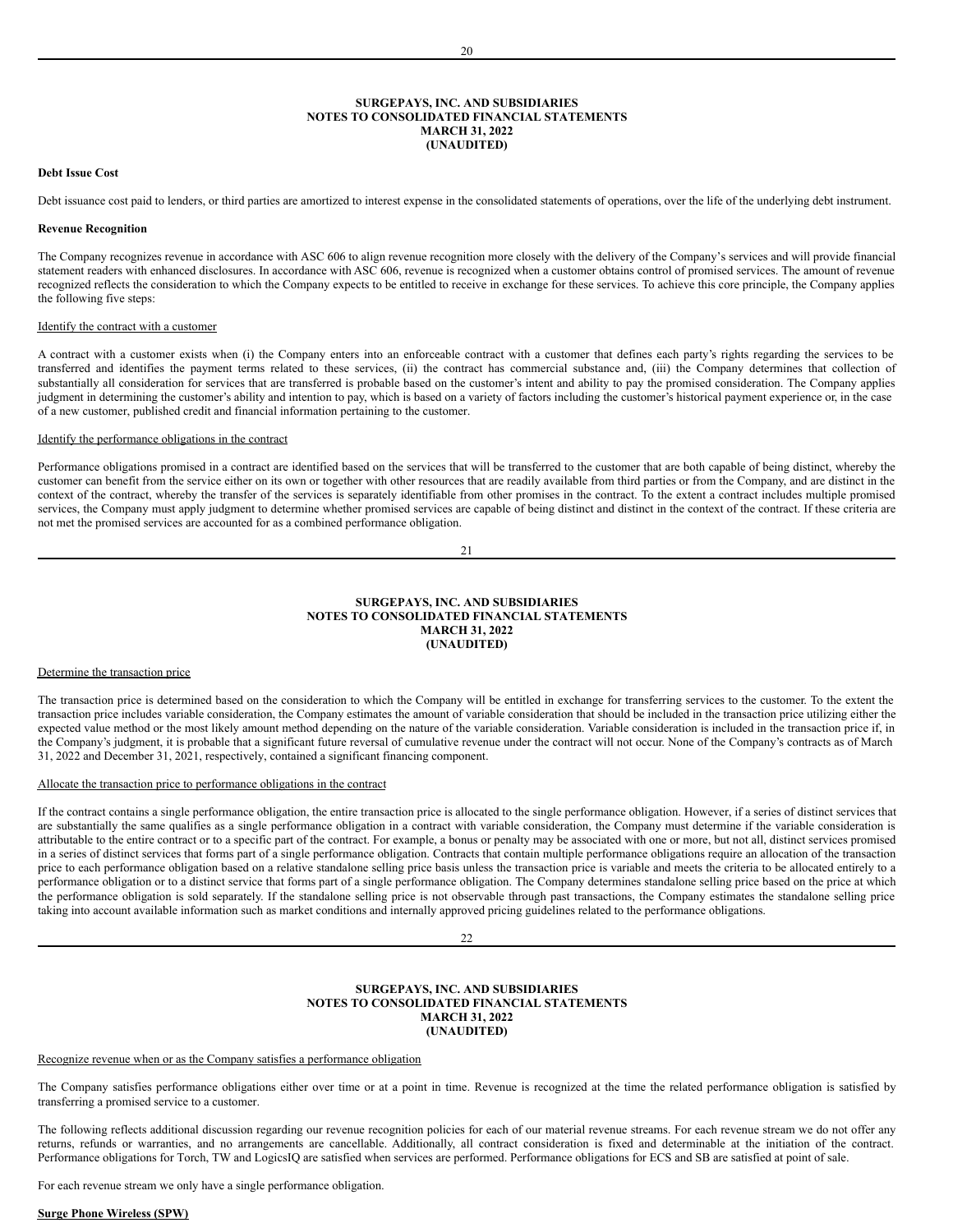SPW is licensed to provide subsidized mobile broadband services through the FCC's Affordable Connectivity Program (ACP) to qualifying low-income customers in fourteen states. Revenues are recognized when an ACP application is completed and accepted. Each month we reconcile subscriber usage to ensure the service was utilized. A monthly file is submitted to the Universal Service Administrative Company for review and approval, at which time we have completed our performance obligation and recognize accounts receivable and revenue. Revenues are recorded in the month when services were rendered, with payment typically received on the 28th of the following month.

## **Torch Wireless**

Torch Wireless is licensed to provide subsidized mobile broadband services through the FCC's Affordable Connectivity Program (ACP) to qualifying low-income customers in all fifty states. Revenues are recognized when an ACP application is completed and accepted. Each month we reconcile subscriber usage to ensure the service was utilized. A monthly file is submitted to the Universal Service Administrative Company for review and approval, at which time we have completed our performance obligation and recognize accounts receivable and revenue. Revenues are recorded in the month when services were rendered, with payment typically received on the 28th of the following month.

### **SURGEPAYS, INC. AND SUBSIDIARIES NOTES TO CONSOLIDATED FINANCIAL STATEMENTS MARCH 31, 2022 (UNAUDITED)**

#### **Surge Blockchain**

Revenues are generated through the sale of various products such as energy drinks, CBD products, and other top selling products in convenience store and bodega nationwide. At the time in which our products are sold at the store our performance obligation is considered complete. At point of sale, our web portal platform initiates an automated clearing house transaction (ACH) resulting in the recording revenue.

#### **LogicsIQ**

LogicsIQ is an enterprise software development company providing marketing business intelligence ("BI"), plaintiff generation and case load management solutions for law firms representing plaintiffs in Mass Tort legal cases. Revenues are earned from our lead generation and retained services offerings.

Lead generation consist of sourcing leads, which requires us to drive traffic to our landing pages for a specific marketing campaign. We also achieve this in certain marketing campaigns by using third-party preferred vendors to meet the needs of our clients. Revenues are recognized at the time the lead is delivered to the client. If payment is received in advance of the delivery of services, it is included in deferred revenue, and subsequently recognized once the performance obligation has been completed.

Retained service offerings consist of turning leads into a retained legal case. To provide this service to our customers, we qualify leads through verification of information collected during the lead generation process. Additionally, we further qualify these leads using a client questionnaire which assists in determining the services to be provided. The qualification process is completed using our call center operations.

If payment is received in advance of the delivery of services, it is included in deferred revenue, and subsequently recognized once the performance obligation has been completed. At the time of delivery of leads and the creation of retained cases (customers are qualified at this point), our performance obligation has been completed and revenues are recognized. Arrangements with customers do not provide the customer with the right to take possession of our software or platform at any time. Once the advertising is delivered, it is non-refundable.

### **Surge Fintech and ECS**

Revenues are generated through the sale of telecommunication products such as mobile phones, wireless top-up refills, and other mobile related products. At the time in which our products are sold through our online web portal (point of sale), our performance obligation is considered complete. At point of sale, our web portal platform initiates an automated clearing house transaction (ACH) resulting in the recording revenue.

## 24

## **SURGEPAYS, INC. AND SUBSIDIARIES NOTES TO CONSOLIDATED FINANCIAL STATEMENTS MARCH 31, 2022 (UNAUDITED)**

## **True Wireless (TW) (Former Subsidiary)**

TW was licensed to provide wireless services to qualifying low-income customers in five states. Revenues were recognized when a lifeline application was completed and accepted. Each month we reconciled subscriber usage to ensure the service was utilized. A monthly file was submitted to the Universal Service Administrative Company for review and approval, at which time we completed our performance obligation and recognized accounts receivable and revenue. Revenues were recorded in the month when services were rendered, with payment typically received on the 15<sup>th</sup> of the following month. If the subscriber did not utilize the Lifeline service during the month, we had 15days to cure usage. If not cured, the subscriber was de-enrolled from the lifeline program at day 45. This process to verify usage and de-enrollment had been temporarily suspended due to the COVID-19 pandemic. Historically, we had had an insignificant amount of subscribers de-enrolled.

TW was sold in May 2021 and has been deconsolidated as of the disposal date.

## **Contract Liabilities (Deferred Revenue)**

Contract liabilities represent deposits made by customers before the satisfaction of performance obligation and recognition of revenue. Upon completion of the performance obligation(s) that the Company has with the customer based on the terms of the contract, the liability for the customer deposit is relieved and revenue is recognized.

At March 31, 2022 and 2021, the Company had deferred revenue of \$317,700 and \$276,250, respectively.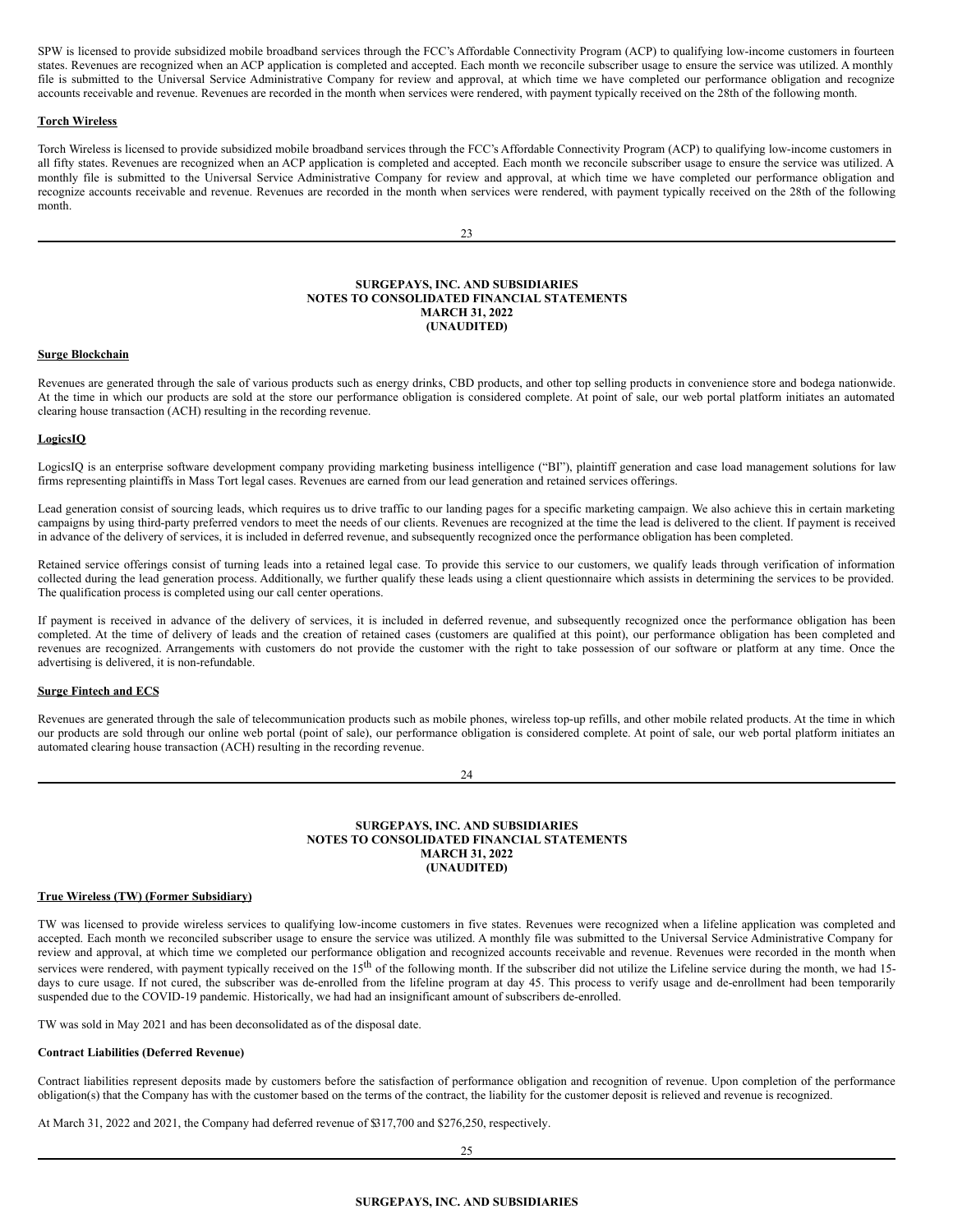#### **NOTES TO CONSOLIDATED FINANCIAL STATEMENTS MARCH 31, 2022 (UNAUDITED)**

The following represents the Company's disaggregation of revenues for the three months ended March 31, 2022 and 2021:

|                             | <b>Three Months Ended</b> |               |      |            |               |  |  |  |
|-----------------------------|---------------------------|---------------|------|------------|---------------|--|--|--|
|                             | 2022                      |               | 2021 |            |               |  |  |  |
| Revenue                     | Revenue                   | % of Revenues |      | Revenue    | % of Revenues |  |  |  |
| <b>Surge Phone Wireless</b> | 10,985,878                | 52%           | -8   | 1.077      | $0\%$         |  |  |  |
| Surge Fintech and ECS       | 4,770,440                 | 23%           |      | 6,914,486  | 63%           |  |  |  |
| <b>Torch Wireless</b>       | 3,062,153                 | 14%           |      |            | $0\%$         |  |  |  |
| LogicsIQ, Inc.              | 2,293,072                 | 11%           |      | 3,408,403  | 31%           |  |  |  |
| Surge Blockchain, LLC       | 29,829                    | 0%            |      | 35,887     | $0\%$         |  |  |  |
| True Wireless               |                           | $0\%$         |      | 628,325    | 6%            |  |  |  |
| Other                       |                           | $0\%$         |      | 770        | $0\%$         |  |  |  |
| <b>Total Revenues</b>       | 21, 141, 372              | $100\%$       |      | 10.988.948 | $100\%$       |  |  |  |

## **Cost of Revenues**

Cost of revenues primarily consists of purchased telecom services and access to wireless networks.

#### **Income Taxes**

The Company accounts for income tax using the asset and liability method prescribed by ASC 740,*"Income Taxes".* Under this method, deferred tax assets and liabilities are determined based on the difference between the financial reporting and tax bases of assets and liabilities using enacted tax rates that will be in effect in the year in which the differences are expected to reverse. The Company records a valuation allowance to offset deferred tax assets if based on the weight of available evidence, it is more-likely-thannot that some portion, or all, of the deferred tax assets will not be realized. The effect on deferred taxes of a change in tax rates is recognized as income or loss in the period that includes the enactment date.

The Company follows the accounting guidance for uncertainty in income taxes using the provisions of ASC 740 "Income Taxes". Using that guidance, tax positions initially need to be recognized in the financial statements when it is more likely than not the position will be sustained upon examination by the tax authorities. As of March 31, 2022 and December 31, 2021, respectively, the Company had no uncertain tax positions that qualify for either recognition or disclosure in the financial statements.

#### 26

#### **SURGEPAYS, INC. AND SUBSIDIARIES NOTES TO CONSOLIDATED FINANCIAL STATEMENTS MARCH 31, 2022 (UNAUDITED)**

The Company recognizes interest and penalties related to uncertain income tax positions in other expense.No interest and penalties related to uncertain income tax positions were recorded for the three months ended March 31, 2022 and 2021, respectively.

In response to the COVID-19 pandemic, the Coronavirus Aid, Relief and Economic Security Act ("*CARES Act*") was signed into law in March 2020. The CARES Act lifts certain deduction limitations originally imposed by the Tax Cuts and Jobs Act of 2017 (" *2017 Tax Act*"). Corporate taxpayers may carryback net operating losses (NOLs) originating between 2018 and 2020 for up to five years, which was not previously allowed under the 2017 Tax Act. The CARES Act also eliminates the 80% of taxable income limitations by allowing corporate entities to fully utilize NOL carryforwards to offset taxable income in 2018, 2019 or 2020. Taxpayers may generally deduct interest up to the sum of 50% of adjusted taxable income plus business interest income (30% limit under the 2017 Tax Act) for 2019 and 2020. The CARES Act allows taxpayers with alternative minimum tax credits to claim a refund in 2020 for the entire amount of the credits instead of recovering the credits through refunds over a period of years, as originally enacted by the 2017 Tax Act.

In addition, the CARES Act raises the corporate charitable deduction limit to 25% of taxable income and makes qualified improvement property generally eligible for 15-year cost-recovery and 100% bonus depreciation. The enactment of the CARES Act did not result in any material adjustments to our income tax provision for the three months ended March 31, 2022 and 2021, respectively.

#### **Investment – Former Related Party**

On January 17, 2019, we announced the completion of an agreement to acquire a40% equity ownership of CenterCom Global, S.A. de C.V. ("CenterCom"). CenterCom is a dynamic operations center currently providing sales support, customer service, IT infrastructure design, graphic media, database programming, software development, revenue assurance, lead generation, and other various operational support services. Our CenterCom team is based in El Salvador. CenterCom also provides call center support for various third-party clients.

Anthony N. Nuzzo, a director and officer and the holder of approximately 10% of our voting equity had a controlling interest in CenterCom Global. During 2022, Mr. Nuzzo passed away. See Form 8-K filed on March 24, 2022.

The strategic partnership with CenterCom as a bilingual operations hub has powered our growth and revenue. CenterCom has been built to support the infrastructure required to rapidly scale in synergy and efficiency to support our sales growth, customer service and development.

27

**SURGEPAYS, INC. AND SUBSIDIARIES NOTES TO CONSOLIDATED FINANCIAL STATEMENTS MARCH 31, 2022 (UNAUDITED)**

We account for this investment under the equity method. Investments accounted for under the equity method are recorded based upon the amount of our investment and adjusted each period for our share of the investee's income or loss. All investments are reviewed for changes in circumstance or the occurrence of events that suggest an other than temporary event where our investment may not be recoverable.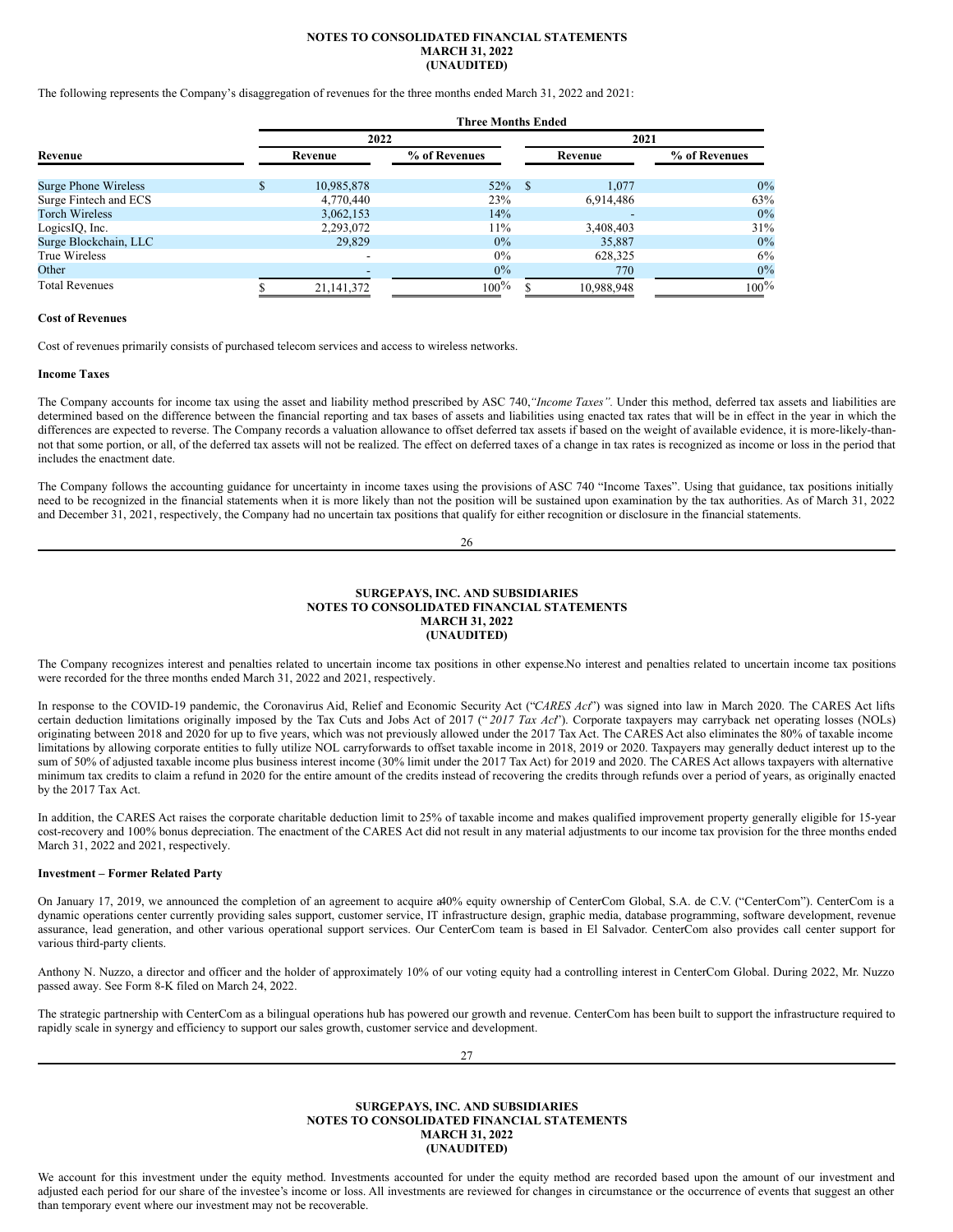At March 31, 2022 and December 31, 2021, our investment in CenterCom was \$418,105 and \$443,288, respectively.

During the three months ended March 31, 2022 and 2021, we recognized a loss of \$25,183 and \$73,773, respectively.

During 2021, CenterCom forgave \$429,010 of accounts payable owed by SurgePays to CenterCom. As a result of this debt forgiveness, occurring with a related party, accordingly, there is no gain that is recorded, the Company has increased additional paid in capital.

#### **Advertising Costs**

Advertising costs are expensed as incurred. Advertising costs are included as a component of general and administrative expense in the consolidated statements of operations.

The Company recognized \$86,637 and \$446,760 in marketing and advertising costs during the three months ended March 31, 2022 and 2021, respectively.

#### **Stock-Based Compensation**

The Company accounts for our stock-based compensation under ASC 718 *"Compensation – Stock Compensation"* using the fair value-based method. Under this method, compensation cost is measured at the grant date based on the value of the award and is recognized over the service period, which is usually the vesting period. This guidance establishes standards for the accounting for transactions in which an entity exchanges it equity instruments for goods or services. It also addresses transactions in which an entity incurs liabilities in exchange for goods or services that are based on the fair value of the entity's equity instruments or that may be settled by the issuance of those equity instruments.

The Company uses the fair value method for equity instruments granted to non-employees and use the Black-Scholes model for measuring the fair value of options.

The fair value of stock based compensation is determined as of the date of the grant or the date at which the performance of the services is completed (measurement date) and is recognized over the vesting periods.

28

#### **SURGEPAYS, INC. AND SUBSIDIARIES NOTES TO CONSOLIDATED FINANCIAL STATEMENTS MARCH 31, 2022 (UNAUDITED)**

When determining fair value of stock based compensation, the Company considers the following assumptions in the Black-Scholes model:

- Exercise price,
- Expected dividends,
- Expected volatility,
- Risk-free interest rate; and
- Expected life of option

#### **Stock Warrants**

In connection with certain financing, consulting and collaboration arrangements, the Company may issue warrants to purchase shares of its common stock. The outstanding warrants are standalone instruments that are not puttable or mandatorily redeemable by the holder and are classified as equity awards. The Company measures the fair value of the awards using the Black-Scholes option pricing model as of the measurement date. Warrants issued in conjunction with the issuance of common stock are initially recorded at fair value as a reduction in additional paid-in capital of the common stock issued. All other warrants are recorded at fair value as expense over the requisite service period or at the date of issuance if there is not a service period.

#### **Basic and Diluted Earnings (Loss) per Share and Reverse Stock Split**

Pursuant to ASC 260-10-45, basic earnings (loss) per common share is computed by dividing net income (loss) by the weighted average number of shares of common stock outstanding for the periods presented.

Diluted earnings per share is computed by dividing net income by the weighted average number of shares of common stock, common stock equivalents and potentially dilutive securities outstanding during the period. Potentially dilutive common shares may consist of common stock issuable for stock options and warrants (using the treasury stock method), convertible notes and common stock issuable. These common stock equivalents may be dilutive in the future. In the event of a net loss, diluted loss per share is the same as basic loss per share since the effect of the potential common stock equivalents upon conversion would be anti-dilutive.

29

#### **SURGEPAYS, INC. AND SUBSIDIARIES NOTES TO CONSOLIDATED FINANCIAL STATEMENTS MARCH 31, 2022 (UNAUDITED)**

The following potentially dilutive equity securities outstanding as of March 31, 2022 and 2021 were as follows:

|                                                              | March 31, 2022 | March 31, 2021 |
|--------------------------------------------------------------|----------------|----------------|
| Convertible notes payable and related accrued interest $(1)$ |                | 314,765        |
| Warrants <sup>(2)</sup>                                      | 5,852,127      | 308,210        |
| Stock options $(3)$                                          | 6,801          | 3,401          |
| Series A, convertible preferred stock $(4)$                  | 26,000         | 26,000         |
| Series C, convertible preferred stock <sup>(5)</sup>         |                | 3,607,980      |
| Total common stock equivalents                               | 5,884,928      | 4,260,356      |

1- exercise prices variable

2- weighted average exercise price - \$8.58/share and \$30/share, respectively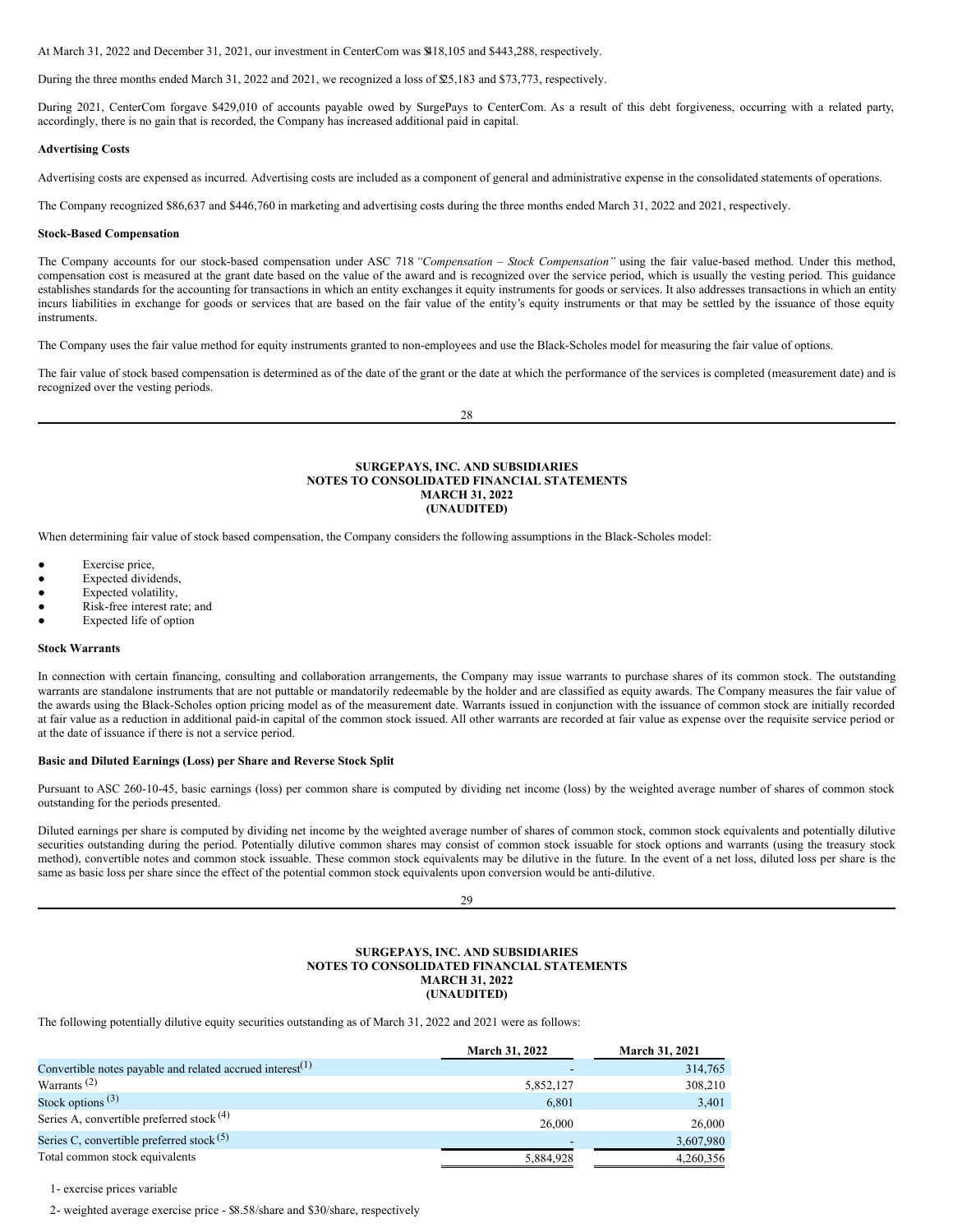3- weighted average exercise price - \$16/share and \$16/share, respectively

- 4- each share converts to 1/10 of a share of common stock
- 5- each share converts to250 shares of common stock

The convertible notes contain exercise prices that had a discount to market ranging from 70% - 75% of the 10 or 20 days (See Note 5). As a result, the amount computed for common stock equivalents could have changed given the quoted closing trading price at each reporting period.

Warrants and stock options included as commons stock equivalents represent those that are vested and exercisable.

Based on the potential common stock equivalents noted above at March 31, 2022 and December 31, 2021, respectively, the Company has sufficient authorized shares of common stock (500,000,000) to settle any potential exercises of common stock equivalents.

#### **Related Parties**

Parties are considered to be related to the Company if the parties, directly or indirectly, through one or more intermediaries, control, are controlled by, or are under common control with the Company. Related parties also include principal owners of the Company, its management, members of the immediate families of principal owners of the Company and its management and other parties with which the Company may deal with if one party controls or can significantly influence the management or operating policies of the other to an extent that one of the transacting parties might be prevented from fully pursuing its own separate interests.

30

#### **SURGEPAYS, INC. AND SUBSIDIARIES NOTES TO CONSOLIDATED FINANCIAL STATEMENTS MARCH 31, 2022 (UNAUDITED)**

#### **Recent Accounting Standards**

Changes to accounting principles are established by the FASB in the form of ASU's to the FASB's Codification. We consider the applicability and impact of all ASU's on our consolidated financial position, results of operations, stockholders' deficit, cash flows, or presentation thereof. Management has evaluated all recent accounting pronouncements as issued by the FASB in the form of Accounting Standards Updates ("ASU") through the date these financial statements were available to be issued and found no recent accounting pronouncements issued, but not yet effective accounting pronouncements, when adopted, will have a material impact on the consolidated financial statements of the Company.

In June 2016, the FASB issued ASU 2016-13 - Financial Instruments-Credit Losses-Measurement of Credit Losses on Financial Instruments. Codification Improvements to Topic 326, Financial Instruments – Credit Losses, have been released in November 2018 (2018-19), November 2019 (2019-10 and 2019-11) and a January 2020 Update (2020- 02) that provided additional guidance on this Topic. This guidance replaces the current incurred loss impairment methodology with a methodology that reflects expected credit losses and requires consideration of a broader range of reasonable and supportable information to inform credit loss estimates. For SEC filers meeting certain criteria, the amendments in this ASU are effective for fiscal years, and interim periods within those fiscal years, beginning after December 15, 2019.

For SEC filers that meet the criteria of a smaller reporting company (including this Company) and for non-SEC registrant public companies and other organizations, the amendments in this ASU are effective for fiscal years, and interim periods within those fiscal years, beginning after December 15, 2022. Early adoption will be permitted for all organizations for fiscal years, and interim periods within those fiscal years, beginning after December 15, 2019.

We adopted this pronouncement on January 1, 2021; however, the adoption of this standard did not have a material effect on the Company's consolidated financial statements.

In December 2019, the FASB issued ASU 2019-12, "Simplifying the Accounting for Income Taxes." This guidance, among other provisions, eliminates certain exceptions to existing guidance related to the approach for intra period tax allocation, the methodology for calculating income taxes in an interim period and the recognition of deferred tax liabilities for outside basis differences. This guidance also requires an entity to reflect the effect of an enacted change in tax laws or rates in its effective income tax rate in the first interim period that includes the enactment date of the new legislation, aligning the timing of recognition of the effects from enacted tax law changes on the effective income tax rate with the effects on deferred income tax assets and liabilities. Under existing guidance, an entity recognizes the effects of the enacted tax law change on the effective income tax rate in the period that includes the effective date of the tax law. ASU 2019-12 is effective for interim and annual periods beginning after December 15, 2020, with early adoption permitted.



## **SURGEPAYS, INC. AND SUBSIDIARIES NOTES TO CONSOLIDATED FINANCIAL STATEMENTS MARCH 31, 2022 (UNAUDITED)**

We adopted this pronouncement on January 1, 2021; however, the adoption of this standard did not have a material effect on the Company's consolidation financial statements.

In August 2020, FASB issued ASU 2020-06, Accounting for Convertible Instruments and Contracts in an Entity; Own Equity ("ASU 2020-06"), as part of its overall simplification initiative to reduce costs and complexity of applying accounting standards while maintaining or improving the usefulness of the information provided to users of financial statements. Among other changes, the new guidance removes from GAAP separation models for convertible debt that require the convertible debt to be separated into a debt and equity component, unless the conversion feature is required to be bifurcated and accounted for as a derivative or the debt is issued at a substantial premium. As a result, after adopting the guidance, entities will no longer separately present such embedded conversion features in equity and will instead account for the convertible debt wholly as debt. The new guidance also requires use of the "if-converted" method when calculating the dilutive impact of convertible debt on earnings per share, which is consistent with the Company's current accounting treatment under the current guidance. The guidance is effective for financial statements issued for fiscal years beginning after December 15, 2021, and interim periods within those fiscal years, with early adoption permitted, but only at the beginning of the fiscal year.

We adopted this pronouncement on January 1, 2022; however, the adoption of this standard did not have a material effect on the Company's consolidated financial statements.

## **Reclassifications**

Certain prior year amounts have been reclassified for consistency with the current year presentation. These reclassifications had no effect on the consolidated results of operations, stockholders' equity (deficit), or cash flows.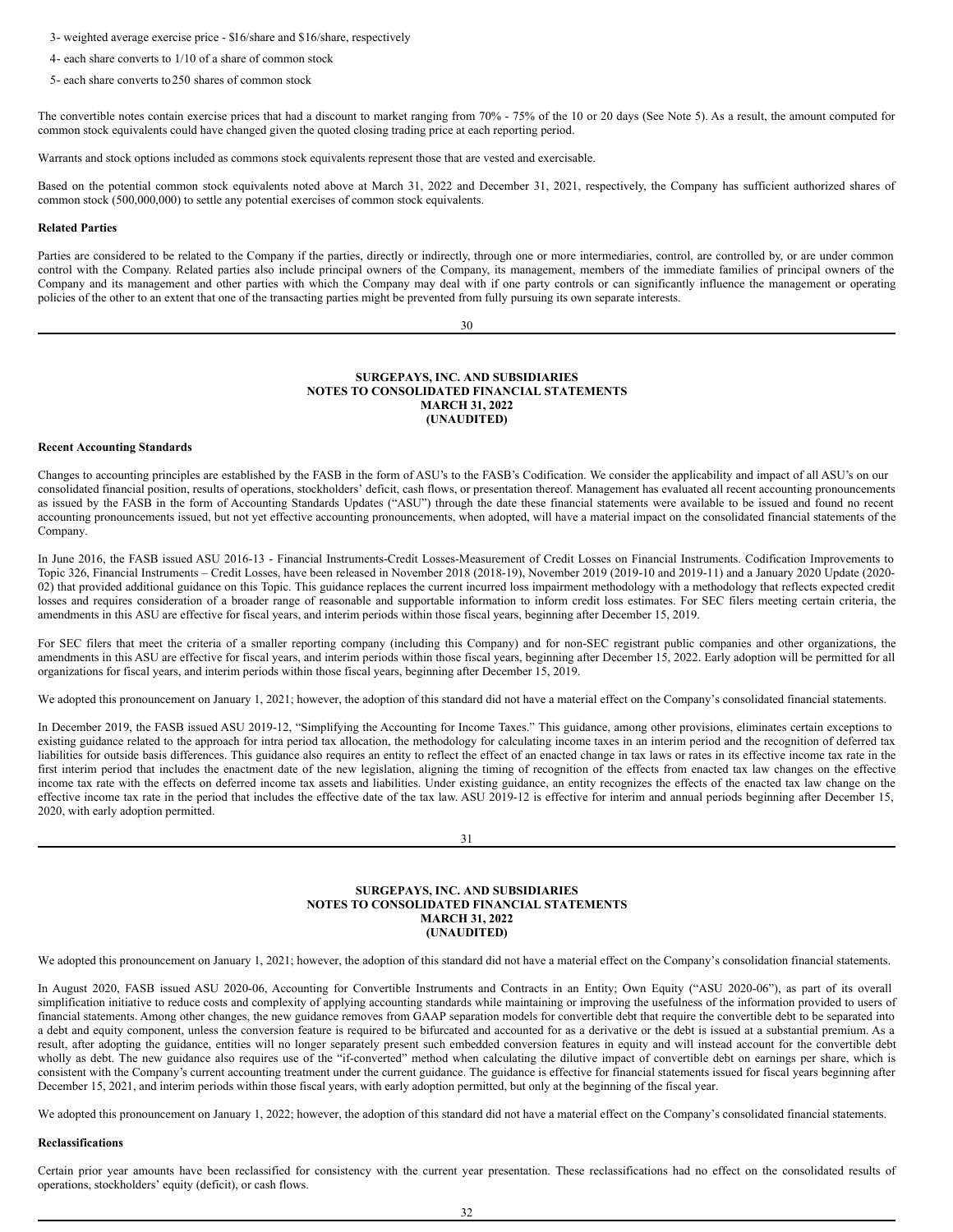#### **SURGEPAYS, INC. AND SUBSIDIARIES NOTES TO CONSOLIDATED FINANCIAL STATEMENTS MARCH 31, 2022 (UNAUDITED)**

## **Note 3 – Property and Equipment**

Property and equipment consisted of the following:

| Type                            | <b>March 31, 2022</b> | <b>December 31, 2021</b> | <b>Estimated Useful</b><br>Lives (Years) |
|---------------------------------|-----------------------|--------------------------|------------------------------------------|
|                                 |                       |                          |                                          |
| Computer equipment and software | 293,130               | 283,484                  | $3 - 5$                                  |
| Furniture and fixtures          | 84,507                | 82,752                   | $5 - 7$                                  |
|                                 | 377,637               | 366,236                  |                                          |
| Less: accumulated depreciation  | (173, 479)            | (165, 788)               |                                          |
| Property and equipment - net    | 204,158               | 200,448                  |                                          |

Depreciation expense for the three months ended March 31, 2022 and 2021 was \$7,691 and \$15,831, respectively.

These amounts are included as a component of general and administrative expenses in the accompanying consolidated statements of operations.

## **Note 4 – Intangibles**

Intangibles consisted of the following:

| <b>Type</b>                    | March 31, 2022 | December 31, 2021 | <b>Estimated Useful</b><br>Lives (Years) |
|--------------------------------|----------------|-------------------|------------------------------------------|
|                                |                |                   |                                          |
| <b>Proprietary Software</b>    | 4,286,402      | 4,286,402         |                                          |
| Tradenames/trademarks          | 617,474        | 617,474           | 15                                       |
| ECS membership agreement       | 465,000        | 465,000           |                                          |
| Noncompetition agreement       | 201,389        | 201,389           |                                          |
| <b>Customer Relationships</b>  | 183,255        | 183,255           |                                          |
|                                | 5,753,520      | 5,753,520         |                                          |
| Less: accumulated amortization | (2,483,413)    | (2,320,036)       |                                          |
| Intangibles - net              | 3,270,107      | 3,433,484         |                                          |
|                                | 33             |                   |                                          |

#### **SURGEPAYS, INC. AND SUBSIDIARIES NOTES TO CONSOLIDATED FINANCIAL STATEMENTS MARCH 31, 2022 (UNAUDITED)**

ECS has been a financial technology and wireless top-up platform for over 15 years. On October 1, 2019, we acquired ECS primarily for the favorable ACH banking relationships and a fintech transactions platform (proprietary software) processing over 20,000 transactions a day at approximately 8,000 independently owned retail stores. The goal was to incorporate our blockchain components into the existing ECS network (proprietary software). After a year of development and integration, we believe the ECS platform has been successfully merged into our platform with secure ledger data backups and will continue to serve as the proven backbone for wireless top-up transactions and wireless product aggregation. The majority of the purchase price was allocated to the "Proprietary Software" category being amortized straight-line over seven years.

Amortization expense for the three months ended March 31, 2022 and 2021 was \$163,377 and \$202,127, respectively.

Estimated amortization expense for each of the five (5) succeeding years is as follows:

For the Year Ended December 31, 2022:

| $2022(9 \text{ months})$ \$ | 490,131        |
|-----------------------------|----------------|
| 2023                        | 653,508        |
| 2024                        | 653,508        |
| 2025                        | 653,508        |
| 2026                        | 653,508        |
| 2027                        | 165,944        |
| Total                       | ¢<br>3,270,107 |
|                             |                |

### **SURGEPAYS, INC. AND SUBSIDIARIES NOTES TO CONSOLIDATED FINANCIAL STATEMENTS MARCH 31, 2022 (UNAUDITED)**

34

**Note 5 – Debt**

The following represents a summary of the Company's notes payable – SBA government, loans payable – related parties, notes payable and convertible notes, key terms, and outstanding balances at March 31, 2022 and December 31, 2021, respectively: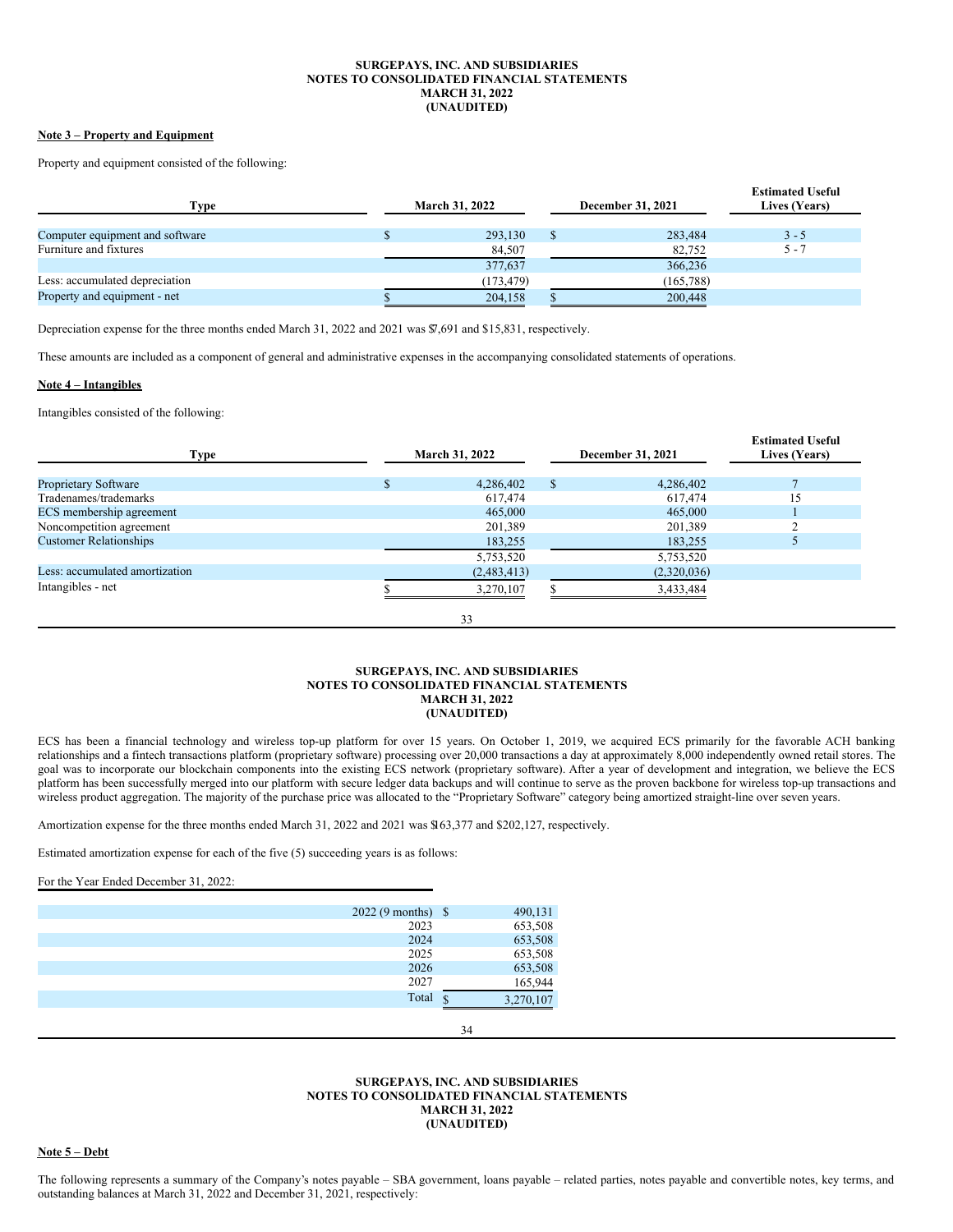#### **Notes Payable – SBA government**

## **(1) Paycheck Protection Program - PPP Loan**

Pertaining to the Company's eighteen (18) month loan and in accordance with the Paycheck Protection Program ("PPP") and Conditional Loan Forgiveness, the promissory note evidencing the loan contains customary events of default relating to, among other things, payment defaults, breach of representations and warranties, or provisions of the promissory note. The occurrence of an event of default may result in the repayment of all amounts outstanding, collection of all amounts owing from the Company, and/or filing suit and obtaining judgment against the Company.

Under the terms of the PPP loan program, all or a portion of this Loan may be forgiven upon request from Borrower to Lender, provided the Loan proceeds are used in accordance with the terms of the Coronavirus Aid, Relief and Economic Security Act (the "Act" or "CARES"), Borrower is not in default under the Loan or any of the Loan Documents, and Borrower has provided documentation to Lender supporting such request for forgiveness that includes verifiable information on Borrower's use of the Loan proceeds, to Lender's satisfaction, in its sole and absolute discretion.

## **(2) Economic Injury Disaster Loan ("EIDL")**

This program was made available to eligible borrowers in light of the impact of the COVID-19 pandemic and the negative economic impact on the Company's business. Proceeds from the EIDL are to be used for working capital purposes.

Installment payments, including principal and interest, are due monthly (beginning twelve (12) months from the date of the promissory note) in amounts ranging from \$109 - \$751/month. The balance of principal and interest is payable over the next thirty (30) years from the date of the promissory note. There are no penalties for prepayment. Based upon guidance issued by the SBA on June19, 2020, the EIDL Loan is not required to be refinanced by the PPP loan.

35

## **SURGEPAYS, INC. AND SUBSIDIARIES NOTES TO CONSOLIDATED FINANCIAL STATEMENTS MARCH 31, 2022 (UNAUDITED)**

| Terms                                   |   | <b>PPP</b><br><b>SBA</b> |   | <b>EIDL</b><br><b>SBA</b> |       | <b>EIDL</b><br><b>SBA</b> |               | <b>PPP</b><br><b>SBA</b> |               |              |
|-----------------------------------------|---|--------------------------|---|---------------------------|-------|---------------------------|---------------|--------------------------|---------------|--------------|
| Issuance dates of SBA loans             |   | April 2020               |   | May 2020                  |       | <b>July 2020</b>          |               | March 2021               |               |              |
| Term                                    |   | 18 months                |   | 30 Years                  |       | 30 Years                  |               | 5 Years                  |               |              |
| Maturity date                           |   | October 2021             |   | May 2050                  |       | <b>July 2050</b>          |               | March 2026               |               |              |
| Interest rate                           |   | $1\%$                    |   | 3.75%                     | 3.75% |                           | $1\%$         |                          |               |              |
| Collateral                              |   | Unsecured                |   | Unsecured                 |       | Unsecured                 |               | Unsecured                |               |              |
| Conversion price                        |   | N/A                      |   | N/A                       |       | N/A                       |               | N/A                      |               |              |
|                                         |   |                          |   |                           |       |                           |               |                          |               | <b>Total</b> |
|                                         |   |                          |   |                           |       |                           |               |                          |               |              |
| Principal                               |   | 498,082                  |   | 150,000                   | S     | 486,600                   |               | 518,167                  | S             | 1,652,849    |
| Balance - December 31, 2020             | S | 498,082                  | S | 150,000                   | S     | 486,600                   | <sup>\$</sup> | $\blacksquare$           | <sup>\$</sup> | 1,134,682    |
| Gross proceeds                          |   | $\overline{\phantom{a}}$ |   |                           |       | $\overline{\phantom{a}}$  |               | 518,167                  |               | 518,167      |
| Forgiveness of loan                     |   | (371, 664)               |   |                           |       | $\blacksquare$            |               |                          |               | (371, 664)1  |
| Deconsolidation of subsidiary<br>("TW") |   |                          |   |                           |       | (150,000)                 |               |                          |               | (150,000)2   |
| Balance - December 31, 2021             |   | 126,418                  |   | 150,000                   |       | 336,600                   |               | 518,167                  |               | 1,131,185    |
| Repayments                              |   |                          |   | (2,176)                   |       | (3, 437)                  |               |                          |               | (5,613)      |
| Balance - March 31, 2022                |   | 126,418                  |   | 147,824                   |       | 333,163                   |               | 518,167                  |               | 1,125,572    |

**1** During 2021, the Company received a partial forgiveness on a PPP loan totaling \$377,743, of which \$371,664 was for principal and \$6,079 for accrued interest. The Company recorded this forgiveness as other income in the accompanying consolidated statements of operations.

**2** In connection with the deconsolidation of TW in 2021, \$150,000 was assumed by the buyer.

On April 27, 2022, the Company received forgiveness on a PPP loan of \$524,144, of which \$518,167 was for principal and \$5,977 was for accrued interest. The Company will record the loan forgiveness as other income during the second quarter of 2022.

36

#### **SURGEPAYS, INC. AND SUBSIDIARIES NOTES TO CONSOLIDATED FINANCIAL STATEMENTS MARCH 31, 2022 (UNAUDITED)**

## **Notes Payable – Related Parties**

| Terms                   | Loan Payable<br><b>Related Party</b> | <b>Loan Payable</b><br><b>Related Party</b> | <b>Loan Pavable</b><br><b>Related Party</b> |  |
|-------------------------|--------------------------------------|---------------------------------------------|---------------------------------------------|--|
| Issuance dates of notes | Various                              | May 2020/January 2021                       | August 2021                                 |  |
| Maturity date           | January 1, 2025                      | March 2021 and                              | August 2031                                 |  |
| Interest rate           | 10%                                  | 15%                                         | 10%                                         |  |
| Collateral              | Unsecured                            | Unsecured                                   | Unsecured                                   |  |
| Conversion price        | N/A                                  | N/A                                         | N/A                                         |  |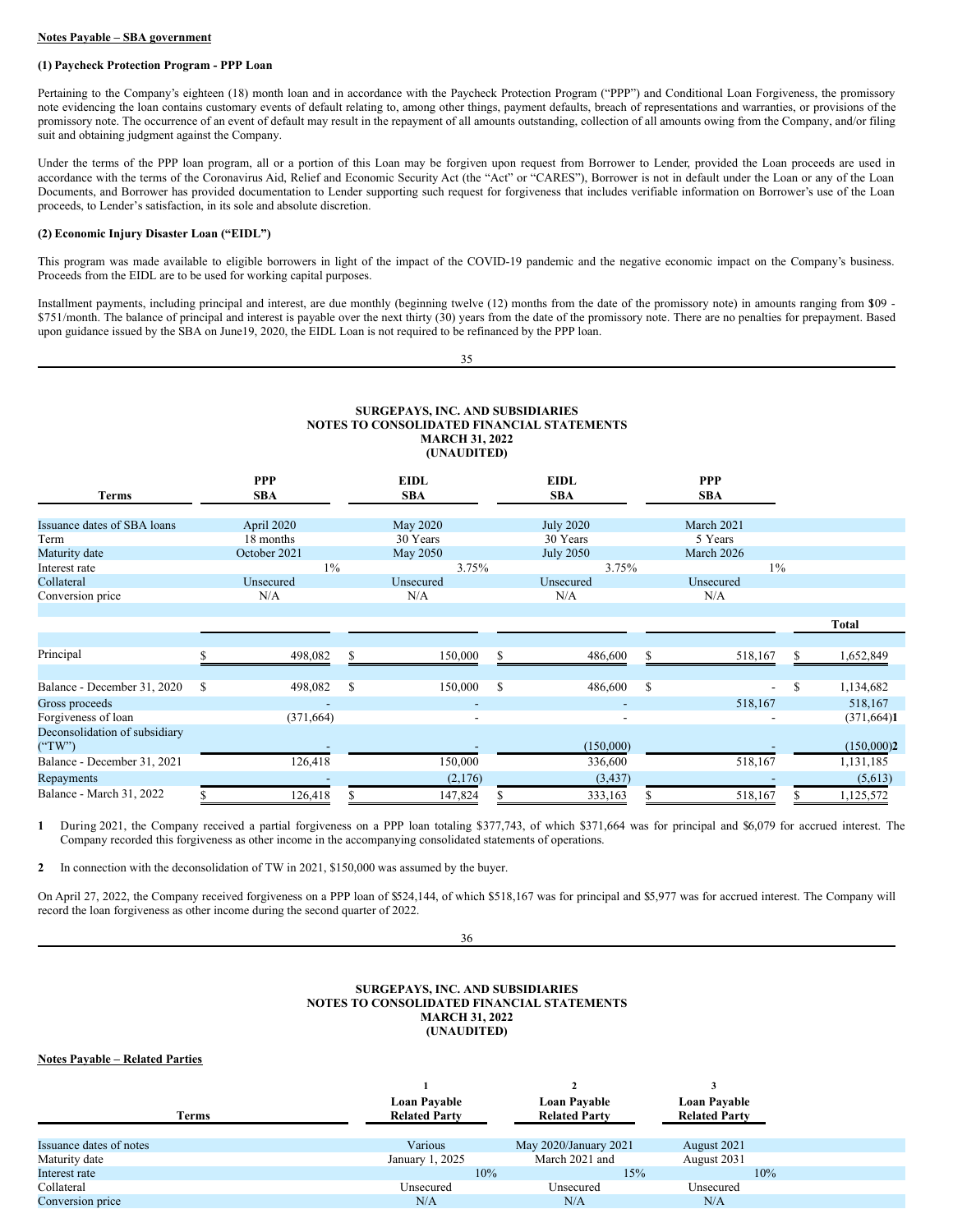| 3,341,940   | 147,500    |         | 3.489.440   |
|-------------|------------|---------|-------------|
| 3,825,000   | 63,000     | 467.385 | 4,355,385   |
| 692,458     |            |         | 692,458     |
| (2,265,967) |            |         | (2,265,967) |
|             | (210, 500) |         | (210,500)   |
| 5,593,431   |            | 467.385 | 6,060,816   |
|             |            |         |             |
| 5.593.431   | -          | 467.385 | 6.060.816   |
|             |            |         |             |

**1** Activity is with the Company's Chief Executive Officer and Board Director (Kevin Brian Cox). Prior to September 30, 2021, these notes were either due on demand or had a specific due date. Additionally, these advances had interest rates from 6% - 15%. On September 30, 2021, all notes and related accrued interest were combined into two (2) new notes.

The new notes had due dates of June 30, 2022 or January 1, 2023. In April 2022, the notes were extended to January 1, 2023 and January 1, 2024, respectively. All notes bear interest at 10%. At September 30, 2021, the Company included \$692,458 of accrued interest in the new note balance. In 2021, the Company issued 561,758 shares of common stock at \$4.30/share to settle \$2,415,560 of debt including principal of \$2,265,967 and accrued interest of \$149,593. As a result of the debt conversion with a related party, accordingly gains/losses are not recognized, however, the Company increased additional paid-in capital for \$2,415,560.

**2** Activity was with the Company's former President, Chief Operating Officer and Board Director (Anthony Nuzzo). Mr. Nuzzo passed away in 2022.

**3** Activity is with David May, who is a Board Member.

37

#### **SURGEPAYS, INC. AND SUBSIDIARIES NOTES TO CONSOLIDATED FINANCIAL STATEMENTS MARCH 31, 2022 (UNAUDITED)**

## **Notes Payable**

| <b>Terms</b>                            | <b>Notes Pavable</b>     | <b>Note Payable</b>      | <b>Notes Payable</b>             |              |                        |
|-----------------------------------------|--------------------------|--------------------------|----------------------------------|--------------|------------------------|
| Issuance dates of notes                 | March 2022               | November 2019            | August/September/October<br>2021 |              |                        |
| Maturity date                           | September 2022           | November 2020            | August/September/October<br>2022 |              |                        |
| Interest rate                           | 19%                      | 18%                      | 10%                              |              |                        |
| Default interest rate                   | 26%                      | $0\%$                    | $0\%$                            |              |                        |
| Collateral                              | Unsecured                | Unsecured                | Unsecured                        |              |                        |
| Conversion price                        | N/A                      | N/A                      | N/A                              |              |                        |
| Warrants issued as discount/issue costs | 15,000                   | N/A                      | 2,406,250                        |              |                        |
|                                         |                          |                          |                                  | <b>Total</b> | In-Default             |
|                                         |                          |                          |                                  |              |                        |
| Principal                               | 500,000                  | 250,000<br>S             | $1,101,000*$                     | 1,851,000    |                        |
|                                         |                          |                          |                                  |              |                        |
| Balance - December 31, 2020             | $\overline{\phantom{a}}$ | 250,000                  |                                  | 250,000      | $\mathbf S$<br>250,000 |
| Gross proceeds                          |                          |                          | 1,101,000                        | 1,101,000    |                        |
| Debt discount                           | $\blacksquare$           | $\blacksquare$           | (672, 254)                       | (672, 254)   |                        |
| Amortization of debt discount           |                          |                          | 698,511                          | 698,511      |                        |
| Repayments                              |                          | (250,000)                | (1,127,257)                      | (1,377,257)  |                        |
| Balance - December 31, 2021             | $\overline{\phantom{a}}$ | $\overline{\phantom{a}}$ |                                  |              |                        |
| Gross proceeds                          | 500,000                  | $\overline{\phantom{a}}$ |                                  | 500,000      |                        |
| Debt issue costs                        | (38, 953)                |                          |                                  | (38, 953)    |                        |
| Balance - March 31, 2022                | 461,047                  |                          |                                  | 461,047      |                        |

**\*** In the event of default, these notes were convertible at 75% of the market price based upon the VWAP in preceding 10 days. There were defaults.

38

## **SURGEPAYS, INC. AND SUBSIDIARIES NOTES TO CONSOLIDATED FINANCIAL STATEMENTS MARCH 31, 2022 (UNAUDITED)**

## **Convertible Notes Payable – Net**

| <b>Terms</b>            | Convertible<br><b>Notes Pavable</b> | Convertible<br><b>Notes Pavable</b> | Convertible<br><b>Notes Pavable</b> |              |                   |
|-------------------------|-------------------------------------|-------------------------------------|-------------------------------------|--------------|-------------------|
| Issuance dates of notes | 2019 and Prior                      | February 2020 -<br>December 2020    | January 2021 - March<br>2021        |              |                   |
| Maturity date           | 2020                                | February 2021 -<br>September 2021   | May 2021 - March 2022               |              |                   |
| Interest rate           | 14%                                 | $10\% - 14\%$                       | $5\% - 12\%$                        |              |                   |
| Collateral              | Unsecured                           | Unsecured                           | Unsecured                           |              |                   |
| Conversion price        | A                                   | A                                   | B                                   |              |                   |
|                         |                                     |                                     |                                     | <b>Total</b> | <b>In-Default</b> |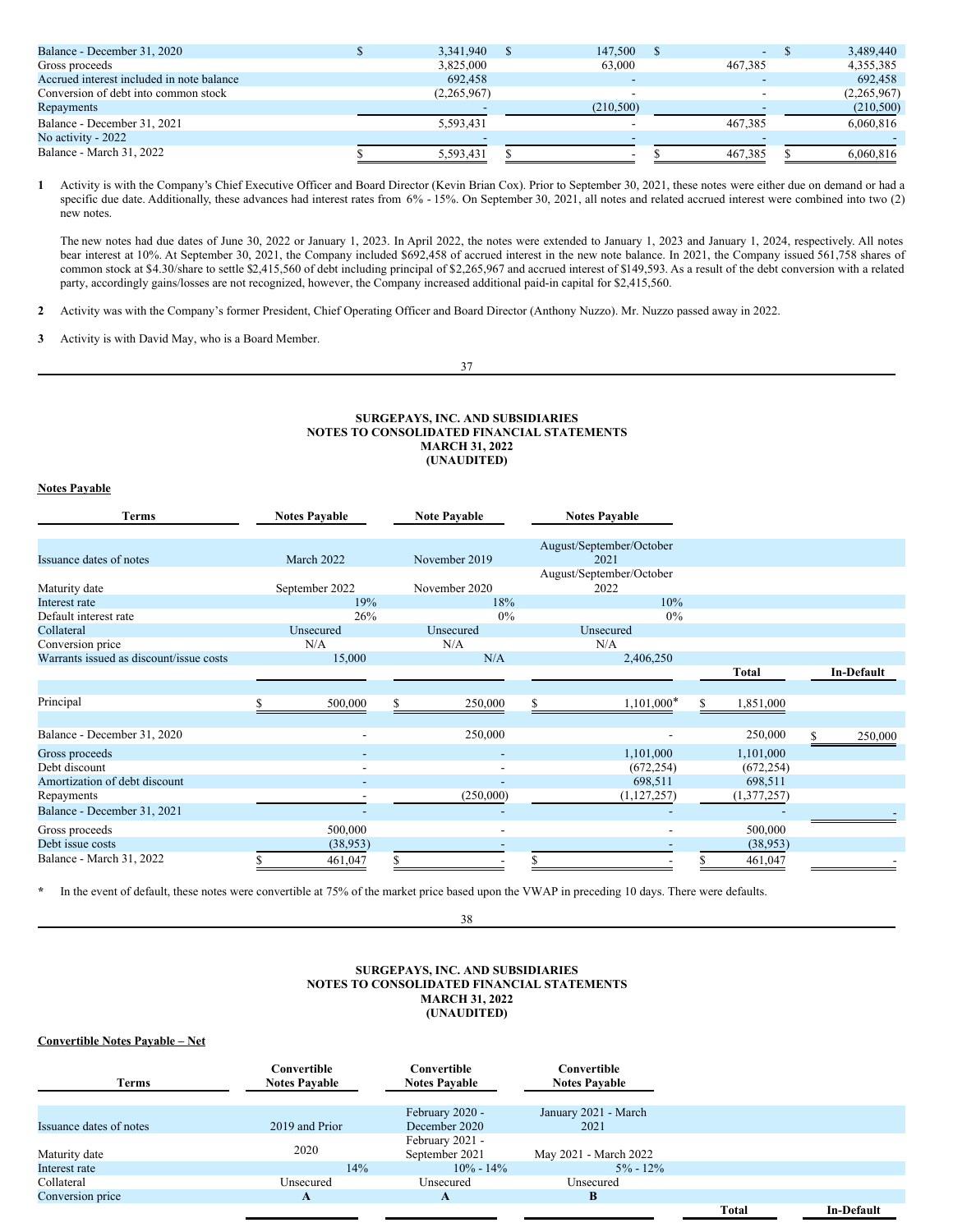| Principal                              |                          |  | 2,347,000       |    | 2,550,000              | 4,897,000   |  |
|----------------------------------------|--------------------------|--|-----------------|----|------------------------|-------------|--|
|                                        |                          |  |                 |    |                        |             |  |
| Balance - December 31, 2020            | $\overline{\phantom{0}}$ |  | 1,516,170       | S. |                        | 1,516,170   |  |
| Gross proceeds                         |                          |  |                 |    | 2,550,000              | 2,550,000   |  |
| Debt discount                          |                          |  |                 |    | (2,460,829)            | (2,460,829) |  |
| Amortization of debt discount          | $\overline{\phantom{0}}$ |  | 517,781         |    | 2,460,829              | 2,978,610   |  |
| Repayments - cash                      |                          |  |                 |    | $(2,550,000)$ <b>D</b> | (2,550,000) |  |
| Conversion to equity/debt modification |                          |  | (2,110,898)     |    |                        | (2,110,898) |  |
| Reclassified to receivable             |                          |  | 76,947 <b>C</b> |    |                        | 76,947      |  |
| Balance - December 31, 2021            |                          |  |                 |    |                        |             |  |
|                                        |                          |  |                 |    |                        |             |  |

**A** – Convertible at 65% multiplied by the lowest one (1) day volume weighted average price ("VWAP") of the Company's common stock during the ten (10) trading days prior to conversion.

- **B** Convertible at 70% 75% multiplied by the lowest one (1) day volume weighted average price ("VWAP") of the Company's common stock during the ten (10) trading days prior to conversion.
- **C** During 2021, the Company over paid a note holder by \$76,947 when settling the outstanding balance. This overpayment had been recorded as a receivable and was repaid in full in April 2021.
- **D** During 2021, the Company repaid the \$2,550,000 of notes in full, however, one of the notes, having a principal of \$2,300,000 was prepaid early. As a result, the Company paid an additional prepayment penalty equal to 120% of the amount due, resulting in additional interest expense of \$465,239. Also, at the time of repayment, the embedded derivative liability ceased to exist.

| ×<br>۰.<br>I<br>۰,<br>I<br>٧<br>×<br>۰. |
|-----------------------------------------|
|-----------------------------------------|

#### **SURGEPAYS, INC. AND SUBSIDIARIES NOTES TO CONSOLIDATED FINANCIAL STATEMENTS MARCH 31, 2022 (UNAUDITED)**

## **Line of Credit**

The Company had a \$1,000,000 line of credit with a bank, bearing interest at6%, which was due in April 2021. The line of credit was secured by all of the Company's assets and was personally guaranteed by the owner of the majority of the Company's voting shares. The balance at March 31, 2022 and December 31, 2021 was \$0 and \$0, respectively. In connection with the deconsolidation of TW in May 2021, the buyer assumed the line of credit.

## **Note 6 – Derivative Liabilities**

During 2021, the above convertible notes contained embedded conversion options with a conversion price that could result in issuing an undeterminable amount of future common stock to settle the host contract. Accordingly, the embedded conversion option is required to be bifurcated from the host instrument (convertible note) and treated as a liability, which is calculated at fair value, and marked to market at each reporting period.

The Company used the binomial pricing model to estimate the fair value of its embedded conversion option liabilities with the following inputs:

|                         | <b>December 31, 2021</b> |
|-------------------------|--------------------------|
| Expected term (years)   | $0.20 - 1$ vear          |
| Expected volatility     | $143\% - 291\%$          |
| Expected dividends      | $0\%$                    |
| Risk free interest rate | $0.03\% - 0.09\%$        |

A reconciliation of the beginning and ending balances for the derivative liability measured at fair value on a recurring basis using significant unobservable inputs (Level 3) is as follows at December 31, 2021:

| Derivative liability - December 31, 2020               | 1.357.528   |
|--------------------------------------------------------|-------------|
| Fair value at commitment date                          | 1.877.250   |
| Fair value mark to market adjustment                   | (1,806,763) |
| Gain on derivative liability upon related debt settled | (1,428,015) |
| Derivative liability - December 31, 2021               |             |

Changes in fair value of derivative liabilities are included in other income (expense) in the accompanying consolidated statements of operations.

During the three months ended March 31, 2022 and 2021, the Company recorded a change in fair of derivative liabilities of \$0 and \$303,850, respectively. These amounts reflect a mark to market adjustment recorded to the accompanying consolidated statements of operations.

40

## **SURGEPAYS, INC. AND SUBSIDIARIES NOTES TO CONSOLIDATED FINANCIAL STATEMENTS MARCH 31, 2022 (UNAUDITED)**

In connection with bifurcating the embedded conversion option and accounting for this instrument at fair value, the Company computed a fair value on the commitment date, and upon the initial valuation of this instrument, determined that the fair value of the liability exceeded the proceeds of the debt host instrument. As a result, the Company recorded a debt discount at the maximum amount allowed (the face amount of the debt), which required the overage to be recorded as a derivative expense.

For the three months years ended March 31, 2022 and 2021, the Company recorded a derivative expense of \$0 and \$1,775,057, respectively.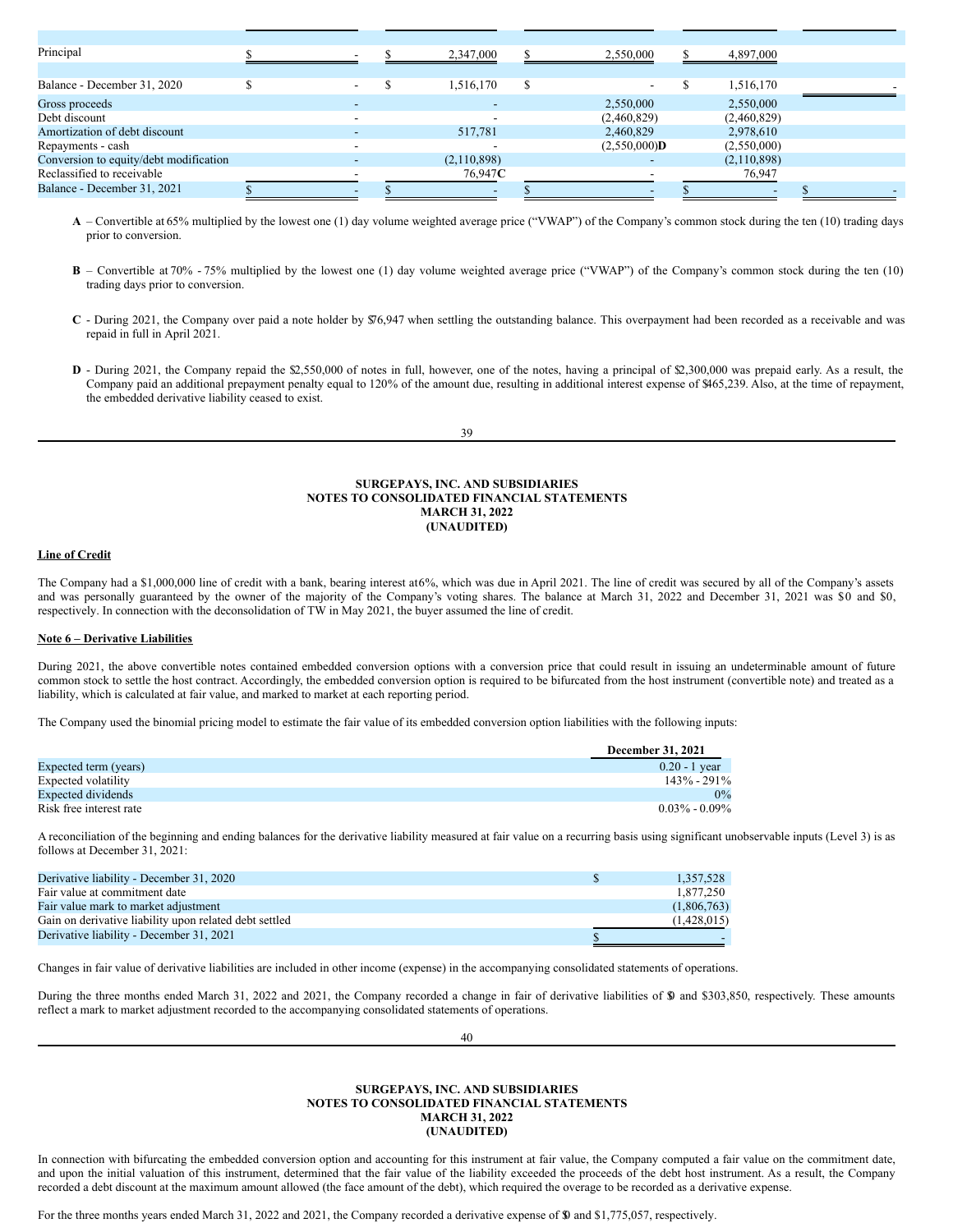During the year ended December 31, 2021, in connection with the repayment of convertible notes which contained embedded conversion features, the related derivative liabilities ceased to exist.

During the three months ended March 31, 2022 and 2021, the Company recorded a gain of \$0 and \$141,578, respectively, related to the settlement of convertible debt which contained an embedded conversion feature and was separately bifurcated and classified as a derivative liability. The Company has recorded these gains in the accompanying consolidated statements of operations as a component of gain on settlement of liabilities.

#### **Note 7 – Fair Value of Financial Instruments**

The Company evaluates its financial assets and liabilities subject to fair value measurements on a recurring basis to determine the appropriate level in which to classify them for each reporting period. This determination requires significant judgments to be made.

The Company did not have any assets or liabilities measured at fair value on a recurring basis at March 31, 2022 and December 31, 2021, respectively

41

#### **SURGEPAYS, INC. AND SUBSIDIARIES NOTES TO CONSOLIDATED FINANCIAL STATEMENTS MARCH 31, 2022 (UNAUDITED)**

## **Note 8 – Commitments and Contingencies**

#### **Operating Lease**

We have entered into various operating lease agreements, including our corporate headquarters. We account for leases in accordance with ASC Topic 842:*Leases,* which requires a lessee to utilize the right-of-use model and to record a right-of-use asset and a lease liability on the balance sheet for all leases with terms longer than 12 months. Leases are classified as either financing or operating, with classification affecting the pattern of expense recognition in the statement of operations. In addition, a lessor is required to classify leases as either sales-type, financing or operating. A lease will be treated as a sale if it transfers all of the risks and rewards, as well as control of the underlying asset, to the lessee. If risks and rewards are conveyed without the transfer of control, the lease is treated as financing. If the lessor does not convey risk and rewards or control, the lease is treated as operating. We determine if an arrangement is a lease, or contains a lease, at inception and record the lease in our financial statements upon lease commencement, which is the date when the underlying asset is made available for use by the lessor.

Right-of-use assets represent our right to use an underlying asset for the lease term and lease liabilities represent our obligation to make lease payments over the lease term. Lease right-of-use assets and liabilities at commencement are initially measured at the present value of lease payments over the lease term. We generally use our incremental borrowing rate based on the information available at commencement to determine the present value of lease payments except when an implicit interest rate is readily determinable. We determine our incremental borrowing rate based on market sources including relevant industry data.

We have lease agreements with lease and non-lease components and have elected to utilize the practical expedient to account for lease and non-lease components together as a single combined lease component, from both a lessee and lessor perspective with the exception of direct sales-type leases and production equipment classes embedded in supply agreements. From a lessor perspective, the timing and pattern of transfer are the same for the non-lease components and associated lease component and, the lease component, if accounted for separately, would be classified as an operating lease.

We have elected not to present short-term leases on the balance sheet as these leases have a lease term of 12 months or less at lease inception and do not contain purchase options or renewal terms that we are reasonably certain to exercise. All other lease assets and lease liabilities are recognized based on the present value of lease payments over the lease term at commencement date. Because most of our leases do not provide an implicit rate of return, we used our incremental borrowing rate based on the information available at lease commencement date in determining the present value of lease payments.

## 42

### **SURGEPAYS, INC. AND SUBSIDIARIES NOTES TO CONSOLIDATED FINANCIAL STATEMENTS MARCH 31, 2022 (UNAUDITED)**

Our leases, where we are the lessee, do not include an option to extend the lease term. Our lease also includes an option to terminate the lease prior to the end of the agreed upon lease term. For purposes of calculating lease liabilities, lease term would include options to extend or terminate the lease when it is reasonably certain that we will exercise such options.

Lease expense for operating leases is recognized on a straight-line basis over the lease term as an operating expense, included as a component of general and administrative expenses, in the accompanying consolidated statements of operations.

Certain operating leases provide for annual increases to lease payments based on an index or rate, our lease has no stated increase, payments were fixed at lease inception. We calculate the present value of future lease payments based on the index or rate at the lease commencement date. Differences between the calculated lease payment and actual payment are expensed as incurred.

At March 31, 2022 and December 31, 2021, respectively, the Company has no financing leases as defined in ASC 842,*"Leases."*

The tables below present information regarding the Company's operating lease assets and liabilities at March 31, 2022 and December 31, 2021, respectively:

|                               | <b>For the Three Months Ended</b> |        | <b>For the Three Months Ended</b> |  |
|-------------------------------|-----------------------------------|--------|-----------------------------------|--|
|                               | <b>March 31, 2022</b>             |        | <b>March 31, 2021</b>             |  |
| <b>Operating Leases</b>       |                                   | 23.952 | 73.618                            |  |
| Interest on lease liabilities |                                   | 5.868  | 6.542                             |  |
| Total net lease cost          |                                   | 29,820 | 80.160                            |  |

Supplemental balance sheet information related to leases was as follows:

**March 31, 2022 December 31, 2021**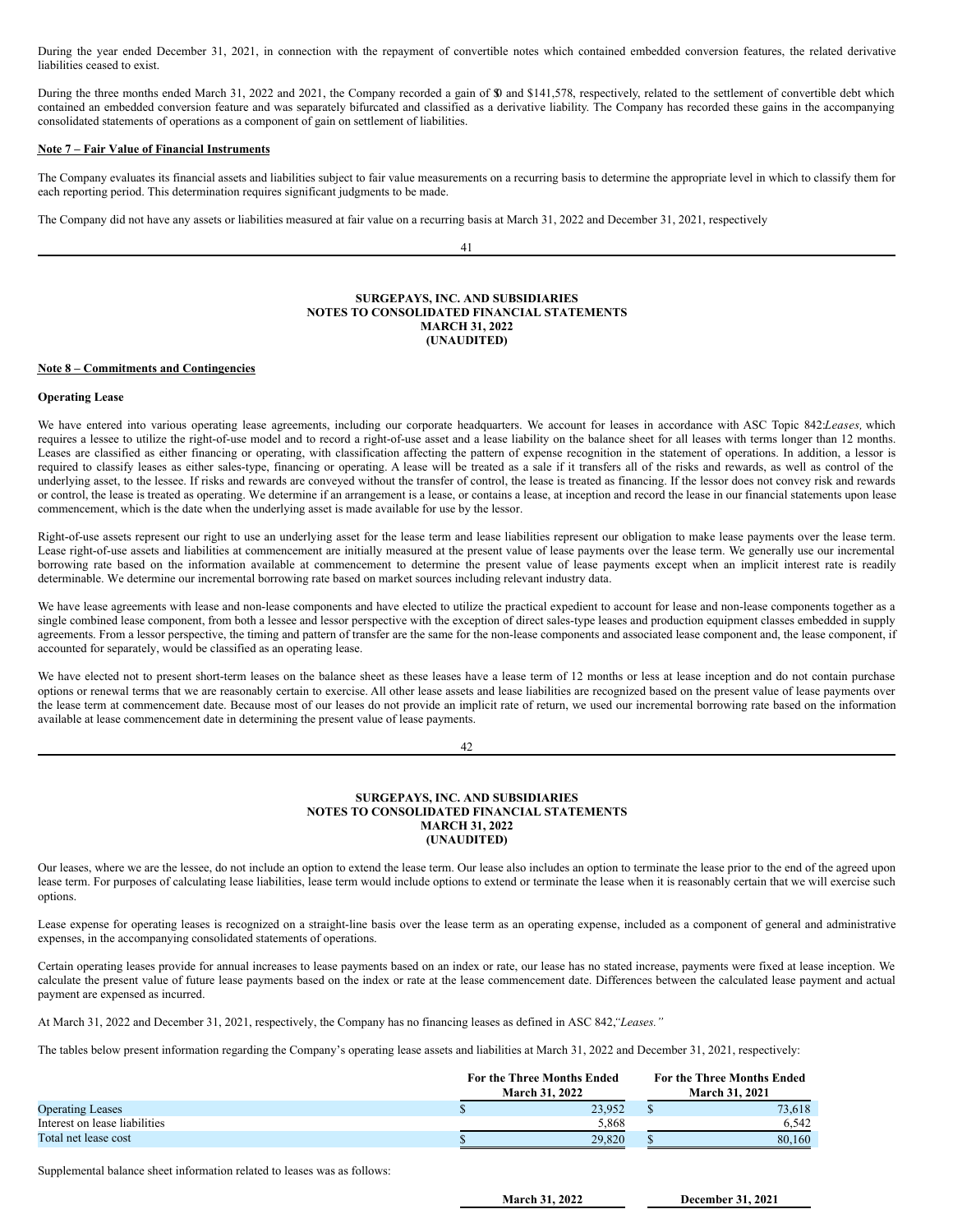| <b>Operating leases</b>                   |    |         |    |         |
|-------------------------------------------|----|---------|----|---------|
|                                           |    |         |    |         |
| Operating lease ROU assets - net          |    | 462,716 | -S | 486,668 |
|                                           |    |         |    |         |
| Operating lease liabilities - current     |    | 36,871  |    | 49,352  |
| Operating lease liabilities - non-current |    | 429,354 |    | 438,903 |
| Total operating lease liabilities         |    | 466,225 |    | 488,255 |
|                                           |    |         |    |         |
|                                           | 43 |         |    |         |

## **SURGEPAYS, INC. AND SUBSIDIARIES NOTES TO CONSOLIDATED FINANCIAL STATEMENTS MARCH 31, 2022 (UNAUDITED)**

Supplemental cash flow and other information related to leases was as follows:

|                                                                                                                  | <b>For the Three</b><br><b>Months Ended</b><br>March 31, 2022 |        |              | <b>For the Three</b><br><b>Months Ended</b><br>March 31, 2021 |
|------------------------------------------------------------------------------------------------------------------|---------------------------------------------------------------|--------|--------------|---------------------------------------------------------------|
| Cash paid for amounts included in measurement of lease liabilities Operating cash<br>flows from operating leases | \$                                                            | 22,030 | $\mathbb{S}$ | 67,716                                                        |
| ROU assets obtained in exchange for lease liabilities Operating leases                                           | \$                                                            |        | \$           | 518,848                                                       |
| Weighted average remaining lease term (in years) Operating leases                                                |                                                               | 8.24   |              | 6.09                                                          |
| Weighted average discount rate Operating leases                                                                  |                                                               | $5\%$  |              | 8%                                                            |
| Future minimum lease payments at March 31, 2022                                                                  |                                                               |        |              |                                                               |
| 2022 (9 months)<br>2023                                                                                          | \$<br>44,173<br>60,294                                        |        |              |                                                               |
| 2024<br>2025                                                                                                     | 61,876<br>63,460                                              |        |              |                                                               |
| Thereafter                                                                                                       | 349,177                                                       |        |              |                                                               |
| Total lease payments                                                                                             | 578,980                                                       |        |              |                                                               |
| Less: amount representing interest                                                                               | (112, 755)                                                    |        |              |                                                               |
| Total lease obligations                                                                                          | 466,225                                                       |        |              |                                                               |

In May 2021, the Company and its landlord mutually agreed to terminate the outstanding lease for ECS. The Company had an outstanding ROU liability of \$228,752 at the date of termination. There was no gain or loss on lease termination.

44

#### **SURGEPAYS, INC. AND SUBSIDIARIES NOTES TO CONSOLIDATED FINANCIAL STATEMENTS MARCH 31, 2022 (UNAUDITED)**

## **Contingencies – Legal Matters**

## True Wireless and Surge Holdings - Terracom Litigation

Global Reconnect, LLC and Terracom, Inc. v. Jonathan Coffman, Jerry Carroll, True Wireless, & Surge Holdings: In the Chancery Court of Hamilton County, TN, Docket # 20-00058, Filed Jan 21, 2020. On January 21, 2020, a complaint was filed related to a noncompetition dispute. Terracom believes Mr. Coffman and Mr. Carroll are in violation of their non-compete agreements by working for us and True Wireless, Inc. Oklahoma and Tennessee state law does not recognize non-compete agreements and are not usually enforced in the state courts of these states, as such we believe True Wireless has a strong case against Terracom. The matter is entering the discovery process. Both Mr. Carroll and Mr. Coffman are no longer working for True Wireless in sales. Mr. Carroll is off the payroll and Mr. Coffman works for SurgePays, Inc., but not in wireless sales. The complaint requests general damages plus fees and costs for tortious interference with a business relationship in their prayer for relief. They have made no written demand for damages at this point in time. The Company believes this matter is simply an anti-competitive attempt by Terracom to cause distress to True Wireless.

## Surge Holdings – Juno Litigation

Juno Financial v. AATAC and Surge Holdings Inc. AND Surge Holdings Inc. v. AATAC; Circuit Court of Hillsborough County, Florida, Case # 20-CA-2712 DIV A: Breach of Contract, Account Stated and Open Account claims against Surge by a factoring company. Surge has filed a cross-complaint against defendant AATAC for Breach of Contract, Account Stated, Open Account and Common Law Indemnity. Case is in discovery. Following analysis by our litigation counsel stating that there is a good defense, management has decided that a reserve is not necessary.

## Unimax - Litigation

On July 9, 2020, the Company entered into a settlement and release agreement with Unimax Communications, LLC ("Unimax"). The settlement is related to a complaint filed by Unimax alleging the Company is indebted pursuant to a purchase order and additional financing terms. The Company agreed to pay Unimax the total sum of \$785,000 over a 24-month period. The settlement amount is included accounts payable and accrued expenses on the consolidated balance sheets. The balance was repaid in April 2021.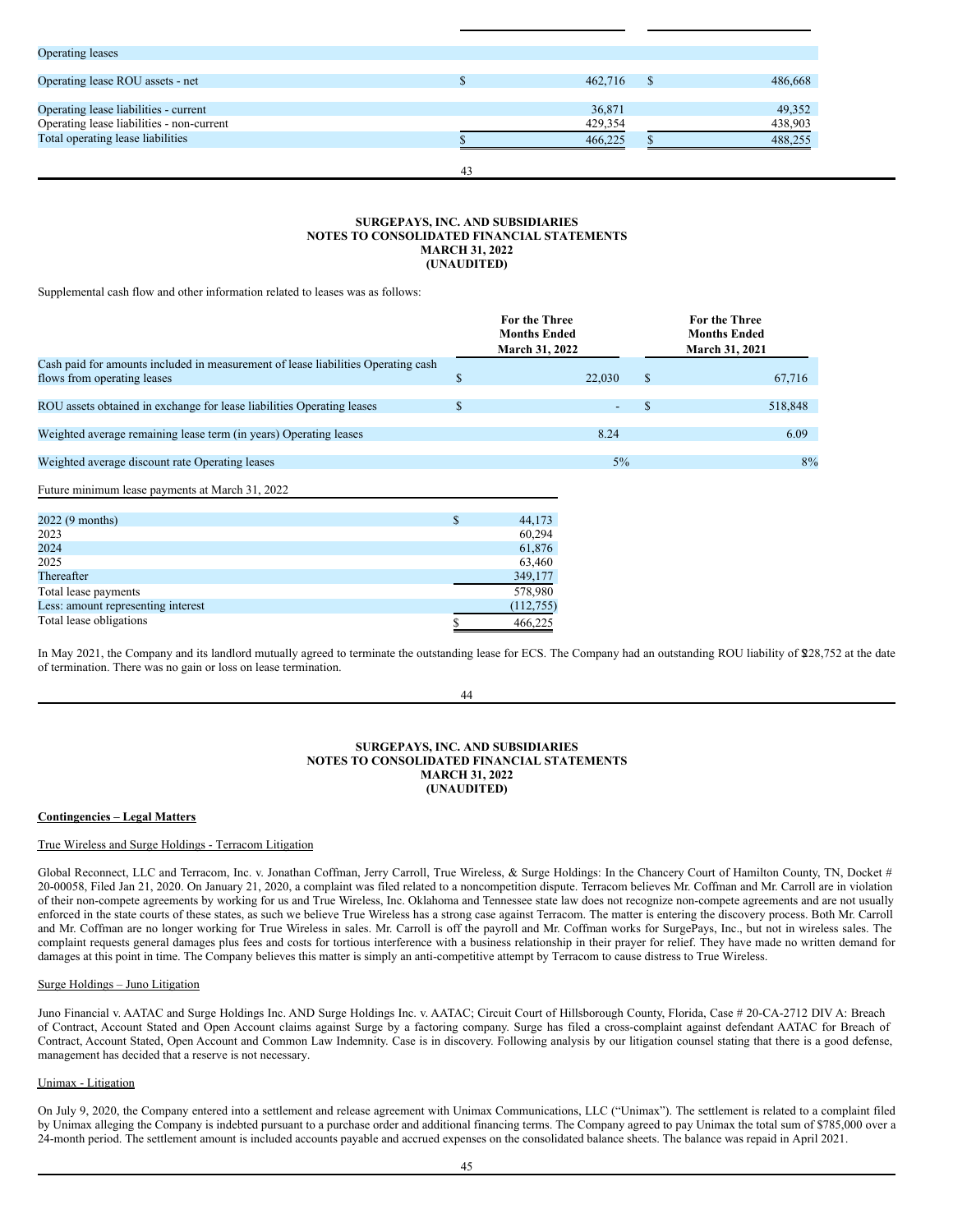## **SURGEPAYS, INC. AND SUBSIDIARIES NOTES TO CONSOLIDATED FINANCIAL STATEMENTS MARCH 31, 2022 (UNAUDITED)**

#### Glen Eagles Litigation

SurgePays, Inc., formerly named as Surge Holdings, Inc., a Nevada corporation, Plaintiff, vs. Glen Eagles Acquisition LP, a Delaware limited partnership, Defendant; District Court Clark County, Nevada; Case No.: A-21-831204-B

ALTCORP TRADING, LLC, a Costa Rica limited liability company; et al, Plaintiffs, vs. Surge Holdings, Inc., a Nevada corporation; VSTOCK Transfer, LLC, a California limited liability company, et al; District Court Clark County, Nevada; Case No.: A-20-823039-B

These two lawsuits involved AltCorp Trading, LLC, Stanley Hills, LLC, and Glen Eagles Acquisition LP (the "AltCorp Parties."). Each of these lawsuits were ultimately disputes relating to the total consideration the Company paid to GBT Technologies, Inc. ("GBT") to acquire all of the assets of the entities that comprise the ECS Business (prior to the Company's January 2020 acquisition of the entities themselves).

On October 18, 2021, the AltCorp Parties, GBT, and the Company entered into a non-binding Memorandum of Understanding (the "MOU") to set up a framework for an attempt to settle the two lawsuits.

On December 22, 2021 (the "Effective Date"), pursuant to the framework in the MOU, the AltCorp Parties, Igor 1 Corp. (an entity related to the AltCorp Parties), the Company, ECS Prepaid LLC ("ECS LLC), and, in his individual capacity, Kevin Brian Cox (the Company's Chief Executive Officer), entered into a Resolution of Purchase, Mutual Release, and Settlement Agreement (the "Settlement Agreement") to settle the two lawsuits and resolve all disputes related to the consideration paid by the Company to GBT.

This Settlement Agreement was entered into pursuant to a resolution of the Board authorizing the negotiation of and entry into of such agreement.

As part of this agreement, the Company has acquired GBT's rights to a certain Master Distribution and Service Agreement between Interactive Communications International, Inc. and W.L. Petrey Wholesale Company, Inc., d/b/a UGO-HUB dated August 29, 2016 (the "MDA"), as amended. The MDA contains sales channel access to a variety of unique wholesale prepaid products with approximately \$1,500,000 to \$2,500,000 in monthly revenue. The MDA is the subject of a lawsuit between GBT and Robert Warren Jackson, RWJ Advanced Marketing LLC, and Gregory Bauer int federal district court in Nevada (the "GBT Lawsuit").

46

## **SURGEPAYS, INC. AND SUBSIDIARIES NOTES TO CONSOLIDATED FINANCIAL STATEMENTS MARCH 31, 2022 (UNAUDITED)**

If the result of the GBT Lawsuit is an assignment of the MDA to GBT or that GBT or an affiliate of GBT is the legal owner of the MDA, GBT or such affiliate will assign the MDA to Surge and GBT shall be entitled to receive the Escrow Amount. If the result of the GBT Lawsuit is a monetary judgment without the assignment or legal decree of ownership of the MDA, GBT shall be entitled to receive the Escrow Amount and shall assign and timely pay to the Company the first one million dollars (\$1,000,000) GBT recovers from the defendants in the GBT Lawsuit. In the event that GBT does not prevail in the GBT Lawsuit then it shall be entitled to release of the Escrow Amount but shall be responsible for any fees and costs obligation sought by the defendants in the GBT Lawsuit.

The Company agreed to make total payments of four million two hundred thousand dollars (\$4,200,000) to Stanley Hills, LLC on or prior to January 7, 2022. This \$4.2 million amount consists of a total of four hundred fifty thousand dollars (\$450,000) paid by the Company in November and December 2021, one hundred thousand dollars (\$100,000) to be paid on or about January 4, 2022, and three million six hundred fifty thousand dollars (\$3,650,000) to be paid on or prior to January 7, 2022 of which three hundred seventy-five thousand dollars (\$375,000) will be held in escrow (the "Escrow Amount"). At December 31, 2021, the Company had accrued \$3,750,000 as a settlement expense, which was paid on January 7, 2022.

In addition, Igor 1 Corp. as of the Effective Date, held one hundred ten thousand (110,000) shares of the Company's common stock that has a restrictive legend (the "Igor Shares"). The owner of Igor 1 Corp. will be responsible for and shall pay for attempting to have the restrictive legend from the Igor Shares removed (with the Company agreeing to pay seven hundred fifty dollars (\$750) to help pay for the legal opinion required). If Igor 1 Corp. is unable to have the legend removed prior to January 30, 2022, the Company will pay Igor 1 Corp. five hundred thousand dollars (\$500,000) within five (5) trading days to purchase the Igor Shares back and then cancel them. As of February 4, 2022 (five trading days after January  $30<sup>th</sup>$ ), the Company was not asked to pay Igor 1 Corp. any funds related to this possible share cancellation.

Glen Eagles and a related entity as of the Effective Date, held three thousand (3,000) shares of the Company's common stock (the "Glen Eagles Shares"). The Glen Eagles shares shall be sold on the open market within thirty (30) days following the Effective Date. If for any reason the consideration for the Glen Eagles shares is less than fifteen thousand dollars (\$15,000), the Company will have the obligation to compensate Glen Eagles for the difference between the actual amount received and \$15,000. Such difference shall be paid within five (5) days of Glen Eagles providing written proof of the proceeds of the sale of the Glen Eagles Shares. Glen Eagles was paid \$8,552.25 on February 16, 2022 for full settlement.

47

#### **SURGEPAYS, INC. AND SUBSIDIARIES NOTES TO CONSOLIDATED FINANCIAL STATEMENTS MARCH 31, 2022 (UNAUDITED)**

The Settlement Agreement replaces all prior agreements between the parties. In addition, within three (3) trading days of the last payment related to the \$4.2 million payment to Stanley Hills being made, the parties shall make filings with the state District Court in Clark County, Nevada to dismiss both lawsuits, including, regarding the lawsuit filed by AltCorp Trading, LLC, the dismissal of the lawsuit as to VStock Transfer, LLC, to which the Company owed certain indemnification obligations. The parties agreed to a full mutual release of any disputes or claims between the parties. All matters were dismissed by stipulation of the parties on January 12, 2022.

Crystal Chapman, on behalf of herself and others similarly situated, Plaintiff versus SurgePays, Inc., Defendant; U.S. District Court for the Northern District of Illinois, Case No.: 1:21-cv-04272. On August 11, 2021, the plaintiffs filed a lawsuit alleging violations of the Telephone Consumer Protection Act as a putative class action. The plaintiffs are seeking unspecified damages and an order enjoining the Company or their agents from making autodialed calls. The case alleges contact to consumer(s) whose telephone numbers are on the Federal Do Not Call list, without their consent. There are no other counts under the TCPA or any other statute or tort. The Company vigorously disputes the allegations in this complaint as the Company only contacts consumers who have provided express written consent to be contacted. The Company believes it uses the leading software in the industry for lead verification and believes it can prove consent for all called parties. This matter was settled in the quarter ended December 31, 2021.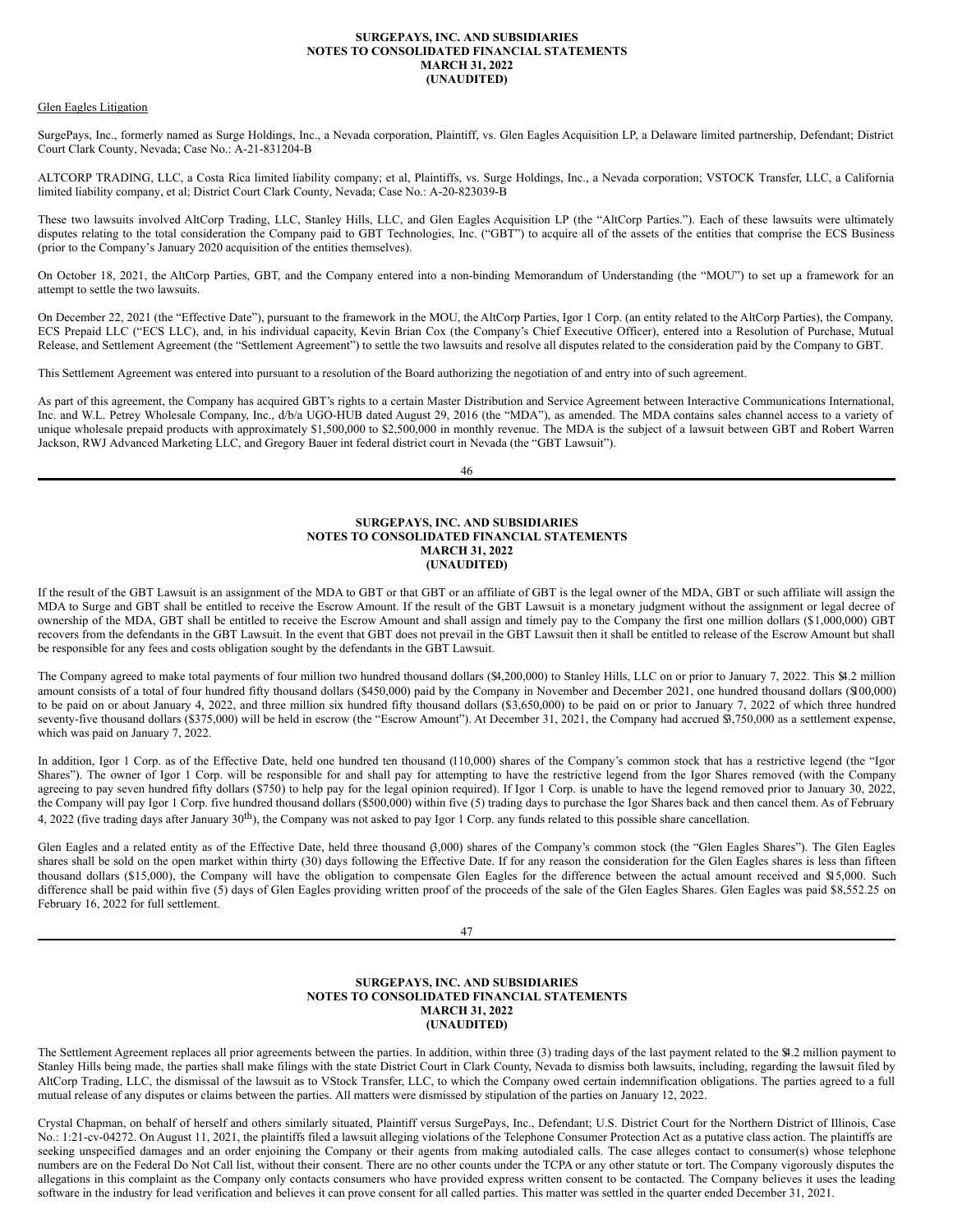On December 17, 2021, Ambess Enterprises, Inc. v SurgePays, Inc., Blair County Pa. case number 2021 GN 3222. Plaintiff alleges breach of contract and prays for damages of approximately \$73,000.00, plus fees, costs and interest. Litigation counsel is managing the motion practice and discovery process.

#### 48

#### **SURGEPAYS, INC. AND SUBSIDIARIES NOTES TO CONSOLIDATED FINANCIAL STATEMENTS MARCH 31, 2022 (UNAUDITED)**

#### True Wireless and Surge Pays - Litigation

Blue Skies Connections, LLC, and True Wireless, Inc. v. SurgePays, Inc., et. al: In the District Court of Oklahoma County, OK, CJ-2021-5327, filed on December 13, 2021. Plaintiffs' petition alleges breach of a Stock Purchase Agreement by SurgePays, SurgePhone Wireless, LLC, and Kevin Brian Cox, and makes other allegations related to SurgePays' consulting work with Jonathan Coffman, a True Wireless employee. Blue Skies believes the Defendants are in violation of their non-competition and nonsolicitation agreements related to the sale of True Wireless from SurgePays to Blue Skies. Oklahoma state law does not recognize non-compete agreements and non-solicitation agreements in the manner alleged by Plaintiffs, as such we believe SurgePays, SurgePhone, and Cox have a strong defense against the claims asserted by Blue Skies and True Wireless. The matter is in the early stages of the discovery process. Mr. Coffman is no longer working for True Wireless. The petition requests injunctive relief, general damages, punitive damages, attorney fees and costs for alleged breach of contract, tortious interference with a business relationship, and fraud. Plaintiffs have made a written demand for damages and the parties continue to discuss a potential resolution. This matter is an anti-competitive attempt by Blue Skies and True Wireless to damage SurgePays, SurgePhone, and Cox.

#### **Note 9 – Stockholders' Equity**

#### **Reverse Stock Split**

On November 2, 2021, the Company effected a 1 for 50 reverse stock split of all classes of its stock. All share and per share amounts have been retroactively restated to the earliest period presented.

At March 31, 2022, the Company had three (3) classes of stock:

#### **Common Stock**

- 500,000,000 shares authorized
- Par value \$0.001
- Voting at 1 vote per share

49

**SURGEPAYS, INC. AND SUBSIDIARIES NOTES TO CONSOLIDATED FINANCIAL STATEMENTS MARCH 31, 2022 (UNAUDITED)**

#### **Series A, Convertible Preferred Stock**

- 13,000,000 shares authorized
- 260,000 issued and outstanding
- Par value \$0.001
- Voting at 10 votes per share (2,600,000 votes)
- Ranks senior to any other class of preferred stock
- Dividends none
- Liquidation preference none
- Rights of redemption none
- Conversion into 1/10 of a share of common stock for each share held (26,000 common stock equivalents)

#### **Series C, Convertible Preferred Stock**

- 1,000,000 shares authorized
- None issued and outstanding
- Par value \$0.001
- Voting at 250 votes per share
- Ranks junior to any other class of preferred stock
- Dividends equal to the per share amount (as converted basis) as the common stockholders should the Board of Directors declare a dividend
- Liquidation preference original issue price plus any declared yet unpaid accrued dividends
- Rights of redemption none
- Conversion into 250 shares of common stock for each share held

In October 2021, all Series C, Preferred stockholders, representing721,598 shares issued and outstanding, agreed to convert their holdings into3,607,980 shares of common stock. The transaction had a net effect of \$0 on stockholders' equity.

#### **Equity Transactions for the Year Ended December 31, 2021**

## **NASDAQ Listing**

On November 2, 2021, the Company was approved to be uplisted to NASDAQ. The common stock and warrants are traded on the Nasdaq Capital Market under the symbols SURG and SURGW, respectively.

#### **Stock Issued for Services**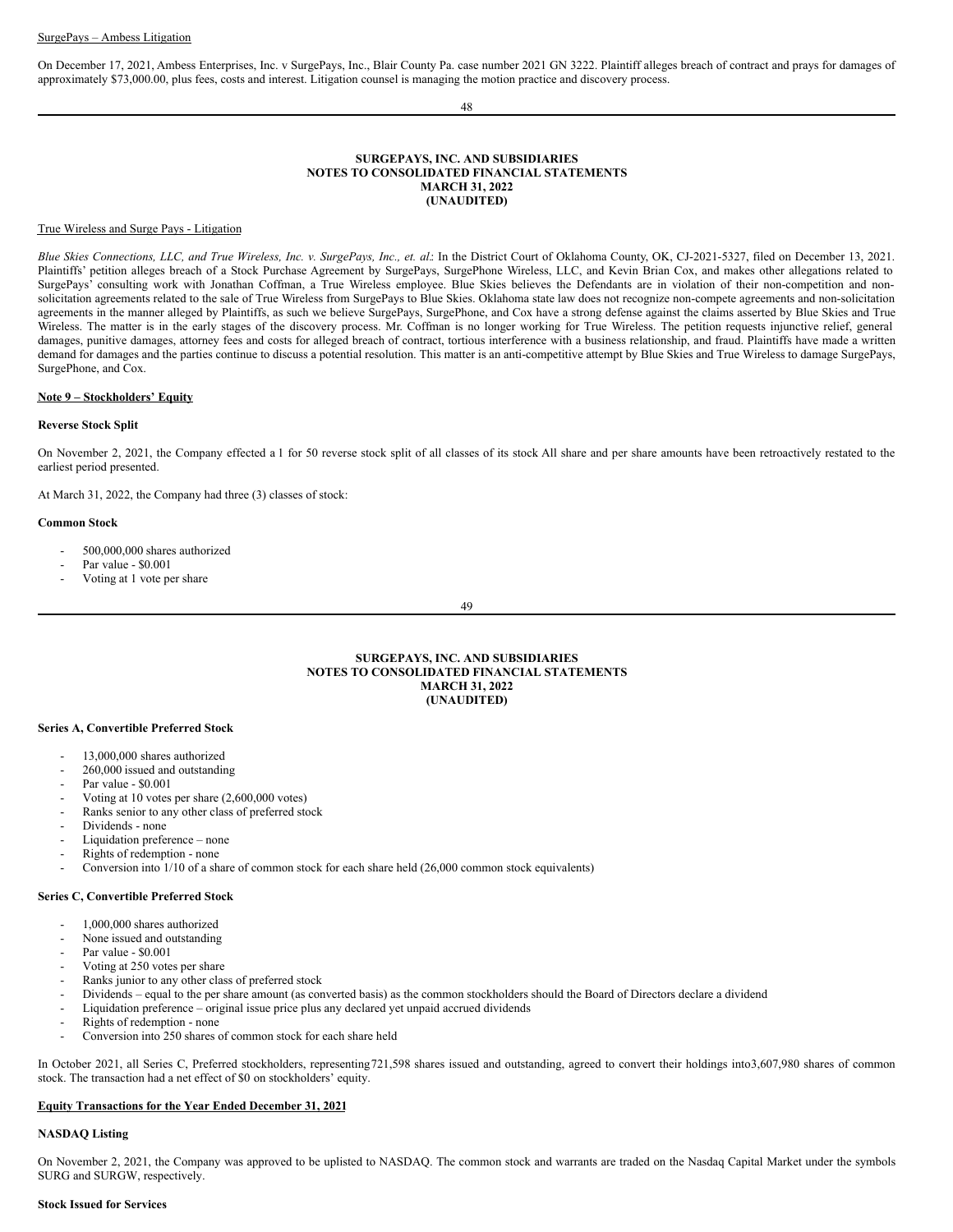50

#### **SURGEPAYS, INC. AND SUBSIDIARIES NOTES TO CONSOLIDATED FINANCIAL STATEMENTS MARCH 31, 2022 (UNAUDITED)**

#### **Stock and Warrants Issued for Cash and Related Direct Offering Costs**

The Company issued an aggregate 4,862,247 shares of common stock for \$21,294,800 (\$4.30 -\$8/share). In connection with raising these funds, the Company paid \$2,222,952 in direct offering costs, resulting in net proceeds of \$19,076,710.

Of the 4,862,247 shares issued in 2021,4,600,000 shares and 690,000 were sold in connection with the Company's uplist to NASDAQ as follows:

On November 4, 2021, the Company issued 4,600,000 units consisting of one share of common stock and one warrant and 690,000 over-allotment warrants. The units were sold at \$4.30 per unit for gross proceeds of \$19,786,900 (\$19,780,000 from the sale of 4,600,000 units at \$4.30 and \$6,900 from the sale of 690,000 over-allotment warrants at \$0.01). The warrants are exercisable immediately at \$4.73/share and expire three (3) years from the issuance date.

In connection with the Company's sale of common stock, the Company incurred direct offering costs of \$2,222,952 which were charged to additional paid-in capital. Net proceeds were \$19,076,710.

On November 4, 2021, the Company issued 230,000 five (5) year warrants to the underwriters. These warrants are exercisable beginning May 1, 2022 until November 1, 2026. The exercise price is \$4.73/share. The fair value of these warrants was \$647,897 based upon the following assumptions:

| Expected term (years)   |          |
|-------------------------|----------|
| Expected volatility     | 118%     |
| Expected dividends      | $0\%$    |
| Risk free interest rate | $0.53\%$ |

Since these warrants were issued as direct offering costs associated with the offering, the Company has accounted for these warrants as both a charge and increase to additional paid-in capital, resulting in a net effect on stockholders' equity of \$0.

#### **Exercise of Warrants**

The Company issued 2,133 shares of common stock in connection with a cashless exercise of warrants. The transaction had a net effect of \$0 on stockholders' equity.

## 51

## **SURGEPAYS, INC. AND SUBSIDIARIES NOTES TO CONSOLIDATED FINANCIAL STATEMENTS MARCH 31, 2022 (UNAUDITED)**

#### **Stock and Warrants Issued as Debt Discount**

During 2021, the Company issued stock and warrants in connection with the issuance of debt and derivative liabilities totaling \$,562,829, which were recorded as debt discounts to be amortized over the life of the debt. The Company issued 18,000 shares of common stock along with 137,500 three (3) year warrants, having an exercise price of \$8/share. The aggregate discount recorded was \$2,645,890 for the stock and warrants which are reflected in the accompanying consolidated statements of stockholders' equity. An additional discount of \$102,194 was recorded in connection with the commitment date fair value of derivative liabilities for an aggregate discount of \$2,748,084.

Fair value of the warrants was determined using a Black-Scholes option pricing model with the following inputs:

| Expected term (years)   | 3 years  |
|-------------------------|----------|
| Expected volatility     | 118%     |
| Expected dividends      | $0\%$    |
| Risk free interest rate | $0.53\%$ |

#### **Conversion of Debt**

The Company issued 709,674 shares of common stock in connection with the conversion of convertible debt, having a fair value of \$,363,561(\$0.05 - \$10.38/share), based upon the quoted closing trading price.

#### **Make-whole Arrangement**

The Company issued 15,147 shares of common stock to debt holders that were entitled to shares upon the settlement of debt and related accrued interest. The shares had a fair value of \$90,401 (\$5.60 - \$6/share), based upon the quoted closing trading price.

#### **Stock Issued for Debt Modification**

The Company issued 13,916 shares of common stock in connection with the modification of debt arrangements. The shares had a fair value of \$08,931 (\$5.60 - \$8/share), based upon the quoted closing trading price.

#### **Stock Issued in Settlement of Liabilities**

The Company issued 276,702 shares of common stock to various vendors and debt holders to settle accounts payable, debt and derivative liabilities. The shares had a fair value of \$1,997,977 (\$4.50 - \$15.99/share), based upon the quoted closing trading price. In connection with these debt settlements, the Company recorded a gain of \$1,469,641.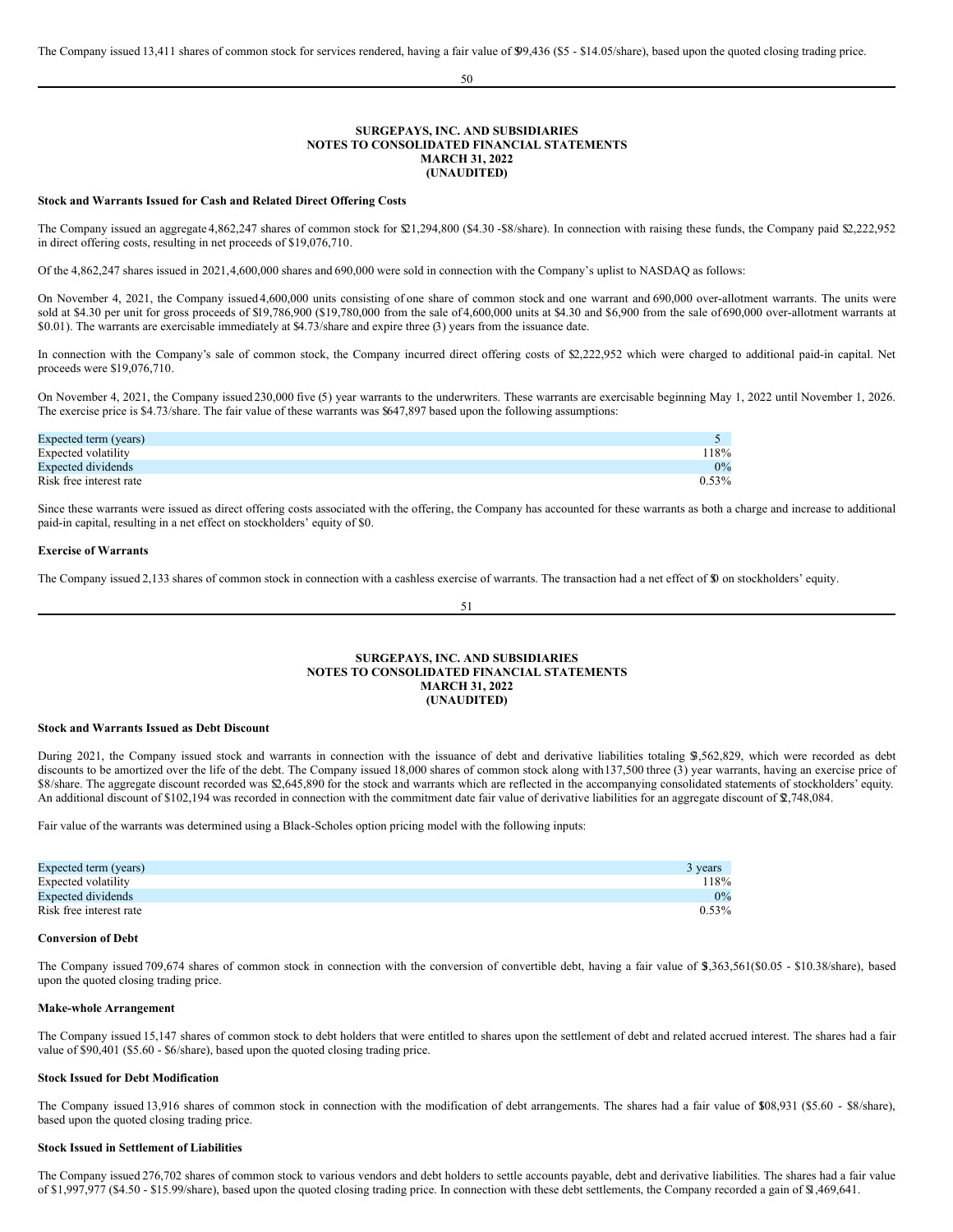### **SURGEPAYS, INC. AND SUBSIDIARIES NOTES TO CONSOLIDATED FINANCIAL STATEMENTS MARCH 31, 2022 (UNAUDITED)**

#### **Stock Issued in Acquisition of Membership Interest in ECS**

On January 30, 2020, the Company entered into a Membership Interest Purchase Agreement and Stock Purchase Agreement with ECS Prepaid, ECS, CSLS and the Winfrey's. Pursuant to the agreements, the Company acquired all of the membership interests of ECS Prepaid and all of the issued and outstanding stock of each ECS and CSLS. The agreements provide that the consideration is to be paid by the Company through the issuance of 10,000 shares of the Company's Common Stock. In addition, the agreements called for 500 shares of Common Stock to be issued to the Winfrey's on a monthly basis over a 12-month period. During 2021, the Company issued 0.000 shares of common stock in full settlement of the agreements. The shares had a fair value of \$17,900 (\$8.95/share), based upon the quoted closing trading price. During 2020, the Company issued 5,500 shares.

#### **Stock Options**

Stock option transactions under the Company's Plan for the three months ended March 31, 2022 and the year ended December 31, 2021 are summarized as follows:

| <b>Stock Options</b>                             | Number of<br><b>Options</b> | Weighted<br>Average<br><b>Exercise Price</b> | Weighted<br>Average<br>Remaining<br>Contractual<br>Term (Years) | Aggregate<br><b>Intrinsic</b><br>Value | Weighted<br>Average<br>Grant<br>Date<br><b>Fair Value</b> |
|--------------------------------------------------|-----------------------------|----------------------------------------------|-----------------------------------------------------------------|----------------------------------------|-----------------------------------------------------------|
| Outstanding - December 31, 2020                  | 17,004                      | 16.00                                        | 6.16                                                            |                                        |                                                           |
| Vested and Exercisable - December 31, 2020       |                             |                                              |                                                                 |                                        |                                                           |
| Unvested and non-exercisable - December 31, 2020 | 17,004                      | 16.00                                        | 6.16                                                            |                                        |                                                           |
| Granted                                          |                             |                                              |                                                                 |                                        |                                                           |
| Exercised                                        |                             |                                              |                                                                 |                                        |                                                           |
| Cancelled/Forfeited                              |                             |                                              |                                                                 |                                        |                                                           |
| Outstanding - December 31, 2021                  | 17,004                      | 16.00                                        | 5.16                                                            |                                        |                                                           |
| Vested and Exercisable - December 31, 2021       | 3,401                       | 16.00                                        | 5.16                                                            |                                        |                                                           |
| Unvested and non-exercisable - December 31, 2021 | 13,603                      | 16.00                                        | 5.16                                                            |                                        |                                                           |
| Granted                                          |                             |                                              |                                                                 |                                        |                                                           |
| Exercised                                        |                             |                                              |                                                                 |                                        |                                                           |
| Cancelled/Forfeited                              |                             |                                              |                                                                 |                                        |                                                           |
| Outstanding - March 31, 2022                     | 17,004                      | 16.00                                        | 4.92                                                            |                                        |                                                           |
| Vested and Exercisable - March 31, 2022          | 6,801                       | 16.00                                        | 4.92                                                            |                                        |                                                           |
| Unvested and non-exercisable - March 31, 2022    | 10,202                      | 16.00                                        | 4.92                                                            |                                        |                                                           |

During 2022, an additional 3,400 options vested, which were held by the Company's Chief Financial Officer.

### **SURGEPAYS, INC. AND SUBSIDIARIES NOTES TO CONSOLIDATED FINANCIAL STATEMENTS MARCH 31, 2022 (UNAUDITED)**

53

Compensation expense recorded for stock-based compensation is as follows for the three months ended March 31, 2022 and 2021, was \$9,294 and \$9,294, respectively.

As of March 31, 2022, compensation cost related to the unvested options not yet recognized was \$71,250.

Weighted average period in which compensation will vest (years)1.92 years. The unvested stock option expense is expected to be recognized through March 2024.

#### **Warrants**

Warrant activity for the three months ended March 31, 2022 and the year ended December 31, 2021 are summarized as follows:

| Warrants                        | Number of<br>Warrants |   | Weighted<br>Average<br><b>Exercise Price</b> | Weighted<br>Average<br>Remaining<br>Contractual<br>Term (Years) | Aggregate<br><b>Intrinsic</b><br>Value |
|---------------------------------|-----------------------|---|----------------------------------------------|-----------------------------------------------------------------|----------------------------------------|
| Outstanding - December 31, 2020 | 194,317               |   | 32.50                                        | 1.52                                                            |                                        |
| Exercisable - December 31, 2020 | 194,317               |   | 32.50                                        | 1.52                                                            |                                        |
| Granted                         | 5,935,450             |   | 8.01                                         |                                                                 |                                        |
| Exercised                       | (2,133)               | S | 12.50                                        |                                                                 |                                        |
| Cancelled/Forfeited             | (44, 650)             |   | 23.49                                        |                                                                 |                                        |
| Outstanding - December 31, 2021 | 6,082,984             |   | 8.68                                         | 2.93                                                            |                                        |
| Exercisable - December 31, 2021 | 5,852,984             |   | 8.70                                         | 2.85                                                            |                                        |
| Unvested - December 31, 2021    | 230,000               |   | 8.00                                         | 4.85                                                            |                                        |
| Granted                         | 15,000                |   | 4.73                                         |                                                                 |                                        |
| Exercised                       |                       |   |                                              |                                                                 |                                        |
| Cancelled/Forfeited             | (15, 857)             |   | 51.69                                        |                                                                 |                                        |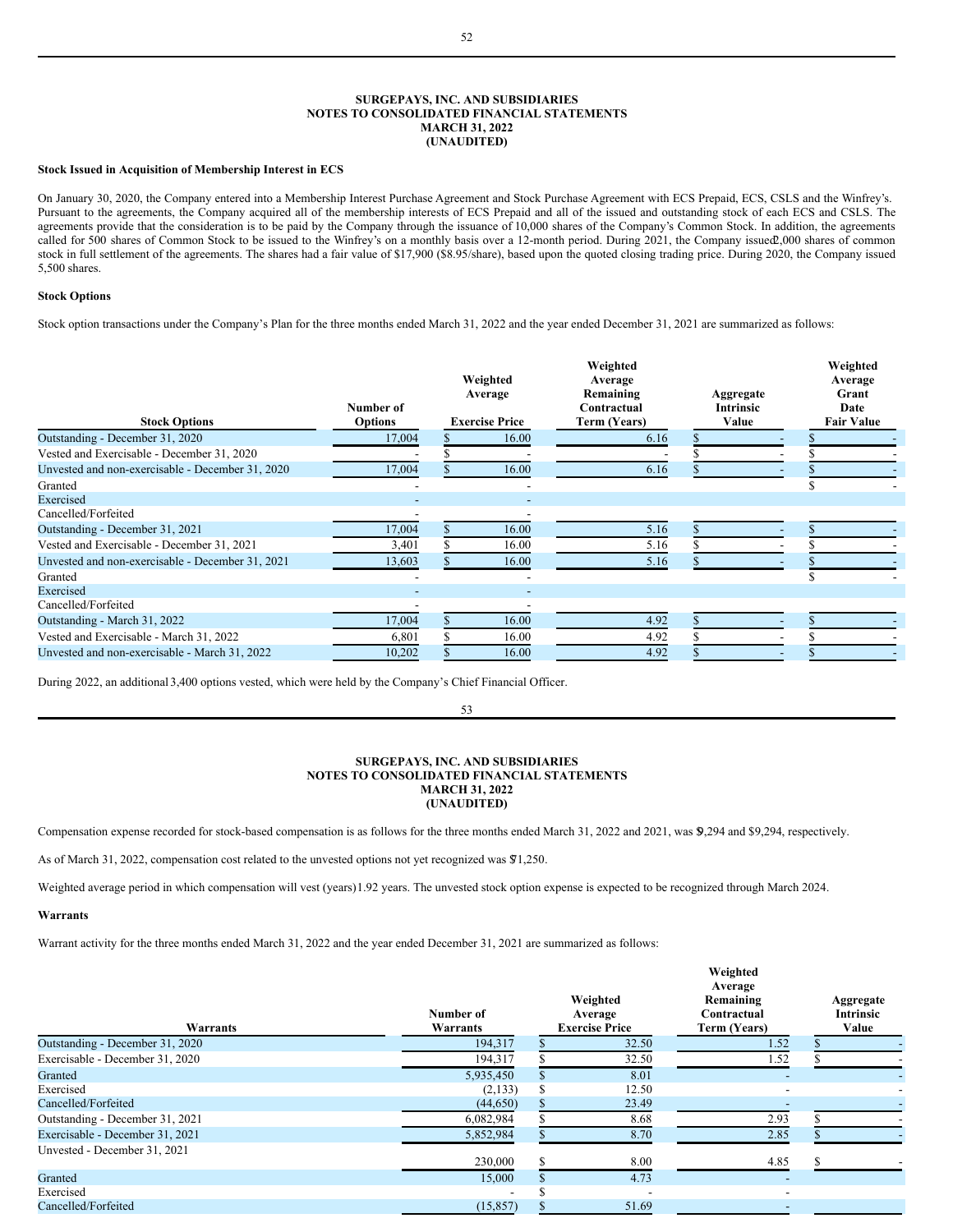| 2022<br>Outstanding -<br>March                               | 6.082.12<br>10 <sup>h</sup> | <u></u>       | 2.69 |  |
|--------------------------------------------------------------|-----------------------------|---------------|------|--|
| 2022<br>Vested and Exercisable -<br>March 3.                 | 107<br>3,852,127            | $_{\rm{o.e}}$ | 2.62 |  |
| 2022<br><b>TT</b><br>March<br>Unvested and non-exercisable - | 230.000                     | 8.00          | 4.60 |  |

54

#### **SURGEPAYS, INC. AND SUBSIDIARIES NOTES TO CONSOLIDATED FINANCIAL STATEMENTS MARCH 31, 2022 (UNAUDITED)**

#### **Warrant Transactions for the Three Months Ended March 31, 2022**

In connection with \$500,000 in notes issued (See Note 5), the Company issued15,000 warrants, which are accounted for as debt issue costs, having a fair value of \$38,953.

The fair value of these warrants was determined using a Black-Scholes option pricing model with the following inputs:

| Expected term (years)     |         |
|---------------------------|---------|
| Expected volatility       | $120\%$ |
| <b>Expected dividends</b> | $0\%$   |
| Risk free interest rate   | 2.45%   |

## **Warrant Transactions for the Year Ended December 31, 2021**

During 2021, the Company granted 277,950 warrants to convertible note holders and additional 137,500 warrants to note holders. These warrants were exercisable upon the grant date, had expiration dates ranging from 3 – 5 years, and exercise prices of \$8 - \$12/share.

Additionally, in connection with the NASDAQ uplisting, 5,290,000 warrants were sold for cash and an additional230,000 warrants were issued as an underwriters' discount. The 230,000 warrants are exercisable six (6) months from the grant date in May 2022. See above for additional discussion.

In connection with the Company's NASDAQ uplisting, 433,017 warrants were repriced at a lower exercise price to better reflect the current market offering. No other terms had been modified. As a result, for the year ended December 31, 2021, the Company recorded a warrant modification expense of \$74,476 in the accompanying consolidated statements of operations with an offsetting increase to additional paid in capital.

The fair value of these warrants was determined using a Black-Scholes option pricing model with the following inputs:

| Expected term (years)   | $3 - 5$           |
|-------------------------|-------------------|
| Expected volatility     | $119\% - 146\%$   |
| Expected dividends      | $0\%$             |
| Risk free interest rate | $0.07\% - 1.15\%$ |

#### **Note 10 – Segment Information**

Operating segments are defined as components of an enterprise about which separate financial information is available and evaluated regularly by the chief operating decision maker, or decision–making group, in deciding how to allocate resources and in assessing performance. The Company's chief operating decision maker is its Chief Executive Officer.

55

The Company evaluated performance of its operating segments based on revenue and operating loss. All data below is prior to intercompany eliminations.

## **SURGEPAYS, INC. AND SUBSIDIARIES NOTES TO CONSOLIDATED FINANCIAL STATEMENTS MARCH 31, 2022 (UNAUDITED)**

Segment information for the three months ended March 31, 2022 and 2021, are as follows:

|                         |    | Three Months Ended March 31, |    |            |  |
|-------------------------|----|------------------------------|----|------------|--|
|                         |    | 2022                         |    | 2021       |  |
| <b>Revenues</b>         |    |                              |    |            |  |
| SurgePhone Wireless     | \$ | 10,985,878                   | \$ | 1,077      |  |
| <b>Torch Wireless</b>   |    | 3,062,153                    |    |            |  |
| Surge Blockchain        |    | 29,829                       |    | 35,887     |  |
| LogicsIQ                |    | 2,293,072                    |    | 3,408,403  |  |
| Surge Fintech & ECS     |    | 4,770,440                    |    | 6,915,256  |  |
| <b>True Wireless</b>    |    |                              |    | 628,325    |  |
| <b>SurgePays</b>        |    |                              |    |            |  |
| Total                   |    | 21, 141, 372                 |    | 10,988,948 |  |
| <b>Cost of revenues</b> |    |                              |    |            |  |
| SurgePhone Wireless     | S. | 8,786,793                    | \$ | 2,469      |  |
| <b>Torch Wireless</b>   |    | 3,092,209                    |    |            |  |
| Surge Blockchain        |    |                              |    | 1,966      |  |
| LogicsIQ                |    | 2,000,420                    |    | 2,966,953  |  |
| Surge Fintech & ECS     |    | 4,628,319                    |    | 6,700,585  |  |
| <b>True Wireless</b>    |    | $\overline{\phantom{a}}$     |    | 187,461    |  |
| <b>SurgePays</b>        |    | $\overline{\phantom{a}}$     |    |            |  |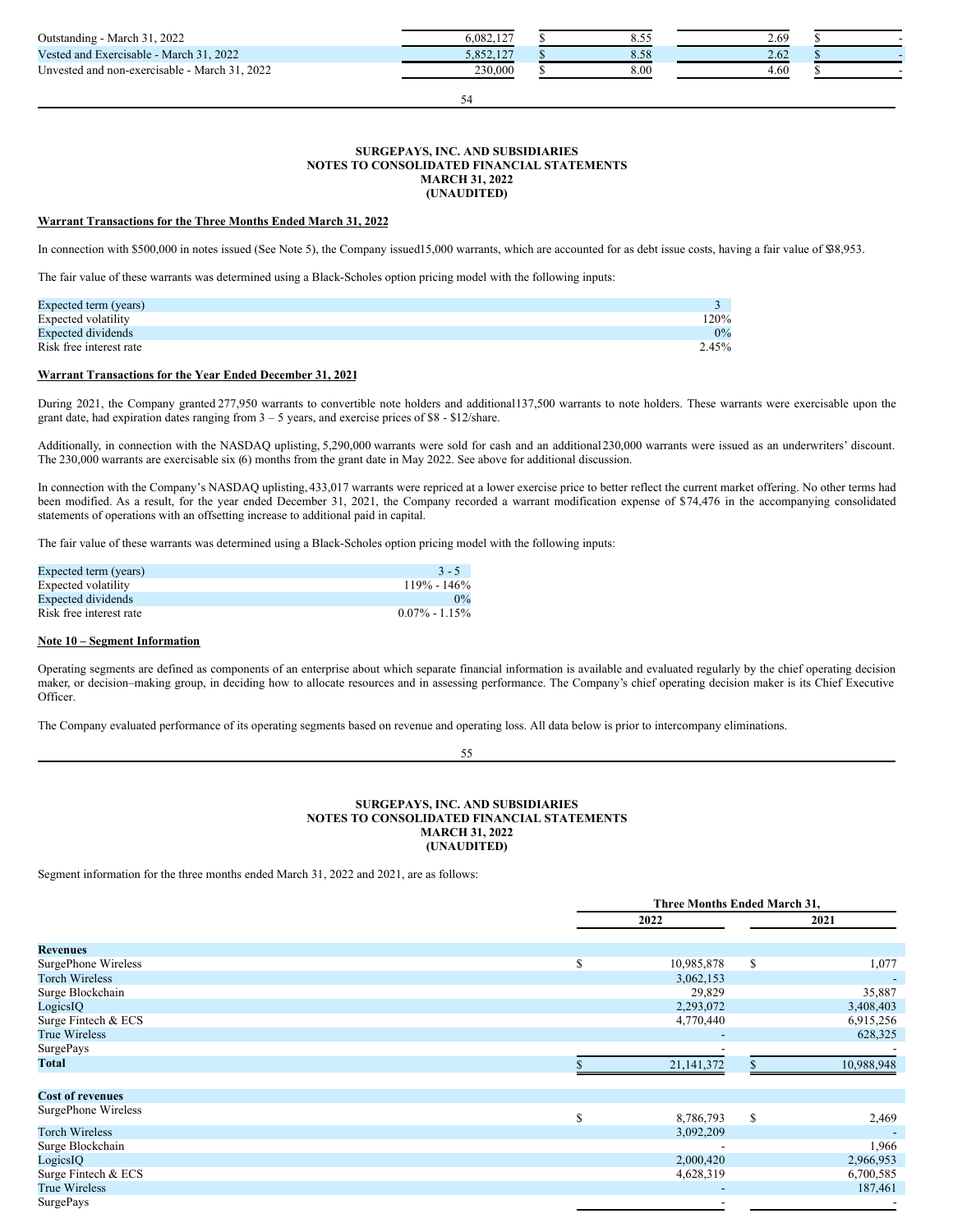| <b>Total</b>                  |    |    | 18,507,741  | $\mathbb{S}$  | 9,859,434     |
|-------------------------------|----|----|-------------|---------------|---------------|
|                               |    |    |             |               |               |
| <b>Operating expenses</b>     |    |    |             |               |               |
| SurgePhone Wireless           |    | \$ | 35,195      | \$            | 11,762        |
| <b>Torch Wireless</b>         |    |    | 27,131      |               |               |
| Surge Blockchain              |    |    | 369         |               | 8,475         |
| LogicsIQ                      |    |    | 659,894     |               | 355,630       |
| Surge Fintech & ECS           |    |    | 342,124     |               | 397,540       |
| <b>True Wireless</b>          |    |    |             |               | 232,066       |
| <b>SurgePays</b>              |    |    | 2,619,069   |               | 2,232,211     |
| Total                         |    |    | 3,683,782   |               | 3,237,684     |
| Income (loss) from operations |    |    |             |               |               |
| SurgePhone Wireless           |    | S  | 2,163,890   | <sup>\$</sup> | (13, 154)     |
| <b>Torch Wireless</b>         |    |    | (57, 187)   |               |               |
| Surge Blockchain              |    |    | 29,460      |               | 25,446        |
| LogicsIQ                      |    |    | (367, 242)  |               | 85,820        |
| Surge Fintech & ECS           |    |    | (200,003)   |               | (182, 869)    |
| <b>True Wireless</b>          |    |    |             |               | 208,798       |
| <b>SurgePays</b>              |    |    | (2,619,069) |               | (2, 232, 211) |
| Total                         |    |    | (1,050,151) |               | (2,108,170)   |
|                               | 56 |    |             |               |               |

### **SURGEPAYS, INC. AND SUBSIDIARIES NOTES TO CONSOLIDATED FINANCIAL STATEMENTS MARCH 31, 2022 (UNAUDITED)**

Segment information for the Company's assets and liabilities at March 31, 2022 and December 31, 2021, are as follows:

|                          |   | March 31, 2022 | December 31, 2021 |            |
|--------------------------|---|----------------|-------------------|------------|
| <b>Total Assets</b>      |   |                |                   |            |
| SurgePhone Wireless      | S | 2,007,044      | \$                | (107, 845) |
| <b>Torch Wireless</b>    |   | 6,067          |                   |            |
| Surge Blockchain         |   | (578, 728)     |                   | (703, 014) |
| LogicsIQ                 |   | 1,437,247      |                   | 1,896,130  |
| Surge Fintech & ECS      |   | 3,694,102      |                   | 4,461,210  |
| <b>True Wireless</b>     |   |                |                   | (988, 169) |
| <b>SurgePays</b>         |   | 11,234,962     |                   | 14,941,890 |
| Total                    |   | 17,800,694     |                   | 19,500,202 |
| <b>Total Liabilities</b> |   |                |                   |            |
| SurgePhone Wireless      | S | 10,036         | \$                | 28,933     |
| <b>Torch Wireless</b>    |   | 63,254         |                   |            |
| Surge Blockchain         |   | 197,614        |                   | 202,045    |
| LogicsIQ                 |   | 2,577,559      |                   | 3,181,807  |
| Surge Fintech & ECS      |   | 72,043         |                   | 275,351    |
| <b>True Wireless</b>     |   |                |                   | 2,430,268  |
| <b>SurgePays</b>         |   | 12,525,599     |                   | 9,830,477  |
| Total                    |   | 15,446,105     |                   | 15,948,881 |

#### **Note 11 – Subsequent Events**

#### **Stock Issued as Direct Offering Costs**

In April 2022, the Company issued 200,000 shares of common stock for services rendered in connection with the Company's NASDAQ uplisting in 2021. As a result, the Company recorded the par value of the common stock issued with a corresponding charge to additional paid-in capital, resulting in a net effect of \$0 to stockholders' equity.

57

### **SURGEPAYS, INC. AND SUBSIDIARIES NOTES TO CONSOLIDATED FINANCIAL STATEMENTS MARCH 31, 2022 (UNAUDITED)**

## **Notes Payable and Warrants**

In April 2022, the Company executed several notes for \$3,500,000.

#### Secured Revolving Debt

Of the total, a maximum of \$3,000,000 will be made available to the Company, issued pursuant to a series of 270-day (9 months) revolving notes for purposes of purchasing inventory and factoring accounts receivable.

The notes will accrue interest a monthly rate of2% (24% annualized). The Company may take drawdowns based upon eligible accounts receivable. In the event that eligible accounts receivable is less than 80% of the loan amount, within four (4) business days, the Company will be required to make a payment to the lender so that the loan amount is no greater than 80% of the then current eligible accounts receivable. The maximum amount outstanding under the loan is the lesser of \$3,000,000 or 80% of eligible accounts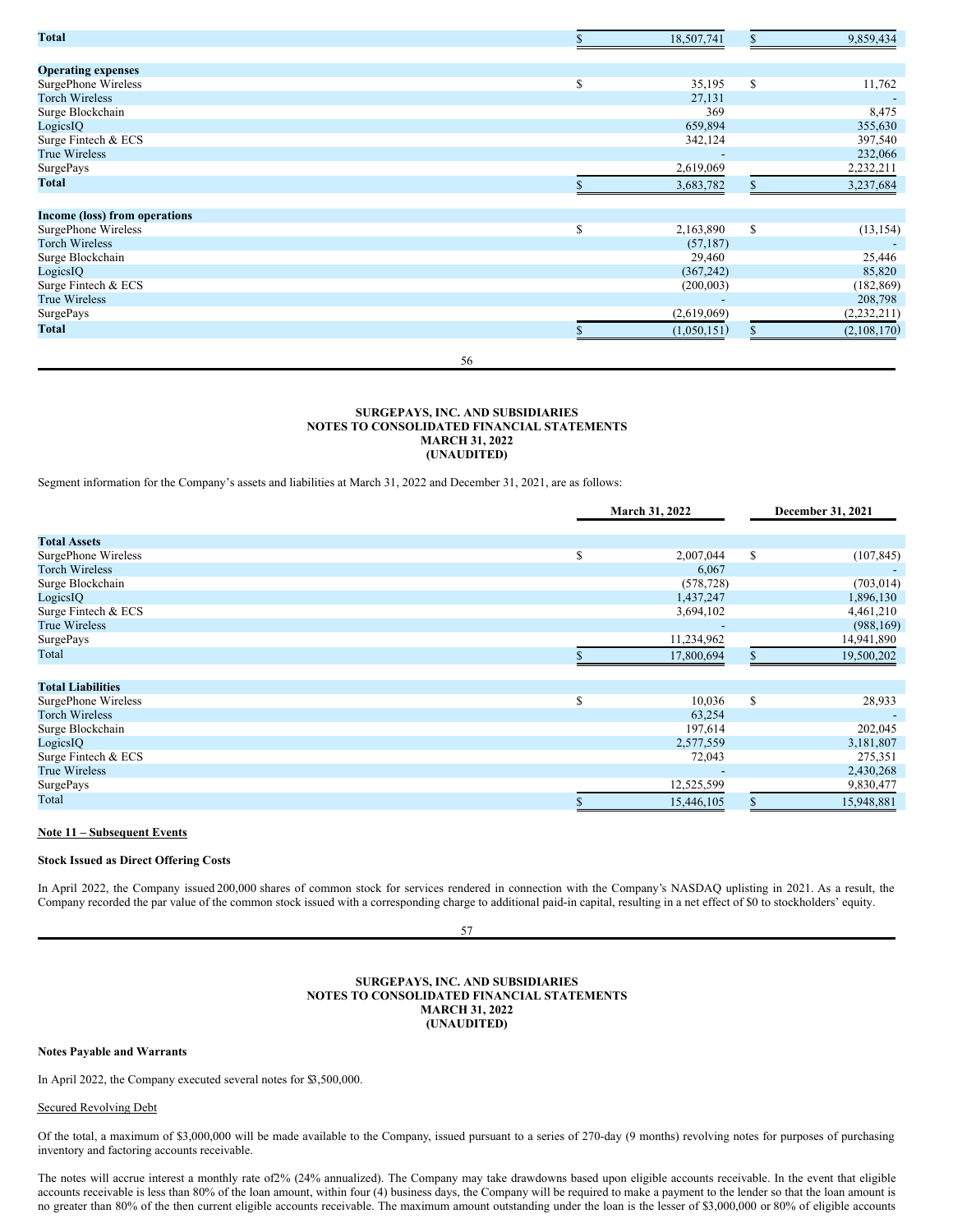receivable. Additionally, any related accrued interest associated with this mandatory payment will also be due. These advances are secured by all assets of the Company.

#### Term Loans

Of the total, \$500,000 of these notes are due in six (6) months, had an interest rate of19% and a default interest rate of26%. These notes were issued with an aggregate of 15,000 three (3) year warrants, having an exercise price of \$4.73. The warrants are considered a debt issuance cost, which will be amortized over the life of the notes. These notes are unsecured.

58

#### **ITEM 2: MANAGEMENT'S DISCUSSION AND ANALYSIS OF FINANCIAL CONDITION AND RESULTS OF OPERATIONS**

This statement contains forward-looking statements within the meaning of the Securities Act. Discussions containing such forward-looking statements may be found throughout this statement. Actual events or results may differ materially from those discussed in the forward-looking statements as a result of various factors, including the matters set forth in this statement. The accompanying consolidated financial statements as of March 31, 2022 and 2021 and for the three months then ended includes the accounts of SurgePays, Inc. and its wholly owned subsidiaries during the period owned by SurgePays, Inc.

SurgePays, Inc ("SurgePays", "we" the "Company") was incorporated in Nevada on August 18, 2006, is a technology-driven company building a next generation supply chain software platform that offers wholesale goods and services in a cost-efficient manner as an alternative to traditional wholesale supply chain distribution models. We offer goods and services direct to convenience stores, bodegas, minimarts, tiendas and other corner stores, providing goods and services primarily to the underbanked community. Our products are currently distributed nationwide using our direct to store distribution ("DSD") system that reaches more than 8,000 outlets. We market our products using a range of marketing mediums, including in-store merchandising and promotions, experiential marketing, sales spiffs and incentives, digital marketing and social media, and internal regional salespeople.

#### **About SurgePays, Inc.**

SurgePays, Inc. is a financial technology and telecom company focused on providing essential services to the underbanked community. The Company's blockchain fintech platform utilizes a suite of financial and prepaid products to convert corner stores into tech-hubs for underbanked neighborhoods. The Company's telecom subsidiaries provide mobile broadband, voice and SMS text messaging to both subsidized and direct retail prepaid customers.

#### **SurgePhone Wireless, Torch Wireless and LocoRabbit Wireless**

SurgePhone and Torch, wholly owned subsidiaries of SurgePays, are a mobile virtual network operator (MVNO) company with 2 branded channels of business. SurgePhone and Torch are licensed by the U.S. Federal Communications Commission (the "FCC") to provide subsidized mobile broadband services to consumers qualifying under the federal guidelines of the Affordable Connectivity Program (the "ACP"). The ACP (the successor program, as of March 1, 2022 to the Emergency Broadband Benefit program) provides SurgePhone up to a \$100 reimbursement for the cost of each tablet device distributed and a \$30 per customer, per month subsidy for mobile broadband (internet connectivity) services. SurgePhone has received approval to offer subsidized mobile broadband in these 14 states: California, Colorado, Florida, Illinois, Maryland, Mississippi, Missouri, Nevada, New Jersey, Ohio, Oklahoma, Rhode Island, Tennessee, and Texas. Torch Wireless has received approval to offer subsidized mobile broadband to all fifty states and Puerto Rico.

LocoRabbit is the retail pure prepaid wireless offering with talk, text, and 4G LTE data at prices that are lower than other well-known prepaid competitors. Available nationwide, LocoRabbit is sold online direct to consumers through the nationwide network of convenience stores, gas stations, mini-marts, bodegas and tiendas connected to the SurgePays software platform. The SIM kits usually hang from a peg hook on the SurgePays gift card rack. Due to owning the payment platform, SurgePays is able to exclusively offer an industry high commission to the retailer for top-ups paid monthly at the client's store.

| I<br>I<br>×<br>۰. | ٦<br>۰.<br>۰,<br>٧ |  |
|-------------------|--------------------|--|

#### **SurgePays Fintech (ECS Business)**

We refer to the collective operations of ECS Prepaid, LLC, a Missouri limited liability company, Electronic Check Services, Inc., a Missouri corporation, and Central States Legal Services, Inc., a Missouri corporation, as "SurgePays Fintech." This was previously referred to as the "ECS Business."

SurgePays Fintech has been a financial technology tech and wireless top-up platform for over 15 years. Through a series of transactions between October 2019 and January 2020, we acquired the ECS Business primarily for the favorable ACH banking relationship; a fintech transactions platform processing over 20,000 transactions a day at approximately 8,000 independently owned retail stores. The goal was to incorporate our blockchain components into the existing ECS Business network. As of January 1, 2021, we believe the ECS Business platform has been successfully merged into our platform with secure ledger data backups and will continue to serve as the proven backbone for wireless top-up transactions and wireless product aggregation for the SurgePays nationwide network.

#### **Surge Blockchain**

SurgePays Blockchain Software is a back-office marketplace platform offering wholesale consumable goods direct to convenience stores, bodegas, minimarts, tiendas and other corner stores who are transacting on the SurgePays Fintech platform. The wholesale e-commerce platform is easily accessed through the secure app interface – similar to a website. We believe what makes this sales platform unique is that it also offers the merchant the ability to order wholesale consumable goods at a significant discount from traditional distributors with one touch ease. We are able to sell products at a significant discount by using on demand Direct Store Delivery (DSD.) Our platform is connected directly to manufactures, who ship products direct to the store while cutting out the middleman. The goal of the SurgePays Portal is to leverage the competitive advantage and efficiencies of e-commerce to provide as many commonly sold consumable products as possible to convenience stores, corner markets, bodegas, and supermarkets while increasing profit margins for these stores. These products include herbal stimulants, energy pills and shot drinks, dry foods, communication accessories, novelties, PPP products, bagged snacks, processed meats, automotive parts and many more goods, all in one convenient wholesale e-commerce platform.

#### **LogicsIQ, Inc.**

LogicsIQ, Inc. is a software development company providing marketing business intelligence ("BI"), lead generation, and case management solutions primarily to law firms in the mass tort industry. The company's CRM "Intake Logics" facilitates the entire life cycle of converting a potential lead into a signed retainer client integrated into the law firms case management software. Our proven strategy of delivering cost-effective retained cases to our attorney and law firm clients means those clients are better able to manage their media and advertising budgets and reach targeted audiences more quickly and effectively when utilizing our proprietary data driven analytics dashboards. Our ability to deliver transparent results has bolstered our reputation as an industry leader and solidified a solid client base.

On April 29, 2022, we confidentially submitted an amended draft registration statement on Form S-1 with the SEC relating to an initial public offering of LogicsIQ's common stock. If, after the SEC completes its review process, and subject to market and other conditions, the registration statement is declared effective and the initial public offering closes, LogicsIQ will still remain majority owned by SurgePays.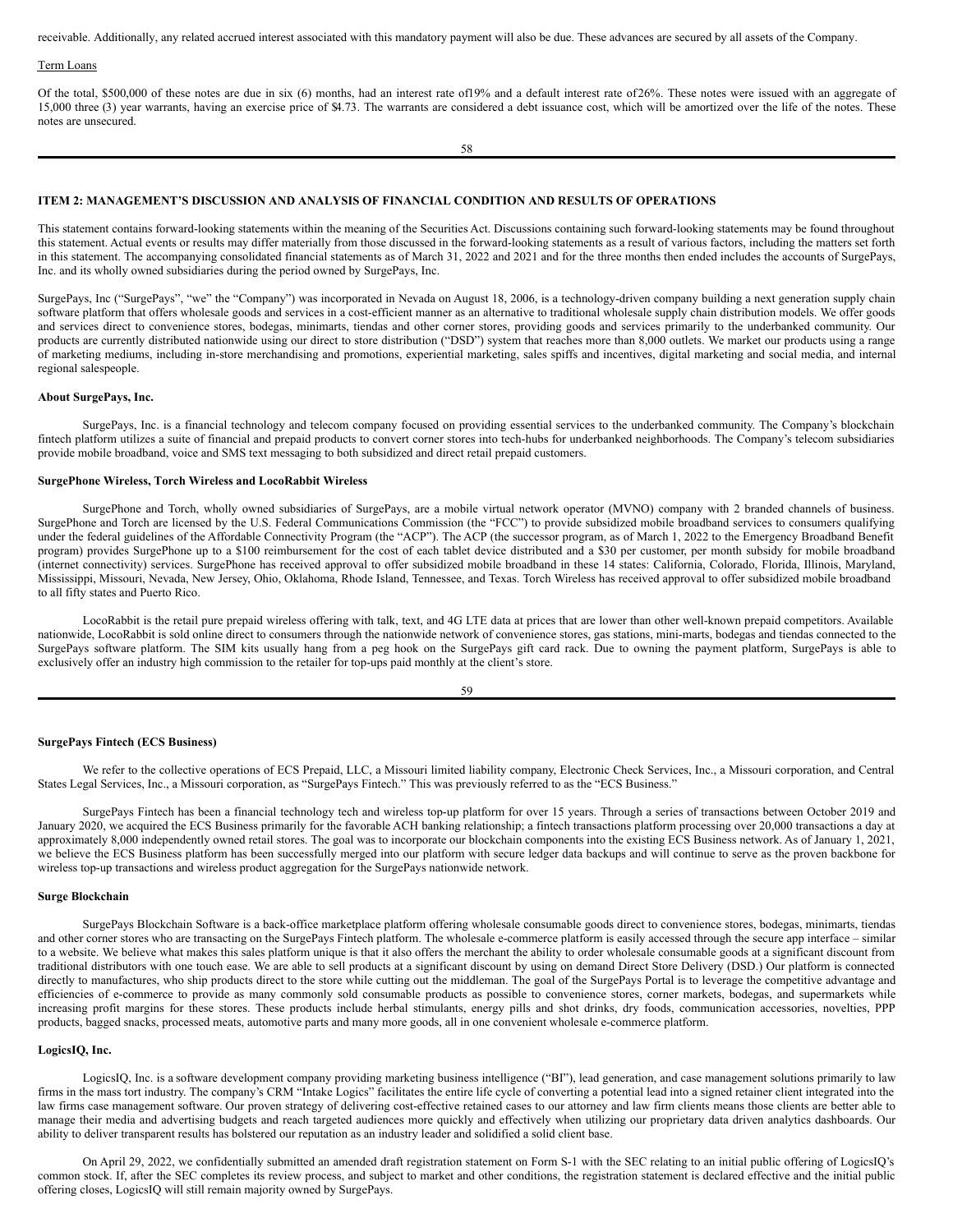#### **Centercom**

Since 2019, we have owned a 40% equity interest in Centercom Global, S.A. de C.V. ("Centercom"). Centercom is a bilingual operations center providing the Company with sales support, customer service, IT infrastructure design, graphic media, database programming, software development, revenue assurance, lead generation, and other various operational support services. Centercom is based in El Salvador.

As the Company announced on March 24, 2022 via the filing of a Current Report on Form 8-K, Anthony P. Nuzzo, Jr., the Company's President, a member of the Company's Board of Directors (the "Board"), and the Chief Executive Officer of LogicsIQ, a subsidiary of which we own over 90%, died suddenly on March 18, 2022. The entire Company mourns this terrible loss.

Mr. Nuzzo owned 50% of Centercom.

#### **COMPARISON OF THREE MONTHS ENDED March 31, 2022 AND 2021**

#### **Reclassifications**

Certain prior year amounts have been reclassified for consistency with the current year presentation. These reclassifications had no effect on the consolidated results of operations, stockholders' deficit, or cash flows.

At March 31, 2022 and December 31, 2020, respectively, on the consolidated balance sheets, the Company separated its various types of debt into more distinct categories. Certain accounts payable were reclassified from non-current to current.

For the three months ended March 31, 2022 and 2021, respectively, on the consolidated statements of operations, the Company reclassified certain expenses amongst general and administrative and cost of revenues.

60

#### **Revenues during the three months ended March 31, 2022 and 2021 consisted of the following:**

|                                                              | 2022 |              | 2021        |  |
|--------------------------------------------------------------|------|--------------|-------------|--|
|                                                              |      | (unaudited)  | (unaudited) |  |
| Revenue                                                      |      | 21, 141, 372 | 10,988,948  |  |
| Cost of revenue (exclusive of depreciation and amortization) |      | 18,507,741   | 9.859.434   |  |
| General and administrative expenses                          |      | 3.683.782    | 3.237.684   |  |
| Loss from operations                                         |      | (1,050,151)  | (2,082,170) |  |

Revenue increased \$10,152,424 (92%) primarily as a result of an increases in revenue for: SurgePhone Wireless of \$10,984,801 and Torch Wireless of \$3,062,153 offset by a decrease in Surge Fintech/ECS of \$2,144,816 and LogicsIQ of \$1,115,331. Loss from operations decreased by \$1,032,019 (50%) primarily as a result of an increase in operating income in SurgePhone Wireless and Torch Wireless.

#### General and administrative expenses during the three months ended March 31, 2022 and 2021 consisted of the following:

|                                     | 2022        |  | 2021        |
|-------------------------------------|-------------|--|-------------|
|                                     | (unaudited) |  | (unaudited) |
| Depreciation and amortization       | 171.068     |  | 217,958     |
| Selling, general and administration | 3,512,714   |  | 3.019.726   |
| Total                               | 3.683.782   |  | 3,237,684   |

Depreciation and amortization decreased \$46,890 primarily as a result of fully depreciated assets.

#### Selling, general and administrative expenses during the three months ended March 31, 2022 and 2021 consisted of the following:

|                             | 2022<br>(unaudited) |              | 2021<br>(unaudited) |  |
|-----------------------------|---------------------|--------------|---------------------|--|
| Contractors and consultants | 552,089             | <sup>S</sup> | 378,549             |  |
| Professional services       | 163,791             |              | 537,319             |  |
| Compensation                | 1,728,482           |              | 961,202             |  |
| Webhosting/internet         | 93,999              |              | 218,400             |  |
| Advertising and marketing   | 86,637              |              | 446,759             |  |
| Other                       | 887,716             |              | 477,497             |  |
| Total                       | 3.512.714           |              | 3,019,726           |  |
|                             | 61                  |              |                     |  |

Selling, general and administrative costs (S, G & A) increased by \$492,988 (16%). The detail changes are discussed below:

- **\*** Contractors and consultants increased to \$552,089 in 2022 from \$378,549 in 2021 primarily due to an increase in call center expenses related to the increase in subscribers of the ACP program. This program did not exist during the first quarter of 2021.
- **\*** Professional services decreased from \$537,319 in 2021 to \$163,791 in 2022 primarily as a result of placement fees for various funding sources paid in 2021.
- **\*** Compensation increased from \$961,202 in 2021 to \$1,728,482 in 2022 primarily as a result of one-time bonuses paid to various management personnel in 2022.
- **\*** Webhosting/internet costs decreased to \$93,999 in 2022 from \$218,400 in 2021.
- **\*** Advertising and marketing costs decreased to \$86,637 in 2022 from \$446,759 in 2021 primarily due to a normalization of advertising costs in 2022. The Company implementing new advertising and marketing campaigns in the first quarter of 2021.
- **\*** Other costs increased to \$887,716 in 2022 from \$477,497 in 2021 primarily due to the following changes period over period: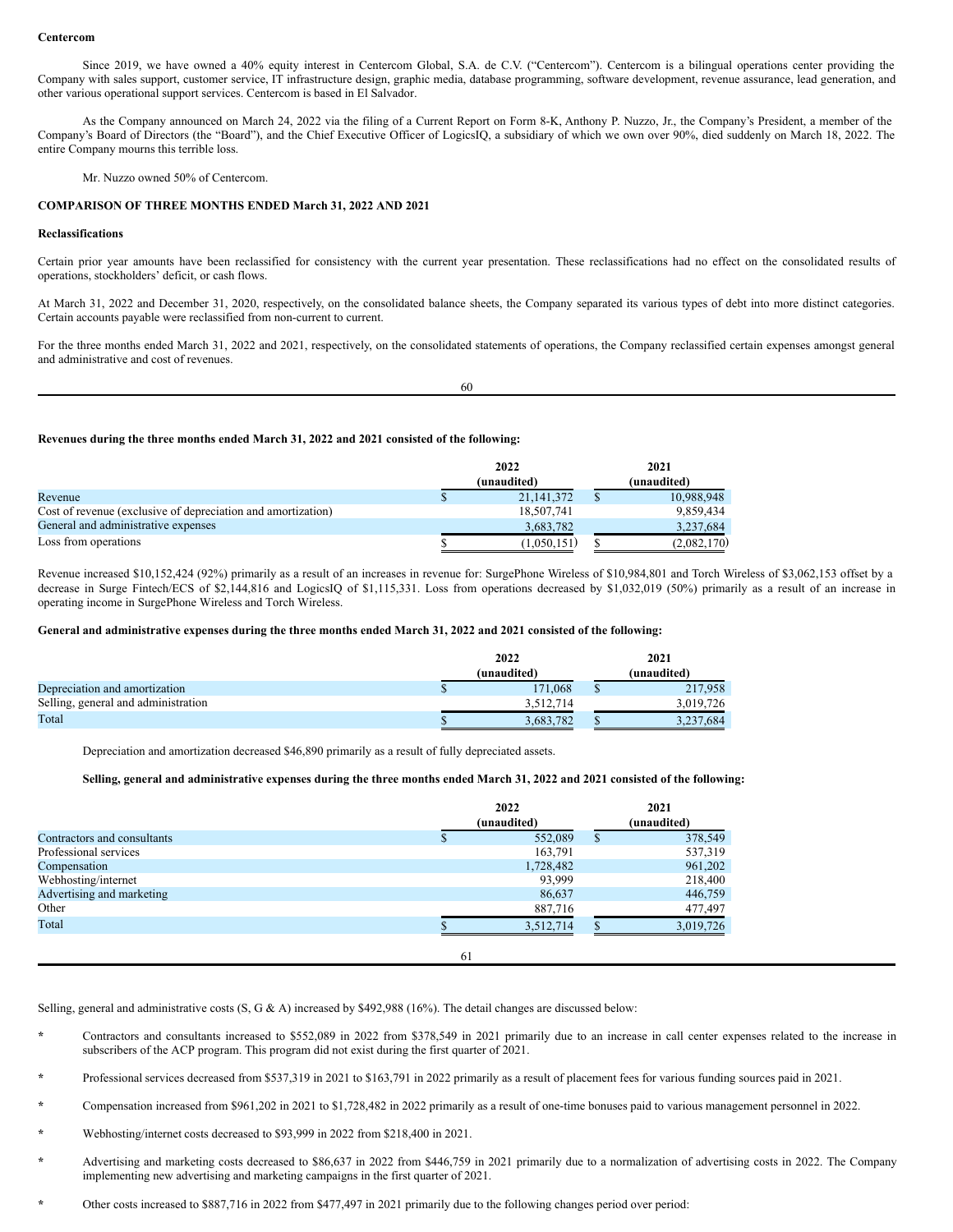- Building expenses decreased by \$13,922
- insurance expense increased by \$353,788 as a result of additional coverages required as part of uplisting to Nasdaq in the fourth quarter of 2021.
- Officed expenses increased by \$12,638
- other operating expense decreased by \$6,585

## **Other (expense) income during the three months ended March 31, 2022 and 2021 consisted of the following:**

|                                              | 2022 |             | 2021 |             |
|----------------------------------------------|------|-------------|------|-------------|
|                                              |      | (unaudited) |      | (unaudited) |
| Interest, net                                |      | (169, 645)  |      | (599, 635)  |
| Change in fair value of derivative liability |      |             |      | 303,850     |
| Derivative expense                           |      |             |      | (1,775,057) |
| Amortization of debt discount                |      |             |      | (704, 225)  |
| Gain on equity investment in Centercom       |      | (25, 183)   |      | (73, 773)   |
| Gain (loss) on settlement of liabilities     |      |             |      | 141,579     |
| <b>Total Other (expense) income</b>          |      | (194,828)   |      | (2,707,261) |

Interest expense decreased due to the repayment of various notes during 2021.

The loss on equity investment in Centercom of \$25,183 in 2022 compared to an equity loss of \$73,773 in 2021.

## **Segment Information**

Operating segments are defined as components of an enterprise about which separate financial information is available and evaluated regularly by the chief operating decision maker, or decision–making group, in deciding how to allocate resources and in assessing performance. The Company's chief operating decision maker is its Chief Executive Officer.

62

The Company evaluated performance of its operating segments based on revenue and operating loss. Segment information for the three and nine months ended March 31, 2022 and 2021, are as follows:

**For the Three Months Ended March 31,**

|                                                       |              | For the Three Months Ended March 31, |              |               |
|-------------------------------------------------------|--------------|--------------------------------------|--------------|---------------|
|                                                       |              | 2022                                 | 2021         |               |
|                                                       |              | (unaudited)                          | (unaudited)  |               |
| <b>Revenues</b>                                       |              |                                      |              |               |
| SurgePhone Wireless                                   | \$           | 10,985,878                           | \$           | 1,077         |
| <b>Torch Wireless</b>                                 |              | 3,062,153                            |              |               |
| Surge Blockchain                                      |              | 29,829                               |              | 35,887        |
| LogicsIQ                                              |              | 2,293,072                            |              | 3,408,403     |
| Surge Fintech & ECS                                   |              | 4,770,440                            |              | 6,915,256     |
| <b>True Wireless</b>                                  |              |                                      |              | 628,325       |
| SurgePays                                             |              |                                      |              |               |
| Total                                                 | $\mathbb{S}$ | 21, 141, 372                         | \$           | 10,988,948    |
|                                                       |              |                                      |              |               |
|                                                       |              |                                      |              |               |
| <b>Cost of revenues</b>                               |              |                                      |              |               |
| SurgePhone Wireless                                   | \$           | 8,786,793                            | \$           | 2,469         |
| <b>Torch Wireless</b>                                 |              | 3,092,209                            |              |               |
| Surge Blockchain                                      |              |                                      |              | 1,966         |
| LogicsIQ                                              |              | 2,000,420                            |              | 2,966,953     |
| Surge Fintech & ECS                                   |              | 4,628,319                            |              | 6,700,585     |
| <b>True Wireless</b>                                  |              |                                      |              | 187,461       |
| SurgePays                                             |              |                                      |              |               |
| Total                                                 | \$           | 18,507,741                           | \$           | 9,859,434     |
| <b>Operating expenses</b>                             |              |                                      |              |               |
| SurgePhone Wireless                                   | \$           | 35,195                               | \$           | 11,762        |
| <b>Torch Wireless</b>                                 |              | 27,131                               |              |               |
| Surge Blockchain                                      |              | 369                                  |              | 8,475         |
| LogicsIQ                                              |              | 659,894                              |              | 355,630       |
| Surge Fintech & ECS                                   |              | 342,124                              |              | 397,540       |
| <b>True Wireless</b>                                  |              |                                      |              | 232,066       |
| SurgePays                                             |              | 2,619,069                            |              | 2,232,211     |
| Total                                                 | $\mathbb{S}$ | 3,683,782                            | $\mathbb{S}$ | 3,327,684     |
|                                                       |              |                                      |              |               |
| <b>Operating income (loss)</b><br>SurgePhone Wireless | \$           | 2,163,890                            | \$           | (13, 154)     |
| <b>Torch Wireless</b>                                 |              | (57, 187)                            |              |               |
| Surge Blockchain                                      |              | 29,460                               |              | 25,446        |
|                                                       |              |                                      |              | 85,820        |
| LogicsIQ<br>Surge Fintech & ECS                       |              | (367, 242)                           |              | (182, 869)    |
| <b>True Wireless</b>                                  |              | (200,003)                            |              | 208,798       |
| SurgePays                                             |              |                                      |              |               |
|                                                       |              | (2,619,069)                          |              | (2, 232, 211) |
| Total                                                 | \$           | (1,050,151)                          | \$           | (2,108,170)   |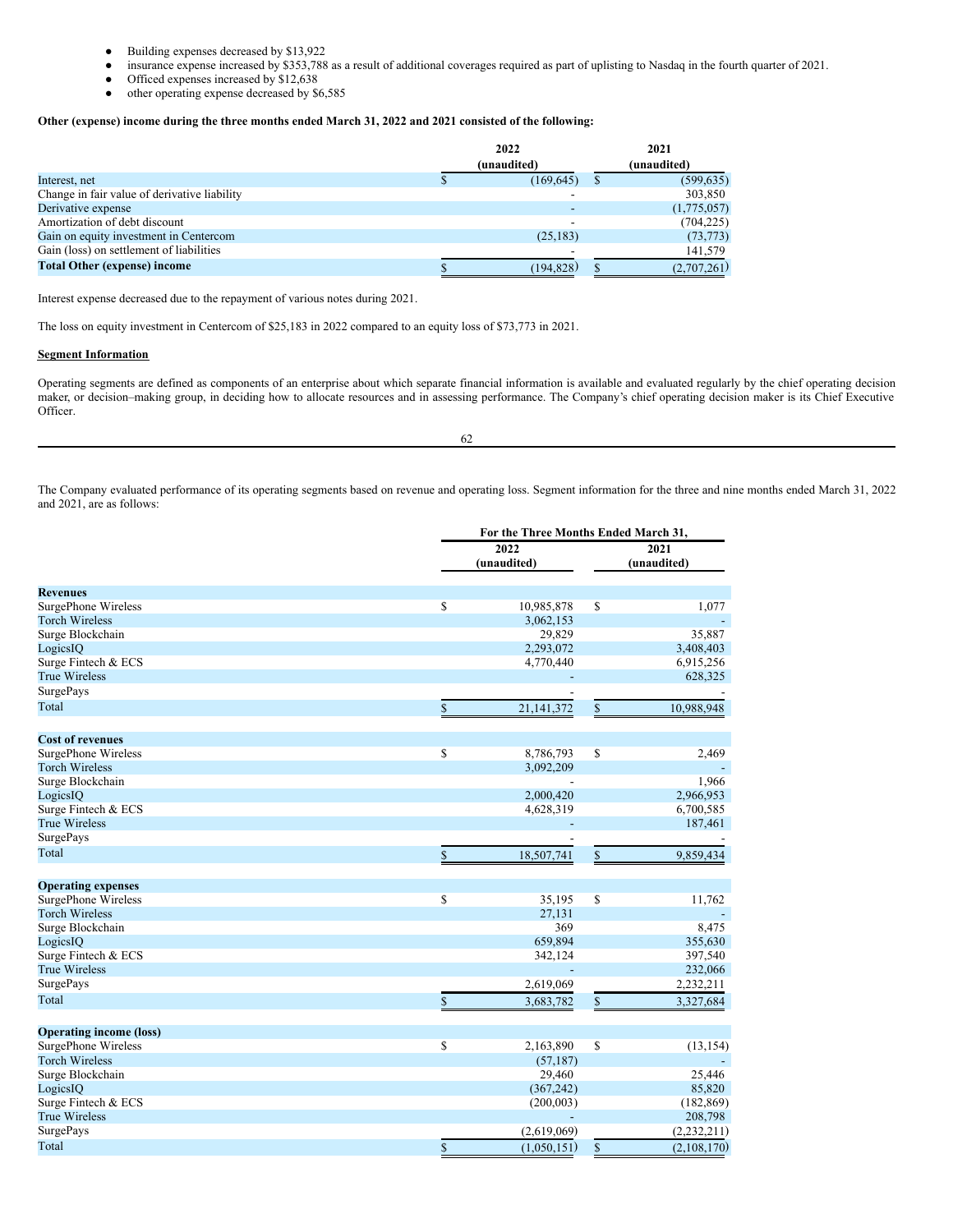|                            |    | March 31,<br>2022<br>(unaudited) |               | December 31,<br>2021<br>(audited) |  |
|----------------------------|----|----------------------------------|---------------|-----------------------------------|--|
| <b>Total Assets</b>        |    |                                  |               |                                   |  |
| SurgePhone Wireless        | \$ | 2,007,043                        | \$            | (161, 110)                        |  |
| <b>Torch Wireless</b>      |    | 6,067                            |               |                                   |  |
| Surge Blockchain           |    | (578, 728)                       |               | (608, 188)                        |  |
| LogicsIQ                   |    | 1,437,247                        |               | 1,284,562                         |  |
| Surge Fintech & ECS        |    | 3,694,102                        |               | 3,870,409                         |  |
| <b>True Wireless</b>       |    |                                  |               |                                   |  |
| $\operatorname{SurgePays}$ |    | 11,234,963                       |               | 15,114,529                        |  |
| Total                      |    | 17,800,694                       | \$            | 19,500,202                        |  |
| <b>Total Liabilities</b>   |    |                                  |               |                                   |  |
| SurgePhone Wireless        | \$ | 10,036                           | <sup>\$</sup> | 5,773                             |  |
| <b>Torch Wireless</b>      |    | 63,254                           |               |                                   |  |
| Surge Blockchain           |    | 197,614                          |               | 197,614                           |  |
| LogicsIQ                   |    | 2,577,559                        |               | 2,056,886                         |  |
| Surge Fintech & ECS        |    | 72,043                           |               | 48,346                            |  |
| <b>True Wireless</b>       |    |                                  |               |                                   |  |
| <b>SurgePays</b>           |    | 12,525,160                       |               | 13,640,262                        |  |
| Total                      |    | 15,445,666                       | \$            | 15,948,881                        |  |
|                            | 63 |                                  |               |                                   |  |

#### **SurgePhone Wireless and Torch Wireless**

The SurgePhone Wireless revenue for the three months ended March 31,2022 increased by \$10,984,801 as compared to the three months ended March 31, 2021. The increase was a result of being newly licensed to provide the Emergency Broadband Benefit ("EBB") program and Affordable Connectivity Program ("ACP"). These programs provided \$10,985,878 in new revenue for the quarter ended March 31, 2022. Cost of revenues for the three months ended March 31, 2022, increased by \$8,784,324 from the same period ended March 31, 2021, as a result of the purchases of devices, data usage expenses and commission paid for the ACP program. The operating income increased from a loss of \$13,154 as of the three months ended March 31, 2021, to operating income of \$2,163,890 as of three months ended March 31, 2022.

The Torch Wireless revenue for the three months ended March 31,2022 increased by \$3,062,153 as compared to the three months ended March 31, 2021. The increase was a result of the acquisition of Torch Wireless on March 31, 2022 which is licensed to provide the Emergency Broadband Benefit ("EBB") program and Affordable Connectivity Program ("ACP"). This program provided \$3,062,153in new revenue from the same period ended March 31, 2021, Cost of revenues for the three months ended March 31, 2022 increased by \$3,092,209 as a result of the purchases of devices, data usage expenses and commission paid for the ACP program. The operating loss was \$57,187 as of three months ended March 31, 2022.

#### **Surge Blockchain**

The revenue for the three months ended March 31, 2022 decreased by \$6,058 compared to the three months March 31, 2021. The operating income for the three months ended March 31, 2022 increased by \$4,014 compared to the same period in 2021.

#### **LogicsIQ**

The revenue for the three months ended March 31, 2022 decreased by \$1,115,331 compared to the three months ended March 31, 2021. LogicsIQ has two main revenue streams, leads generation and retained services. The lead generation segment decreased by \$587,070 as of the three months ended March 31, 2022 from the same period in 2021. The retained services segment decreased by \$528,261 as of the three months ended March 31, 2022 from the same period in 2021. Operating income decreased by \$453,062 for comparable periods of 2022 to 2021. LogicsIQ ended with an operating loss of \$367,242 for the three months ended March 31, 2022 compared to an operating income of \$85,820 for the same period in 2021.

### **Surge Fintech and ECS**

The revenue for the three months ended March 31, 2022 was \$4,770,440 compared to \$6,915,256 for the same period in 2021. The decrease of 31% was a continuing result of the impact of COVID-19 and our strategic plan to move our salesforce from independent contractors to employed salespersons.

## **True Wireless (TW)**

On May 7, 2021, the Company disposed of its subsidiary True Wireless, Inc. ("TW"), however we retained \$1,097,659 in liabilities which consisted of \$1,077,659 in accounts payable and accrued expenses as well as \$20,000 in related party loans. In connection with the sale, the Company received an unsecured note receivable for \$176,851, bearing interest at 0.6%, with a default interest rate of 10%. The Company will receive 25 payments of principal and accrued interest totaling \$7,461 commencing in September 2023.

#### 64

#### **Overall**

Each segment was impacted by COVID-19 in varying degrees, however, the overall increase in revenue of \$10,152,424 from 2021 to 2022 for the three months ended March 31, can be attributable to opening of some markets and the new revenue stream of the EBB program. The net operating loss improved by \$1,058,019 from three months ended March 31, 2021 to the three months ended March 31, 2022.

#### **LIQUIDITY, CAPITAL RESOURCES AND GOING CONCERN**

At March 31, 2022 and December 31, 2021, our current assets were \$12,401,975 and \$13,892,681, respectively, and our current liabilities were \$8,916,776 and \$9,998,194, respectively, which resulted in a working capital surplus of \$3,485,199 on March 31, 2022 and a working capital deficit of \$3,894,487 on December 31, 2021.

Total assets at March 31, 2022 and December 31, 2021 amounted to \$17,800,694 and \$19,500,202, respectively. At March 31, 2022, assets consisted of current assets of \$12,401,975, net property and equipment of \$204,158, net intangible assets of \$3,270,107, goodwill of \$866,782, equity investment in Centercom (related party) of \$418,105, note receivable of \$176,850 and net operating lease right of use asset of \$462,716, as compared to current assets of \$13,892,681, net property and equipment of \$200,448, net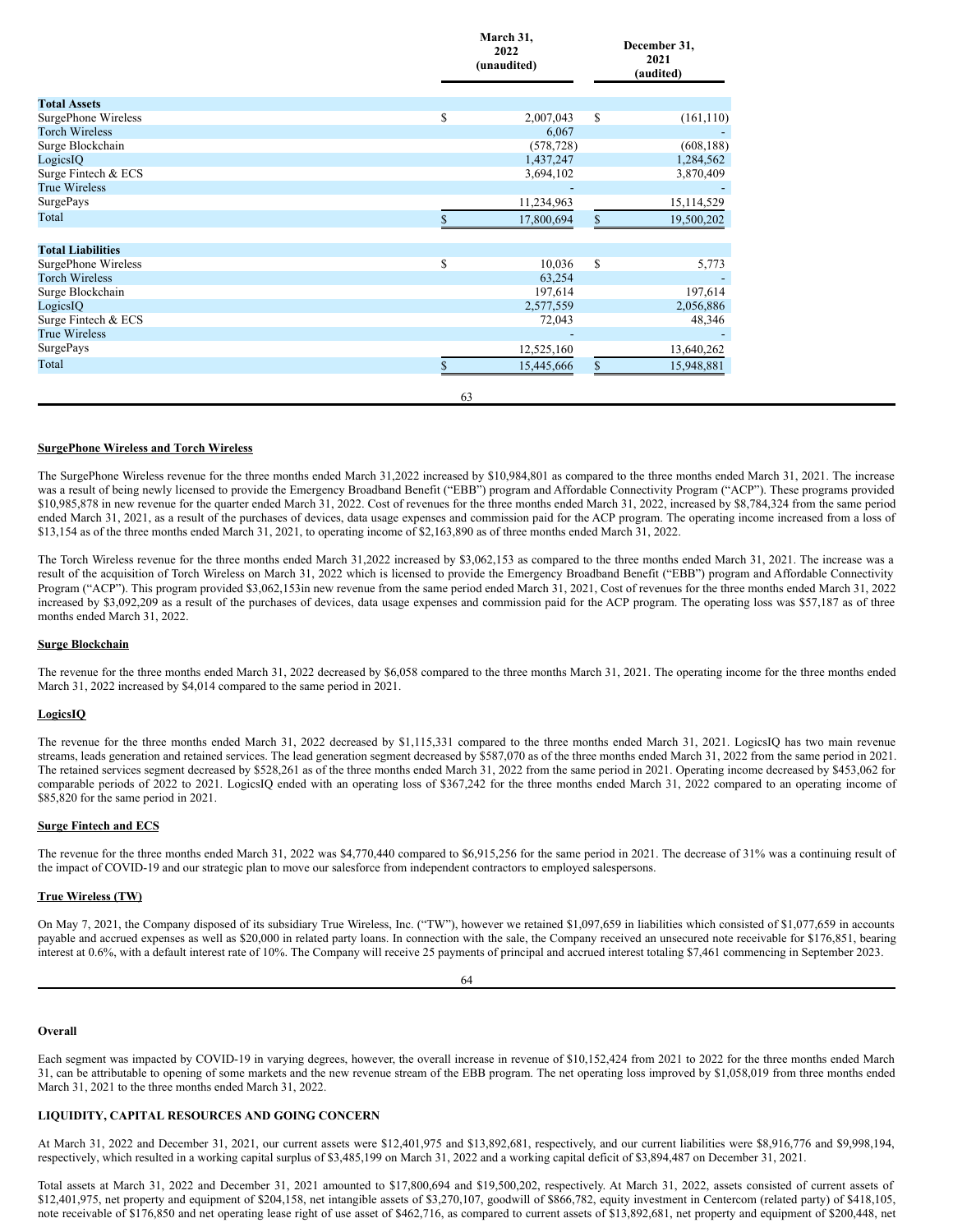intangible assets of \$3,433,484, goodwill of \$866,782, equity investment in Centercom (related party) of \$443,288, notes receivable of \$176,851 and net operating lease right of use asset of \$486,668 at December 31, 2021.

65

At March 31, 2022, our total liabilities of \$15,446,105 decreased by \$502,776 from \$15,948,881 at December 31, 2021.

At March 31, 2022, our total stockholders' equity was \$2,354,589 as compared to \$3,551,321 at December 31, 2021. The principal reason for the decrease in stockholders' equity was the impact of the net loss for the period.

The following table sets forth the major sources and uses of cash for the three months ended March 31, 2022 and 2021.

|                                           | <b>March 31, 2022</b> |  | <b>March 31, 2021</b> |  |
|-------------------------------------------|-----------------------|--|-----------------------|--|
| Net cash used in operating activities     | (3,323,556)           |  | (3,435,354)           |  |
| Net cash used in investing activities     | (11.401)              |  | (2,615)               |  |
| Net cash provided by financing activities | 494,387               |  | 4,366,448             |  |
| Net change in cash and cash equivalents   | (2,840,570)           |  | 928,479               |  |

At December 31, 2021, the Company had the following material commitments and contingencies.

**Debt** See Note 5 to the Consolidated Financial Statements.

**Related party transactions** - See Notes 2, 5 and 8 to the Consolidated Financial Statements.

**Cash requirements and capital expenditures** – At the current level of operations, the Company has to borrow funds to meet basic operating costs.

**Known trends and uncertainties**– The Company is planning to acquire other businesses with similar business operations. The uncertainty of the economy may increase the difficulty of raising funds to support the planned business expansion.

We believe we will have a net income for the three months ended June 30, 2022 and continue to increase net income over the remaining periods of 2022. We expect the ACP revenue stream to increase month over month for the remainder of 2022. Our attention will shift quickly from our hyper growth in the broadband sector to the emphasis of onboarding merchants and stores on our fintech platform. This will allow us to fully implement our sales strategy, resulting in increased revenue in all segments of our business. At this point in time, the Company does not anticipate the need to raise capital through any equity plays. We may need from time to time a line of credit to enhance the hyper growth in the ACP programs.

On March 27, 2020 the Coronavirus Aid, Relief, and Economic Security Act (the "CARES Act") was enacted and included a provision for the Small Business Administration ("SBA") to implement its Paycheck Protection Program ("PPP"). The PPP provides small businesses with funds to pay up to eight (8) weeks of payroll costs, including benefits. Funds received under the PPP may also be used to pay interest on mortgages, rent, and utilities. Subject to certain criteria being met, all or a portion of the loans may be forgiven. The loans bear interest at an annual rate of one percent (1%), are due two (2) years from the date of issuance, and all payments are deferred for the first nine (6) months of the loan. Any unforgiven balance of loan principal and accrued interest at the end of the nine (6) month loan deferral period is amortized in equal monthly installments over the remaining 18-months of the loan term. On January 25, 2022, the Company was notified of \$371,665 in forgiveness of the \$498,082 SBA guaranteed PPP loan with Bank3. The outstanding balance of \$126,418 is a 30-year, 1% annual interest rate. In addition, the Company received \$636,600 in several Economic Injury Disaster Loans with the Small Business Administration. These loans all carry a 3.75% interest rate payable over 30 years. First payment due 12 months from date of note.

## **ITEM 3. QUANTITATIVE AND QUALITATIVE DISCLOSURES ABOUT MARKET RISK**

Not applicable.

#### **ITEM 4. CONTROLS AND PROCEDURES**

#### **Evaluation of disclosure controls and procedures**

Under the PCAOB standards, a control deficiency exists when the design or operation of a control does not allow management or employees, in the normal course of performing their assigned functions, to prevent or detect misstatements on a timely basis. A significant deficiency is a deficiency, or a combination of deficiencies, in internal control over financial reporting that is less severe than a material weakness, yet important enough to merit the attention by those responsible for oversight of the company's financial reporting. A material weakness is a deficiency, or combination of deficiencies, in internal control over financial reporting, such that there is a reasonable possibility that a material misstatement of the company's annual or interim financial statements will not be prevented or detected on a timely basis.

Under the supervision and with the participation of our management, including our principal executive officer and principal financial officer, we conducted an evaluation of our disclosure controls and procedures, as such term is defined under Rule 13a-15(e) and Rule 15d-15(e) promulgated under the Securities Exchange Act of 1934, as amended (Exchange Act). Our management has determined that, as of March 31, 2022, the Company's disclosure controls are effective, but the Company lacks segregation of duties similar to other companies our size.

67

## **PART II - OTHER INFORMATION**

## **ITEM 1: LEGAL PROCEEDINGS**

From time to time, we may be engaged in various lawsuits and legal proceedings in the ordinary course of our business. Except as described below, we are currently not aware of any legal proceedings the ultimate outcome of which, in our judgment based on information currently available, would have a material adverse effect on our business, financial condition or results of operations.

The following is summary of threatened, pending, asserted or un-asserted claims against us or any of our wholly owned subsidiaries for which there have been material developments since December 31, 2021.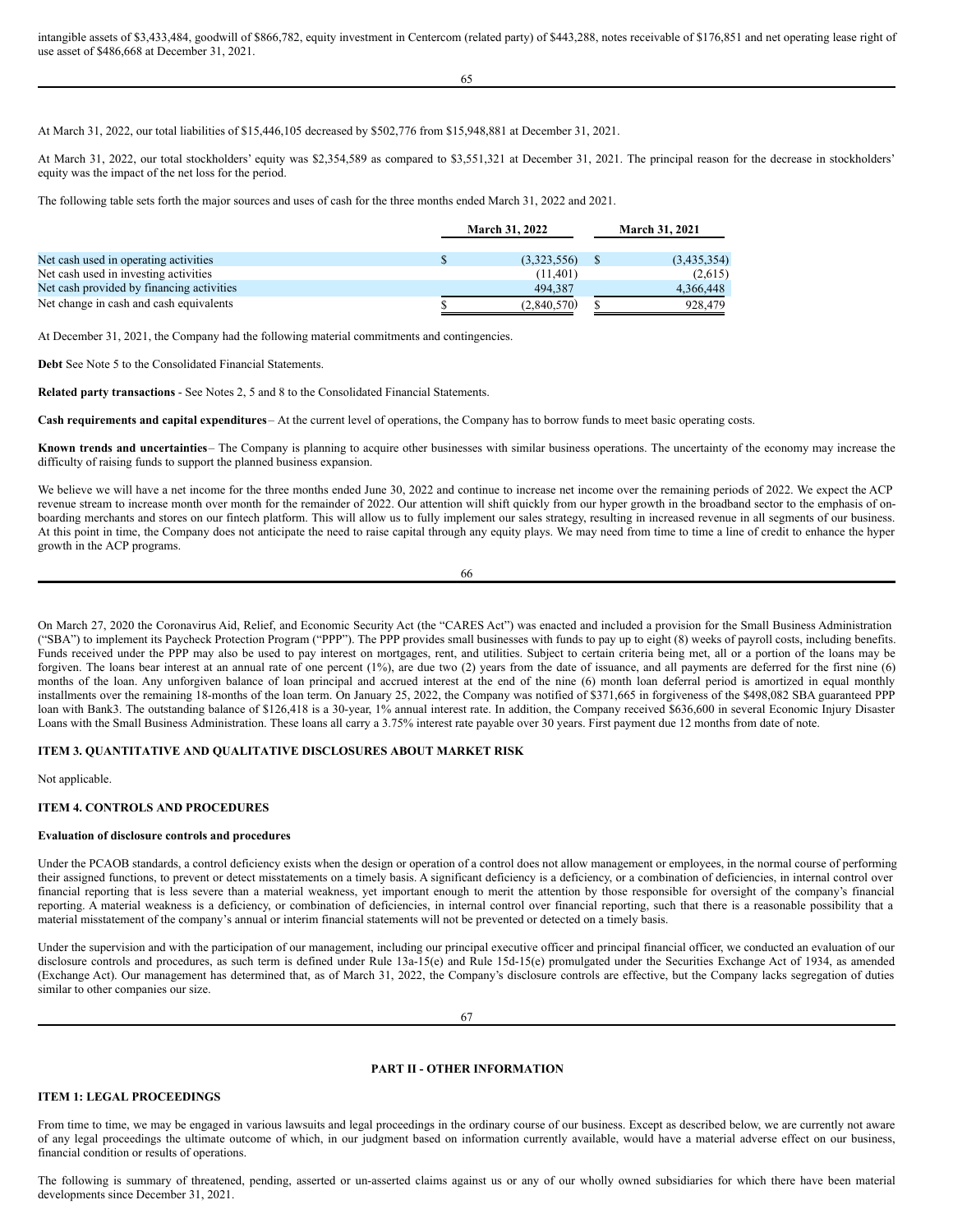#### (1) True Wireless and Surge Holdings - Terracom Litigation

Global Reconnect, LLC and Terracom, Inc. v. Jonathan Coffman, Jerry Carroll, True Wireless, & Surge Holdings: In the Chancery Court of Hamilton County, TN, Docket # 20-00058, Filed Jan 21, 2020. On January 21, 2020, a complaint was filed related to a noncompetition dispute. Terracom believes Mr. Coffman and Mr. Carroll are in violation of their non-compete agreements by working for us and True Wireless, Inc. Oklahoma and Tennessee state law does not recognize non-compete agreements and are not usually enforced in the state courts of these states, as such we believe True Wireless has a strong case against Terracom. The matter is entering the discovery process. Both Mr. Carroll and Mr. Coffman are no longer working for True Wireless in sales. Mr. Carroll is off the payroll and Mr. Coffman works for SurgePays, Inc., but not in wireless sales. The complaint requests general damages plus fees and costs for tortious interference with a business relationship in their prayer for relief. They have made no written demand for damages at this point in time. The Company believes this matter is simply an anti-competitive attempt by Terracom to cause distress to True Wireless.

#### Surge Holdings – Juno Litigation

Juno Financial v. AATAC and Surge Holdings Inc. AND Surge Holdings Inc. v. AATAC; Circuit Court of Hillsborough County, Florida, Case # 20-CA-2712 DIV A: Breach of Contract, Account Stated and Open Account claims against Surge by a factoring company. Surge has filed a cross-complaint against defendant AATAC for Breach of Contract, Account Stated, Open Account and Common Law Indemnity. Case is in discovery. Following analysis by our litigation counsel stating that there is a good defense, management has decided that a reserve is not necessary.

#### (2) Unimax - Litigation

On July 9, 2020, the Company entered into a settlement and release agreement with Unimax Communications, LLC ("Unimax"). The settlement is related to a complaint filed by Unimax alleging the Company is indebted pursuant to a purchase order and additional financing terms. The Company agreed to pay Unimax the total sum of \$785,000 over a 24-month period. The settlement amount is included accounts payable and accrued expenses on the consolidated balance sheets. The balance was repaid in April 2021.

## (3) Glen Eagles Litigation

SurgePays, Inc., formerly named as Surge Holdings, Inc., a Nevada corporation, Plaintiff, vs. Glen Eagles Acquisition LP, a Delaware limited partnership, Defendant; District Court Clark County, Nevada; Case No.: A-21-831204-B

ALTCORP TRADING, LLC, a Costa Rica limited liability company; et al, Plaintiffs, vs. Surge Holdings, Inc., a Nevada corporation; VSTOCK Transfer, LLC, a California limited liability company, et al; District Court Clark County, Nevada; Case No.: A-20-823039-B

68

These two lawsuits involved AltCorp Trading, LLC, Stanley Hills, LLC, and Glen Eagles Acquisition LP (the "AltCorp Parties."). Each of these lawsuits were ultimately disputes relating to the total consideration the Company paid to GBT Technologies, Inc. ("GBT") to acquire all of the assets of the entities that comprise the ECS Business (prior to the Company's January 2020 acquisition of the entities themselves).

On October 18, 2021, the AltCorp Parties, GBT, and the Company entered into a non-binding Memorandum of Understanding (the "MOU") to set up a framework for an attempt to settle the two lawsuits.

On December 22, 2021 (the "Effective Date"), pursuant to the framework in the MOU, the AltCorp Parties, Igor 1 Corp. (an entity related to the AltCorp Parties), the Company, ECS Prepaid LLC ("ECS LLC), and, in his individual capacity, Kevin Brian Cox (the Company's Chief Executive Officer), entered into a Resolution of Purchase, Mutual Release, and Settlement Agreement (the "Settlement Agreement") to settle the two lawsuits and resolve all disputes related to the consideration paid by the Company to GBT.

This Settlement Agreement was entered into pursuant to a resolution of the Board authorizing the negotiation of and entry into of such agreement.

As part of this agreement, the Company has acquired GBT's rights to a certain Master Distribution and Service Agreement between Interactive Communications International, Inc. and W.L. Petrey Wholesale Company, Inc., d/b/a UGO-HUB dated August 29, 2016 (the "MDA"), as amended. The MDA contains sales channel access to a variety of unique wholesale prepaid products with approximately \$1,500,000 to \$2,500,000 in monthly revenue. The MDA is the subject of a lawsuit between GBT and Robert Warren Jackson, RWJ Advanced Marketing LLC, and Gregory Bauer int federal district court in Nevada (the "GBT Lawsuit").

If the result of the GBT Lawsuit is an assignment of the MDA to GBT or that GBT or an affiliate of GBT is the legal owner of the MDA, GBT or such affiliate will assign the MDA to Surge and GBT shall be entitled to receive the Escrow Amount. If the result of the GBT Lawsuit is a monetary judgment without the assignment or legal decree of ownership of the MDA, GBT shall be entitled to receive the Escrow Amount and shall assign and timely pay to the Company the first one million dollars (\$1,000,000) GBT recovers from the defendants in the GBT Lawsuit. In the event that GBT does not prevail in the GBT Lawsuit then it shall be entitled to release of the Escrow Amount but shall be responsible for any fees and costs obligation sought by the defendants in the GBT Lawsuit.

The Company agreed to make total payments of four million two hundred thousand dollars (\$4,200,000) to Stanley Hills, LLC on or prior to January 7, 2022. This \$4.2 million amount consists of a total of four hundred fifty thousand dollars (\$450,000) paid by the Company in November and December 2021, one hundred thousand dollars (\$100,000) to be paid on or about January 4, 2022, and three million six hundred fifty thousand dollars (\$3,650,000) to be paid on or prior to January 7, 2022 of which three hundred seventy-five thousand dollars (\$375,000) will be held in escrow (the "Escrow Amount"). The Company paid the \$3,750,000 on or prior to January 7, 2022.

In addition, Igor 1 Corp. as of the Effective Date, held one hundred ten thousand (110,000) shares of the Company's common stock that has a restrictive legend (the "Igor Shares"). The owner of Igor 1 Corp. will be responsible for and shall pay for attempting to have the restrictive legend from the Igor Shares removed (with the Company agreeing to pay seven hundred fifty dollars (\$750) to help pay for the legal opinion required). If Igor 1 Corp. is unable to have the legend removed prior to January 30, 2022, the Company will pay Igor 1 Corp. five hundred thousand dollars (\$500,000) within five (5) trading days to purchase the Igor Shares back and then cancel them. As of February 4, 2022 (five trading days after January  $30<sup>th</sup>$ ), the Company was not asked to pay Igor 1 Corp. any funds related to this possible share cancellation.

Glen Eagles and a related entity as of the Effective Date, held three thousand (3,000) shares of the Company's common stock (the "Glen Eagles Shares"). The Glen Eagles shares shall be sold on the open market within thirty (30) days following the Effective Date. If for any reason the consideration for the Glen Eagles shares is less than fifteen thousand dollars (\$15,000), the Company will have the obligation to compensate Glen Eagles for the difference between the actual amount received and \$15,000. Such difference shall be paid within five (5) days of Glen Eagles providing written proof of the proceeds of the sale of the Glen Eagles Shares. Glen Eagles was paid \$8,552.25 on February 16, 2022 for full settlement.

The Settlement Agreement replaces all prior agreements between the parties. In addition, within three (3) trading days of the last payment related to the \$4.2 million payment to Stanley Hills being made, the parties shall make filings with the state District Court in Clark County, Nevada to dismiss both lawsuits, including, regarding the lawsuit filed by AltCorp Trading, LLC, the dismissal of the lawsuit as to VStock Transfer, LLC, to which the Company owed certain indemnification obligations. The parties agreed to a full mutual release of any disputes or claims between the parties. All matters were dismissed by stipulation of the parties on January 12, 2022.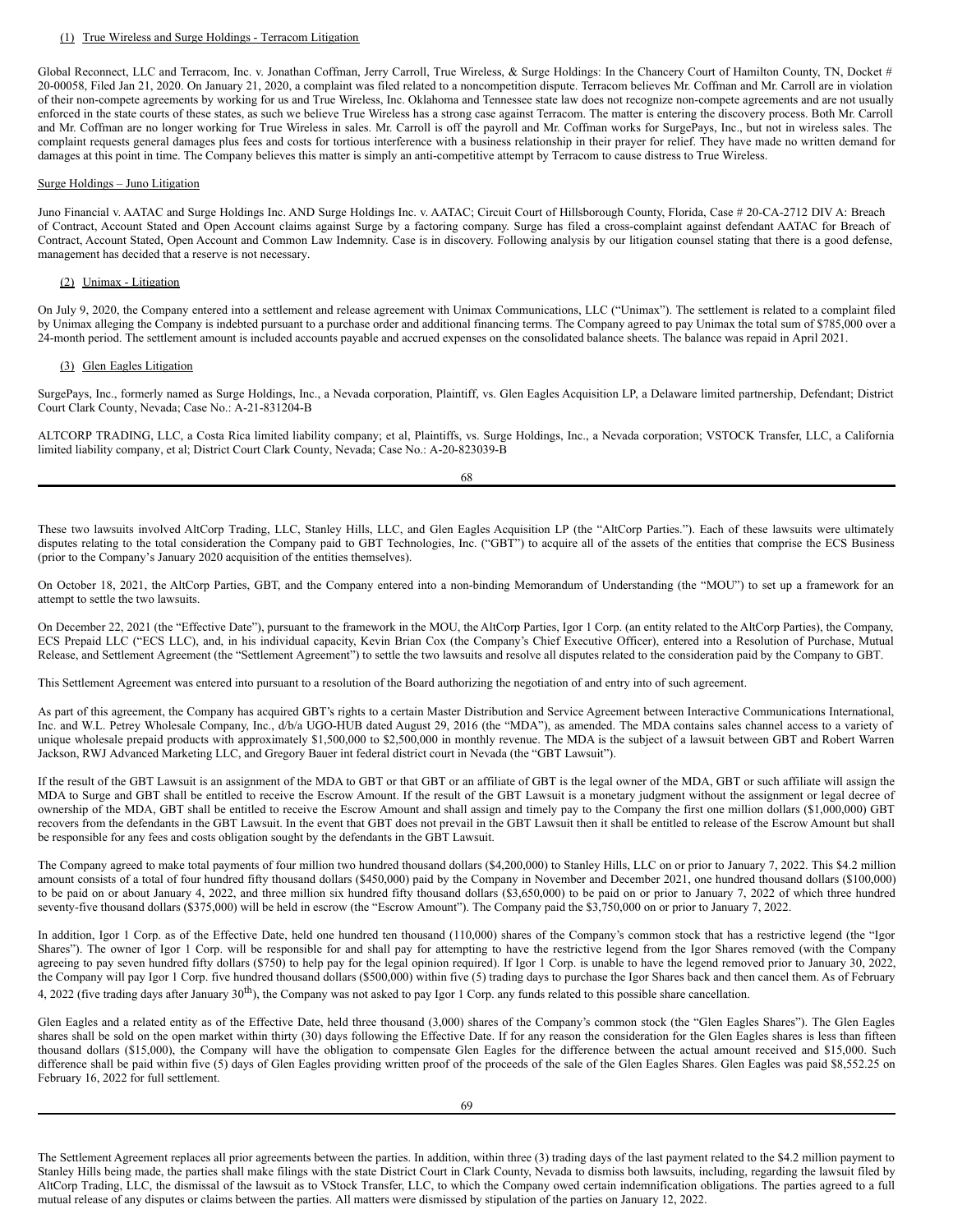(4) Crystal Chapman, on behalf of herself and others similarly situated, Plaintiff versus SurgePays, Inc., Defendant; U.S. District Court for the Northern District of Illinois, Case No.: 1:21-cv-04272.

On August 11, 2021, the plaintiffs filed a lawsuit alleging violations of the Telephone Consumer Protection Act as a putative class action. The plaintiffs are seeking unspecified damages and an order enjoining the Company or their agents from making autodialed calls. The case alleges contact to consumer(s) whose telephone numbers are on the Federal Do Not Call list, without their consent. There are no other counts under the TCPA or any other statute or tort. The Company vigorously disputes the allegations in this complaint as the Company only contacts consumers who have provided express written consent to be contacted. The Company believes it uses the leading software in the industry for lead verification and believes it can prove consent for all called parties. This matter was settled in the quarter ended December 31, 2021.

#### (5) SurgePays – Ambess Litigation

On December 17, 2021, Ambess Enterprises, Inc. v SurgePays, Inc., Blair County Pa. case number 2021 GN 3222. Plaintiff alleges breach of contract and prays for damages of approximately \$73,000.00, plus fees, costs and interest. Litigation counsel is managing the motion practice and discovery process.

## (6) True Wireless and Surge Pays - Litigation

Blue Skies Connections, LLC, and True Wireless, Inc. v. SurgePays, Inc., et. al.: In the District Court of Oklahoma County, OK, CJ-2021-5327, filed on December 13, 2021. Plaintiffs' petition alleges breach of a Stock Purchase Agreement by SurgePays, SurgePhone Wireless, LLC, and Kevin Brian Cox, and makes other allegations related to SurgePays' consulting work with Jonathan Coffman, a True Wireless employee. Blue Skies believes the Defendants are in violation of their non-competition and nonsolicitation agreements related to the sale of True Wireless from SurgePays to Blue Skies. Oklahoma state law does not recognize non-compete agreements and non-solicitation agreements in the manner alleged by Plaintiffs, as such we believe SurgePays, SurgePhone, and Cox have a strong defense against the claims asserted by Blue Skies and True Wireless. The matter is in the early stages of the discovery process. Mr. Coffman is no longer working for True Wireless. The petition requests injunctive relief, general damages, punitive damages, attorney fees and costs for alleged breach of contract, tortious interference with a business relationship, and fraud. Plaintiffs have made a written demand for damages and the parties continue to discuss a potential resolution. This matter is an anti-competitive attempt by Blue Skies and True Wireless to damage SurgePays, SurgePhone, and Cox.

## **ITEM 1A: RISK FACTORS**

Not applicable.

70

### **ITEM 2: UNREGISTERED SALES OF EQUITY SECURITIES AND USE OF PROCEEDS**

During the three-month period ended March 31, 2022, the Company did not issue any shares not previously reported in Current Report on Form 8-K or a quarterly report on Form 10-Q.

In April 2022, the Company issued 200,000 shares of common stock for services rendered in connection with the Company's NASDAQ uplisting in 2021. As a result, the Company recorded the par value of the common stock issued with a corresponding charge to additional paid-in capital, resulting in a net effect of \$0 to stockholders equity. The shares were issued in reliance on the exemption from registration under the Securities Act in Section 4(a)(2) of the Securities Act.

#### **ITEM 3: DEFAULTS UPON SENIOR SECURITIES.**

None

## **ITEM 4: MINE SAFETY DISCLOSURES.**

Not applicable

#### **ITEM 5: OTHER INFORMATION.**

We are reporting the following information in lieu of reporting on a Current Report on Form 8-K under Item 5.02 Departure of Directors or Certain Officers; Election of Directors; Appointment of Certain Officers; Compensatory Arrangements of Certain Officers.

Mr. Kevin Brian Cox (the "Executive") has been the Chief Executive Officer of SurgePays, Inc. (the "Company") since July 2017. On May 13, 2022, the Company entered into a new employment agreement (the "Agreement") with the Executive.

Following is a summary of the key provisions of the Agreement.

**Term of Employment:** The Agreement has an effective date of May 13, 2022 and continues for a period of five years (the "Initial Term"). The Agreement will automatically renew and continue for successive one year terms unless terminated pursuant to qualifying termination events (the "Renewal Term"). In addition, either party may terminate the Agreement by sending written notice to the other party, not more than 270 days and not less than 90 days before the end of the then-existing term of employment, of such party's desire to terminate the Agreement at the end of the then-existing term.

**Base Compensation:** During the term of the Agreement, the Executive will receive a base salary of \$475,000 per year (the "Base") and, provided that the Company's EBITDA was positive in the prior calendar year, the Base will be increased on January 1 of each year by six percent (6%) per annum.

**Cash Bonus:** The Executive will receive a cash bonus each year of the greater of (i) between 2.5% and 10% of the Company's calendar year EBITDA (with the marginal percentage decreasing as EBITDA increases from \$1 million to \$3 million). By way of example only, if EBITDA is \$1.5 million, Executive will receive \$137,500 ((10% of \$1 million = \$100,000) plus (7.5% of \$500,000 = \$37,500)) and (ii) between 30% and 150% of base salary determined by the relationship between the Company's annual performance and an annual target performance set each year by mutual agreement between the Board of Directors of the Company (the "Board") and the Executive (with the percentage of base salary increasing as the percentage of target increases from 79% to over 150%).

**Stock Bonus:** The Company will issue, out of its equity incentive plan to be approved by its shareholders in the future, three different categories of stock bonuses and one category of options:

- **(i)** EBITDA based issuances 500,000 shares of common stock upon the Company first reaching positive cash flow EBITDA for a quarter of any amount and then reaching positive cash flow EBITDA for a quarter of milestones of \$1 million, \$3 million, and \$5 million.
- **(ii)** Market Capitalization based issuances 500,000 shares of common stock upon the Company reaching the following market capitalization milestones: \$250 million, \$500 million, \$1 billion, \$2 billion, \$3 billion, \$4 billion, and \$5 billion.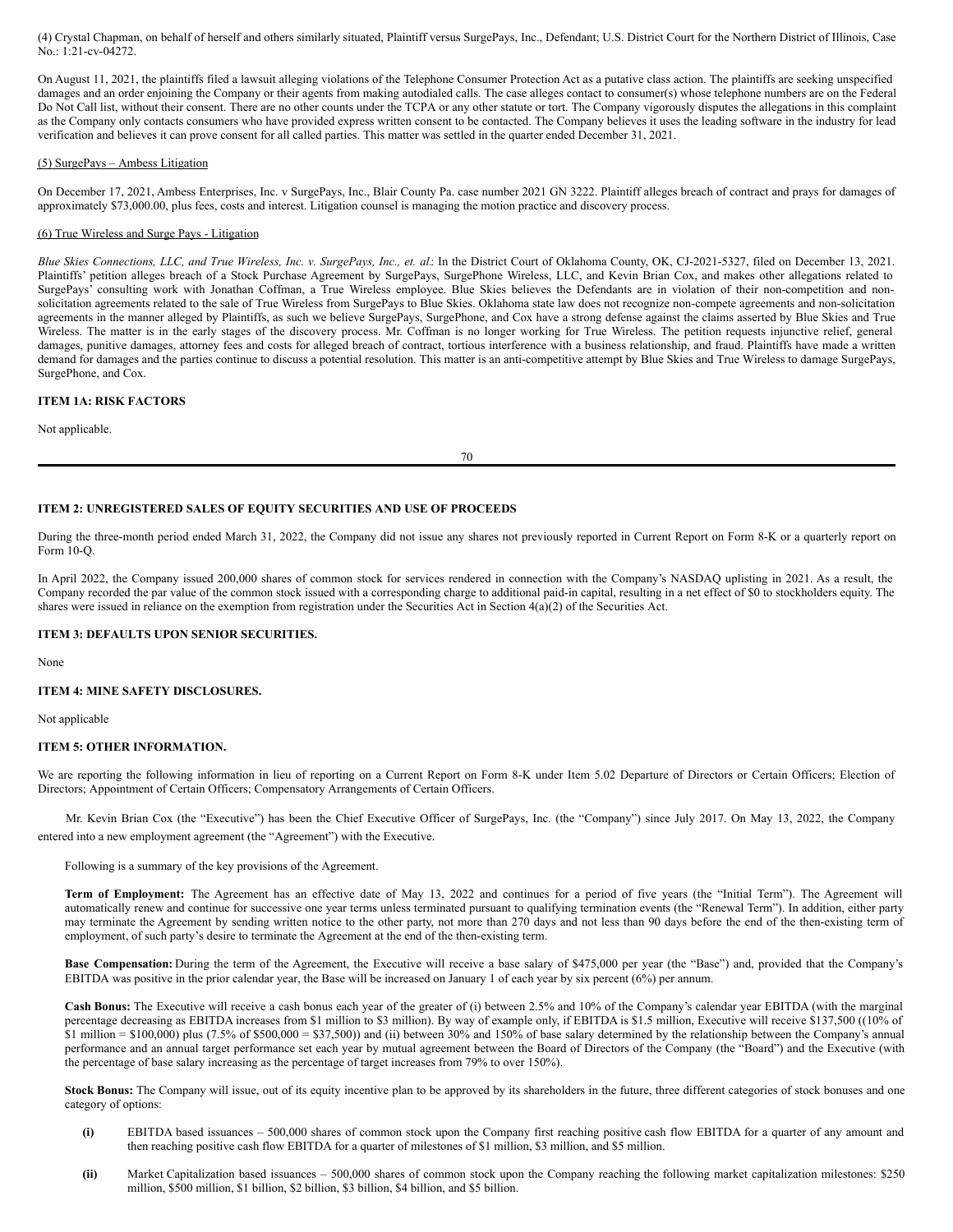- (iii) Business Metrics Growth based issuances award incentives for achieving 25,000, 50,000, 100,000 active stores on the SurgePays network and 250,000, 500,000, 1,000,000 Wireless MVNO/Mobile broadband or digital content customers – up to a total of 2.75 million shares of common stock. In addition, Executive will be issued 500,000 shares of common stock per increment of 500,000 total subscribers (Wireless MVNO, Mobile Broadband or digital content customers) of the Company beyond 1 million total subscribers.
- (iv) Options to purchase 250,000 shares of common stock on January 1<sup>st</sup> of each year from 2023 through 2026. In addition, the Company will issue 250,000 options to Executive in 2022 following shareholder approval of the Company's equity incentive plan.

**Benefits:** The Executive will be eligible to participate in all health, medical, dental, and life insurance employee benefits as are available from time to time to other key executive employees and their families. The Executive will be entitled to receive an annual car allowance of up to \$15,000 per year, home office expense reimbursement of up to \$5,000 per month, and a remote housing allowance of up to \$10,000 per month. The Executive is also entitled to be reimbursed for up to \$10,000 per year in costs associated with income tax preparation and estate planning.

**Termination and Severance:** The Company or the Executive may terminate the Agreement and the Executive's employment in various circumstances and, depending on the circumstances, the benefits that may be due following such termination are described below.

For a termination by the Company with Cause (as defined in the Agreement), no severance benefits are payable.

For a termination due to death, disability, by Executive following a Change in Control, or by Executive due to Constructive Termination (both as defined in the Agreement), the Executive will be entitled to (a) a payment equal to the greater of (i) two (2) years' worth of the then-existing Base and the last year's bonus and (ii) the Base payable through the remaining Initial Term (if applicable). The Executive will also be entitled to retain his benefits for the remainder of the Initial Term or Renewal Term, as then applicable.

**Executive Covenants:** In consideration of the Executive's continued employment with the Company and the benefits and payments described in the Agreement, the Executive agrees to (i) nondisclosure of Company confidential information during his term of employment with the Company and for five years thereafter; (ii) not to compete with the Company during the term of his employment (owning up to 10% of a publicly traded company that competes with the Company is permitted); (iii) for 12 months following termination of his Employment, not to solicit customers and not to recruit or hire the Company's employees. The non-solicit and non-compete provisions are not applicable if termination of Employment was by Executive following a Change in Control or by Executive due to Constructive Termination; and (iv) not to disparage the Company or its officers, executives or Board members.

The preceding description of the Agreement is a summary of its material terms, does not purport to be complete, and is qualified in its entirety by reference to the Agreement, a copy of which is being filed as Exhibit 10.1 to this Quarterly Report on Form 10-Q and is incorporated herein by reference.

## **ITEM 6: EXHIBITS**

| Exhibit      |                                                                                                                                    |
|--------------|------------------------------------------------------------------------------------------------------------------------------------|
| Number       | <b>Exhibit Description</b>                                                                                                         |
| $10.1 +$ *   | Employment Agreement between SurgePays, Inc. and Kevin Brian Cox                                                                   |
| $31.1*$      | Certification pursuant to 18 U.S.C. Section 1350 Section 302 of the Sarbanes-Oxley Act of 2002 - Chief Executive Officer           |
| $31.2*$      | Certification pursuant to 18 U.S.C. Section 1350 Section 302 of the Sarbanes-Oxley Act of 2002 - Chief Financial Officer           |
| $32.1**$     | Certification pursuant to 18 U.S.C. Section 1350 Section 906 of the Sarbanes-Oxley Act of 2002 - Chief Executive Officer           |
| $32.2**$     | Certification pursuant to 18 U.S.C. Section 1350 Section 906 of the Sarbanes-Oxley Act of 2002 - Chief Financial Officer           |
| $101$ . INS* | Inline XBRL Instance Document                                                                                                      |
| $101.SCH*$   | Inline XBRL Taxonomy Extension Schema Document                                                                                     |
| $101.CAL*$   | Inline XBRL Taxonomy Extension Calculation Linkbase Document                                                                       |
| $101.DEF*$   | Inline XBRL Taxonomy Extension Definition Linkbase Document                                                                        |
| $101.LAB*$   | Inline XBRL Taxonomy Extension Label Linkbase Document                                                                             |
| $101.PRE*$   | Inline XBRL Taxonomy Extension Presentation Linkbase Document                                                                      |
| $104*$       | Cover Page Interactive Data File (embedded within the Inline XBRL document)                                                        |
|              | + Management contracts or compensation plans or arrangements in which directors or executive officers are eligible to participate. |

\*Filed herewith.

\*\* Furnished herewith

72

## **SIGNATURES**

Pursuant to the requirements of the Securities Exchange Act of 1934, the registrant has duly caused this report to be signed on its behalf by the undersigned, thereunto duly authorized.

| Date: May 16, 2022 | SURGEPAYS, INC.                                          |  |  |
|--------------------|----------------------------------------------------------|--|--|
|                    | By: $\frac{s}{K}$ Kevin Brian Cox<br>Kevin Brian Cox     |  |  |
|                    | Chief Executive Officer<br>(Principal Executive Officer) |  |  |
| Date: May 16, 2022 | /s/ Anthony Evers                                        |  |  |
|                    | Anthony Evers                                            |  |  |
|                    | Chief Financial Officer                                  |  |  |
|                    | (Principal Financial and Accounting Officer)             |  |  |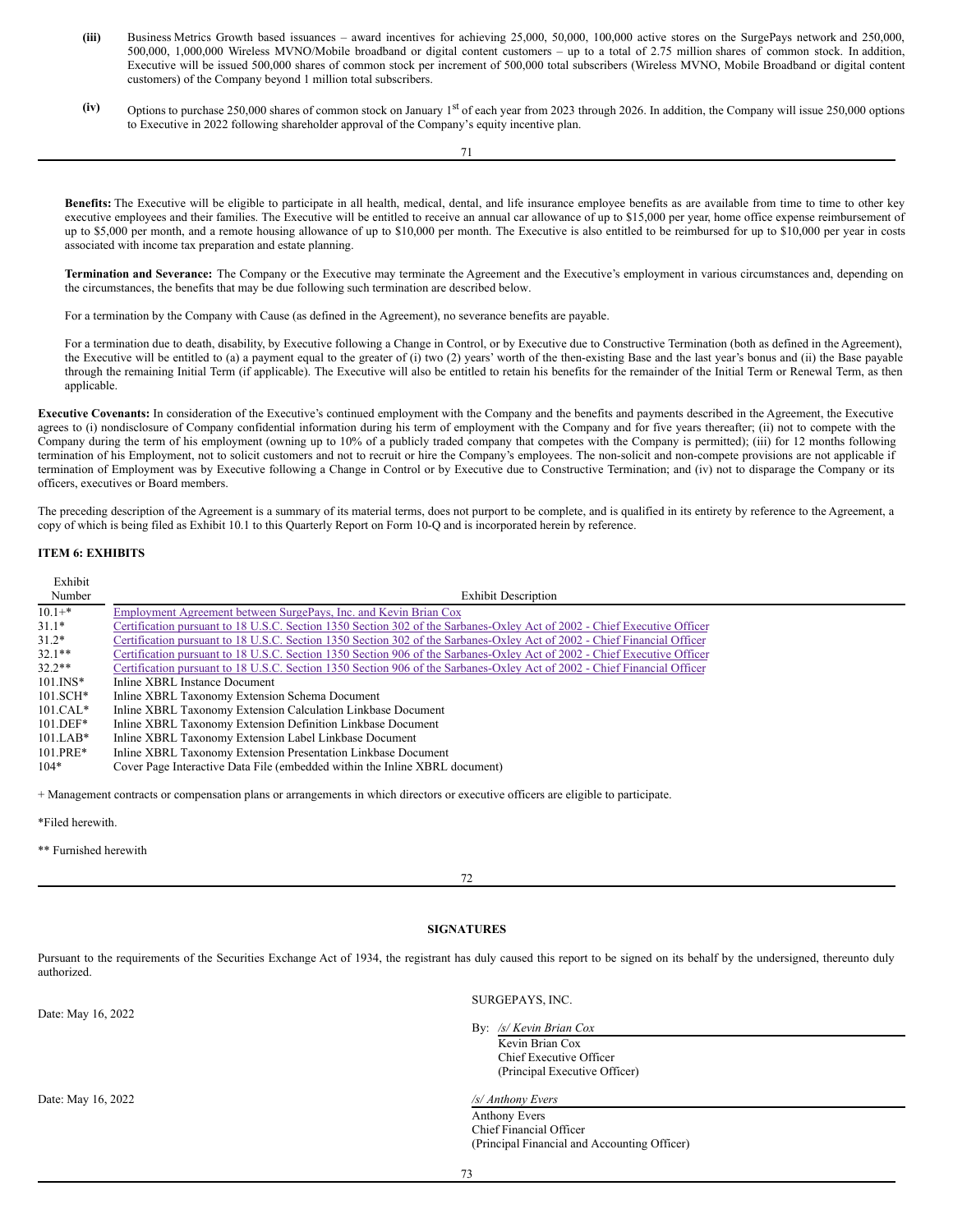#### **EMPLOYMENT AGREEMENT**

This Employment Agreement (the "Agreement") is made and entered into as of May 13, 2022, by and between SurgePays, Inc., a corporation incorporated under the laws of the State of Nevada with a principal place of business at 3124 Brother Blvd., Suite 104, Bartlett, TN 38133 (the "Company"), and Kevin Brian Cox, an individual residing at ("Executive").

## **RECITALS**

- A. Executive is knowledgeable with respect to the business of the Company
- B. Company desires to offer employment to Executive and Executive desires to be employed by Company.
- C. Company and Executive agree to enter into an Employment Agreement providing for the term set forth in Article I below, on the terms and conditions herein provided.

In consideration of the mutual promises set forth in this Agreement the parties hereto agree as follows:

## **ARTICLE I**

## **Term of Employment**

Subject to the provisions of Article V, and upon the terms and subject to the conditions set forth herein, the Company will employ Executive for the period beginning on the date hereof (the "Commencement Date") and ending on the five (5) year anniversary of the date hereof (the "Initial Term"). The Initial Term shall be automatically renewed for successive consecutive one (1) year periods (each, a "Renewal Term" and the Initial Term and Renewal Term are collectively referred to as the "term of employment") thereafter unless either party sends written notice to the other party, not more than 270 days and not less than 90 days before the end of the then-existing term of employment, of such party's desire to terminate the Agreement at the end of the then-existing term, in which case this Agreement will terminate at the end of the then-existing term. Executive will serve the Company during the term of employment.

### **ARTICLE II**

#### **Duties**

2.01 (a) During the term of employment, Executive will:

(i) Promote the interests, within the scope of his duties, of the Company and devote his full working time and efforts to the Company's business and affairs;

#### (ii) Serve as the Chief Executive Officer of the Company; and

(iii) Perform the duties and services consistent with the title and function of such office, including without limitation, those set forth in the By-Laws of the Company.

(b) Notwithstanding anything contained in clause 2.01(a)(i) above to the contrary, nothing contained herein or under law shall be construed as preventing Executive from (i) investing Executive's personal assets in such form or manner as will not require any services on the part of Executive in the operation or the affairs of the companies in which such investments are made and in which his participation is solely that of an investor; (ii) engaging (whether or not during normal business hours) in any other professional, civic, or philanthropic activities, provided that Executive's engagement does not result in a violation of his covenants under this Section or Article VI hereof; or (iii) accepting appointments to the boards of directors of other companies provided that the Board of Directors of the Company reasonably approves of such appointments and Executive's performance of his duties on such boards does not result in a violation of his covenants under this Section or Article VI hereof.

#### **ARTICLE III**

### **Base Compensation**

3.01 The Company will compensate Executive for the duties performed by him hereunder by payment of a base salary at the rate of Four Hundred Seventy Five Thousand Dollars (\$475,000) per annum (the "Base"), payable in equal semimonthly installments, subject to customary withholding for federal, state, and local taxes and other normal and customary withholding items. Provided that the Company's EBITDA is positive with respect to the prior calendar year, the Base will be increased on January 1 of each year by six percent (6%) per annum (which figure shall act as a surrogate for the service cost of living increases) over the then-existing Base. All dollar references contained herein shall be references to United States dollars.

## 3.02 Reserved.

3.03 Cash Bonus. In addition to the Base, for each year during the Initial Term and Renewal Term, the Company shall pay to the Executive a bonus determined by the relationship between the Company's annual performance and an annual target performance set each year by mutual agreement between the Board of Directors and the Executive (the "Target") as follows: The greater of the Cash Percentage or:

| $\sim$<br>% of<br>Target | !50% | 120%<br>149.       | 100%<br>110. | 99-80% | $79 - 60%$ | 60%<br>∪nder |
|--------------------------|------|--------------------|--------------|--------|------------|--------------|
| % of Base<br>Salary      | 50%  | 120%<br>$\Delta Q$ | 100%<br>110. | 60%    | 30%        | 0%           |

Such bonus shall be paid no later than March 15 of the next calendar year.

"Cash Percentage" means 10% of the Company's calendar year EBITDA for amounts of EBITDA between \$0 and \$1,000,000; 7.5% of the Company's calendar year EBITDA for amounts of EBITDA between \$1,000,001 and \$2,000,000; 5% of the Company's calendar year EBITDA for amounts of EBITDA between \$2,000,001 and \$3,000,000; and 2.5% of the Company's calendar year EBITDA for amounts of EBITDA greater than \$3,000,000.

3.04 Stock Bonus. The Executive will participate in the Company's executive equity incentive plan (the "Plan") consistent with other C-level officers, once adopted by the Company. In addition, Executive will receive the following stock-based bonuses: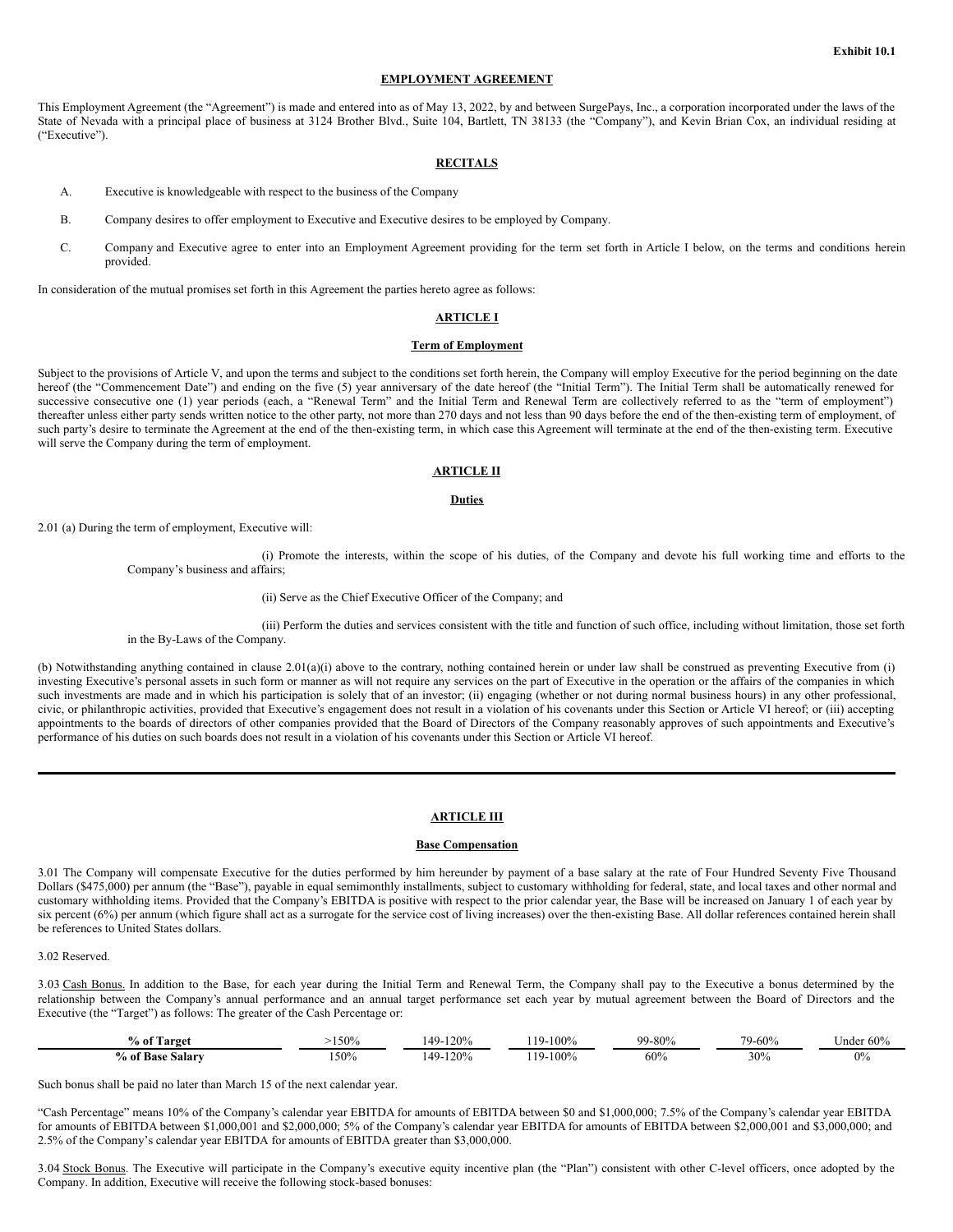- (A) EBITDA based issuances. The first time the Company reaches i) positive cash flow EBITDA for a quarter, Executive will receive 500,000 shares of the Company's common stock, ii) positive cash flow of over \$1,000,000 EBITDA for a quarter, Executive will receive 500,000 shares of the Company's common stock, iii) positive cash flow of over \$3,000,000 EBITDA for a quarter, Executive will receive 500,000 shares of the Company's common stock, and iv) positive cash flow of over \$5,000,000 EBITDA for a quarter, Executive will receive 500,000 shares of the Company's common stock. Such issuance to be issued before the last business day of the following quarter in which such milestone is achieved.
- (B) Market Capitalization Based Issuances. The Executive shall qualify to receive (i) an issuance of 500,000 shares immediately upon the market capitalization of the Company reaching \$250,000,000, (ii) an issuance of 500,000 shares immediately upon the market capitalization of the Company reaching \$500,000,000, (iii) an issuance of 500,000 shares immediately upon the market capitalization of the Company reaching \$1,000,000,000, (iv) an issuance of 500,000 shares immediately upon the market capitalization of the Company reaching \$2,000,000,000, (v) an issuance of 500,000 shares immediately upon the market capitalization of the Company reaching \$3,000,000,000, (vi) an issuance of 500,000 shares immediately upon the market capitalization of the Company reaching \$4,000,000,000, and (vii) an issuance of 500,000 shares immediately upon the market capitalization of the Company reaching \$5,000,000,000; in each case such issuance to be issued on the last business day of the quarter in which such milestone is achieved so long as the Executive is employed by the Company on such day,
- (C) Business Metrics Growth Based Issuances. The Executive shall qualify to receive (i) an issuance of 250,000 shares immediately upon 25,000 stores becoming active on SurgePays network, (ii) an issuance of 250,000 shares immediately upon 50,000 stores becoming active on SurgePays network, (iii) an issuance of 250,000 shares immediately upon 100,000 stores becoming active on SurgePays network (iv) an issuance of 500,000 shares immediately upon the total subscribers (Wireless MVNO, Mobile Broadband or digital content customers) of the Company reaching 250,000, (v) an issuance of 500,000 shares immediately upon the total subscribers (Wireless MVNO, Mobile Broadband or digital content customers) of the Company reaching 500,000, (vi) an issuance of 500,000 shares immediately upon the total subscribers (Wireless MVNO, Mobile Broadband or digital content customers) of the Company reaching 750,000, (vii) an issuance of 500,000 shares immediately upon the total subscribers (Wireless MVNO, Mobile Broadband or digital content customers) of the Company reaching 1,000,000, and (vii) additional issuance of 500,000 shares of stock per increment of 500,000 subscribers total subscribers (Wireless MVNO, Mobile Broadband or digital content customers) of the Company; in each case such issuance to be issued on the last business day of the quarter in which such milestone is achieved so long as the Executive is employed by the Company on such day.
- (D) Executive Stock Options. Following the adoption of a stock option plan (the "Plan"), the Executive will receive the following stock-based bonuses on January 1 of each calendar year (each a "Grant Date") at an exercise price equal to the greater of (i) fair market value per share as of the Grant Date and (ii) \$4.29: (i) 250,000 options to purchase shares of the Company's common stock, such options vesting quarterly over the period beginning January 2022 and ending December 2022; (ii) 250,000 options to purchase shares of the Company's common stock, such options vesting quarterly over the period beginning January 2023 and ending December 2023; (iii) 250,000 options to purchase shares of the Company's common stock, such options vesting quarterly over the period beginning January 2024 and ending December 2024; (iv) 250,000 options to purchase shares of the Company's common stock, such options vesting quarterly over the period beginning January 2025 and ending December 2025; and (v) 250,000 options to purchase shares of the Company's common stock, such options vesting quarterly over the period beginning January 2026 and ending December 2026.
- (E) All of the awards referenced in subparagraphs (A) (D) of this Section 3.04 shall be made pursuant to the Plan, subject to approval by the Company's shareholders of a sufficient number of shares available for issuance under the Plan. The Plan and related award agreements shall provide for the acceleration of all vesting requirements referenced in subparagraphs  $(A) - (D)$  upon a Change in Control, and for the use of cash, shares or other method of cashless exercise to satisfy all tax withholding requirements which shall be borne by the Executive. If any of the awards referenced in subparagraphs  $(A) - (D)$  are earned but cannot be made pursuant to the Plan because the Board has not approved the mailing of either (i) a proxy statement or (ii) a notice and access card regarding the availability of proxy materials to the shareholders to vote to have an increase in the authorized shares under the Plan be approved by the shareholders within 90 days following the date upon which such award is due and owing, the Company shall make a cash payment to Executive in lieu of each such award at the time the award otherwise would have been made in an amount equal to three (3) times the number of shares to be issued to the Executive pursuant to subparagraphs  $(A) - (D)$  multiplied by the volume average weighted price (VWAP) of the Company's common stock during the period commencing on the date of this Agreement and ending on the day prior to the date of payment. In the event that the Board has approved the mailing of either (i) a proxy statement or (ii) a notice and access card regarding the availability of proxy materials to the shareholders, as required pursuant to this Section, and the shareholders do not approve an increase in the authorized shares under the Plan, the Company shall make a cash payment to Executive in lieu of each such award at the time the award otherwise would have been made in an amount equal to one (1) times the number of shares to be issued to the Executive pursuant to subparagraphs  $(A) - (D)$  multiplied by the volume average weighted price (VWAP) of the Company's common stock during the period commencing on the date of this Agreement and ending on the day prior to the date of payment. In the event that the Company does not have the available cash or cannot otherwise afford to pay cash owed pursuant to this Section in the Board's discretion, the Company shall be able to issue a promissory note to the Executive with terms which are mutually agreeable amongst the Company (as approved by the Board) and the Executive.

## **ARTICLE IV**

#### **Reimbursement and Employment Benefits**

4.01 Health and Other Medical. Executive shall be eligible to participate in all health, medical, dental, and life insurance employee benefits as are available from time to time to other key executive employees (and their families) of the Company, including a Life Insurance Plan, Medical and Dental Insurance Plan, and a Long Term Disability Plan (the "Plans"). The Company shall pay all premiums with respect to such Plans. To the extent that such premiums are deemed to be includable in Executive's gross income and taxable (the "Reimbursement"), the Company shall pay to the Executive on or before March 15 of the year after the premium payment(s) the quotient of the amount of Reimbursement divided by 0.54, and then subtracting the Reimbursement from this amount (e.g., if the Reimbursement is \$1,000.00, then the Company would pay to the Executive the sum of \$851.85, which is \$1,000.00 divided by 0.54, and subtracting the amount of Reimbursement**).**

4.02 Vacation. Executive shall be entitled to Four (4) weeks of vacation and five (5) personal days per year, to be taken in such amounts and at such times as shall be mutually convenient for Executive and the Company. Any time not taken by Executive in one year shall be carried forward to subsequent years. If all such vacation and personal time to which Executive is entitled is not taken by Executive before the termination of this Agreement, Executive shall be entitled to be reimbursed upon termination (for any reason) for such lost time in accordance with the Base then in effect.

4.03 Performance-Enhancing Items. Executive shall be entitled to receive from the Company (a) an annual car allowance up to fifteen thousand dollars (\$15,000.00) per annum, and (b) reimbursement by the Company for home office expenses up to five thousand dollars (\$5,000.00) per month, including, without limitation, the purchase and maintenance of a home computer with linkup facilities to the Company, a home facsimile, printer and scanner, interconnection of two telephone or cable connections to the Internet, laptop computer, portable mobile phone, together with any charges for the use thereof. Executive shall be entitled to a remote housing allowance of up to ten thousand ten thousand dollars (\$10,000.00) per month. Executive shall be responsible for any taxes due on such allowance. To the extent that any and all such reimbursements or payments by the Company pursuant to this Section 4.03 are includable in Executive's gross income and taxable (the "Allowances"), then the Company shall, on or before March 15 of the year after the payment is made, pay to the Executive the quotient of the amount of Allowances divided by 0.54, and then subtracting the Allowances from this amount (e.g., if the Allowances are \$1,000.00, then the Company would pay to the Executive the sum of \$851.85, which is \$1,000.00 divided by 0.54, and subtracting the amount of the Allowances**).**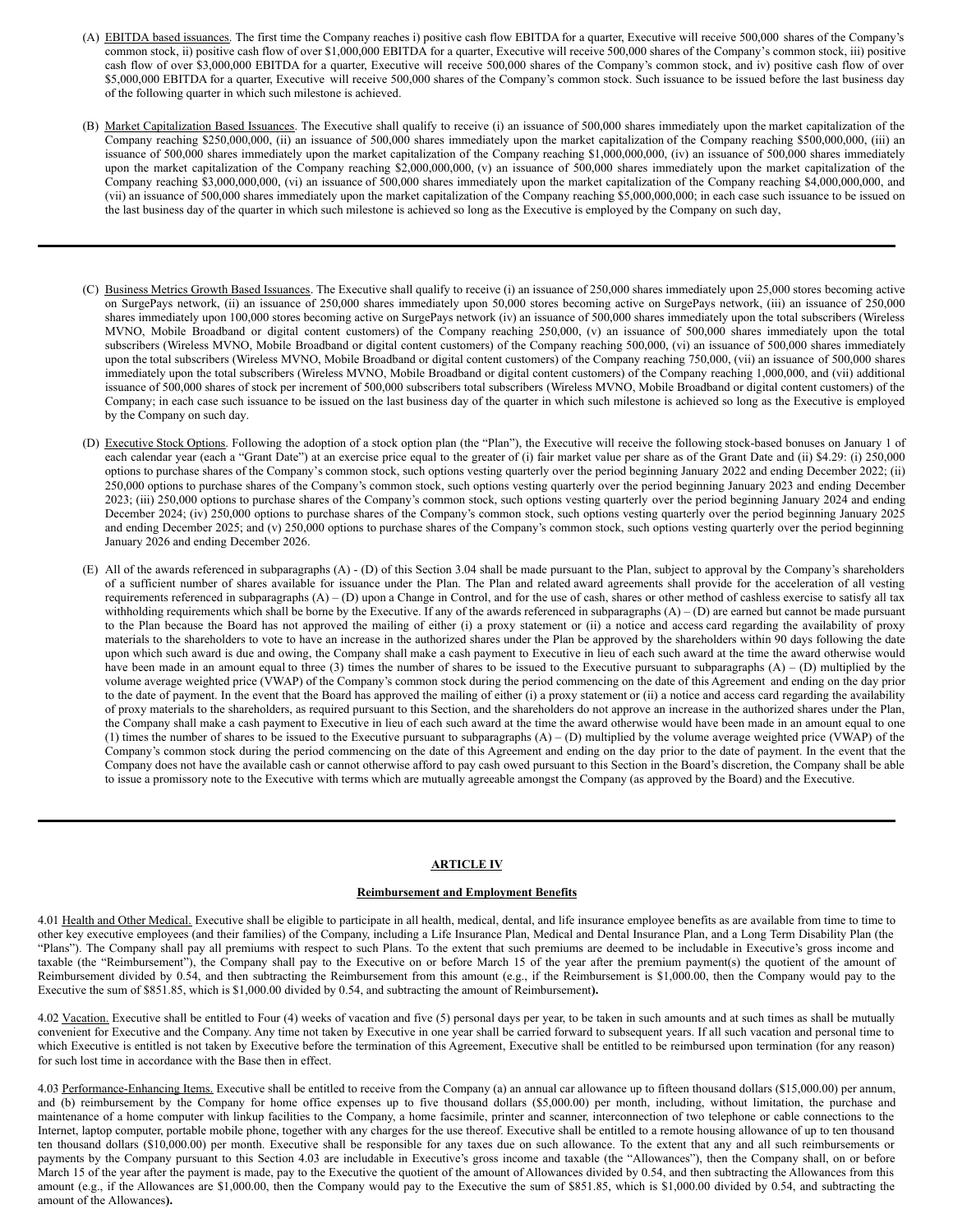<span id="page-37-0"></span>4.04 Reimbursable Expenses. The Company shall in accordance with its standard policies in effect from time to time reimburse Executive for all reasonable out-of-pocket expenses actually incurred by him in the conduct of the business of the Company including business class air travel for flights of 4 hours or more, quality hotels and rental cars, entertainment and similar executive expenditures provided that Executive submits all substantiation of such expenses to the Company on a timely basis in accordance with such standard policies.

4.05 Savings Plan. Executive will be eligible to enroll and participate, and be immediately vested in (to the extent legally possible and in accordance with existing Company benefit plans), all Company savings and retirement plans, including any 401(k) plans.

4.06 Life Insurance. The Company shall pay all premiums for Executive to receive on his (a) term life insurance premiums paid by Executive on his own life, provided that the life insurance proceeds do not exceed 300% of Executive's previous year's Base and Bonus and (b) split dollar life insurance in the face amount of \$2,000,000, it being understood that Executive may designate the beneficiary (or beneficiaries) of such policies. To the extent that any and all such reimbursements or payments by the Company pursuant to this Section 4.06 are includable in Executive's gross income and taxable ("Premiums"), then the Company shall, on or before March 15 of the year after the payment is made, pay to the Executive the quotient of the amount of Premiums divided by 0.54, and then subtracting the Premiums from this amount (e.g., if the Premiums are \$1,000.00, then the Company would pay to the Executive the sum of \$851.85, which is \$1,000.00 divided by 0.54, and subtracting the amount of the Premiums**)**.

4.07 Directors and Officers Liability Insurance. The Company will provide liability insurance coverage protecting Executive and his estate, to the extent permitted by law against suits by fellow employees, shareholders and third parties and criminal and regulatory investigations arising out of any alleged act or omission occurring with the course and scope of Executive's employment with the Company. Such insurance will be in an amount not less than two million dollars (\$2,000,000).

4.08 Financial Planning. The Company shall reimburse Executive for all legal, and accounting costs, fees, and expenses incurred each year by Executive in connection with (a) income tax preparation and (b) estate planning, provided that the aggregate annual expenses to be reimbursed shall not exceed Ten Thousand Dollars (\$10,000.00). To the extent that any and all such reimbursements or payments by the Company pursuant to this Section 4.08 are includable in Executive's gross income and taxable (the "Planning Fees"), then the Company shall, on or before March 15 of the year after the payment is made, pay to the Executive the quotient of the amount of Planning Fees divided by 0.54, and then subtracting the Planning Fees from this amount (e.g., if the Planning Fees are \$1,000.00, then the Company would pay to the Executive the sum of \$851.85, which is \$1,000.00 divided by 0.54, and subtracting the amount of the Planning Fees**)**.

## **ARTICLE V**

#### **Termination**

5.01 Automatic. This Agreement shall be automatically terminated upon the first to occur of the following (a) the Company's termination pursuant to section 5.02, (b) the Executive's termination pursuant to section 5.03 or (c) the Executive's death.

5.02 By the Company. This Agreement (and Executive's employment) may be terminated by the Company upon written notice to the Executive upon the first to occur of the following:

(a) Disability. Upon the Executive's Disability (as defined herein). The term "Disability" shall mean the Executive cannot physically or mentally perform the essential functions of the position with or without reasonable accommodations for a period of six (6) consecutive months or more.

(b) Cause. Upon the Executive's commission of Cause (as defined herein). The term "Cause" shall mean the following:

(i) Any willful violation by Executive of any material provision of this Agreement (including without limitation Sections 6.01 and 6.02 hereof) causing demonstrable and serious injury to the Company, upon written notice of same by the Company describing in detail the breach asserted and stating that it constitutes notice pursuant to this Section 5.02(b)(i), which breach, if capable of being cured, has not been cured within sixty (60) days after such notice or such longer period of time if Executive proceeds with due diligence not later than ten (10) days after such notice to cure such breach.

(ii) Embezzlement by Executive of funds or property of the Company;

(iii) Fraud or willful misconduct on the part of Executive in the performance of his duties as an employee of the Company, or gross negligence on the part of Executive in the performance of his duties as an employee of the Company causing demonstrable and serious injury to the Company, provided that the Company has given written notice of such breach which notice describes in detail the breach asserted and stating that it constitutes notice pursuant to this Section 5.02(b)(iii), and which breach, if capable of being cured, has not been cured within sixty (60) days after such notice or such longer period of time if Executive proceeds with due diligence not later than ten (10) days after such notice to cure such breach; or

(iv) A felony conviction of Executive under the laws of the United States or any state (except for any conviction based on a vicarious liability theory and not the actual conduct of the Executive).

Upon a termination for Cause, the Company shall pay Executive his Base and benefits including vacation pay through the date of termination of employment; and Executive shall receive no severance under this Agreement.

5.03 By the Executive. This Agreement may be terminated by the Executive upon written notice to the Company upon the first to occur of the following:

(a) Change in Control. Upon the occurrence of a "Change in Control" (as defined herein) of the Company. The term "Change in Control" shall mean any of the following: (i) a replacement of more than one half of the Board of Directors of the Company from that membership of the Board of Directors which exists as of the date hereof, (ii) sale or exchange of all or substantially all of the assets of the Company, (iii) a merger or consolidation involving the Company where the Company is not the survivor in such merger or consolidation, (iv) a liquidation, winding up, or dissolution of the Company, or (v) an assignment for the benefit of creditors, foreclosure sale, voluntary filing of a petition under the Bankruptcy Reform Act of 1978, or an involuntary filing under such act which filing is not stayed or dismissed within 45 days of filing.

(b) Constructive Termination. Upon the occurrence of a "Constructive Termination" (as defined herein) by the Company. The term "Constructive Termination" shall mean any of the following:

> (i) Any breach by the Company of any material provision of this Agreement, including, without limitation, the assignment to the Executive of duties inconsistent with his position specified in Section 2.01 hereof or any breach by the Company of such Section,;

> (ii) A substantial and continued reduction in the level of support, services, staff, secretarial resources, office space, and accoutrements below that which is reasonably necessary for the performance of Executive's duties hereunder, consistent with that of other key executive employees;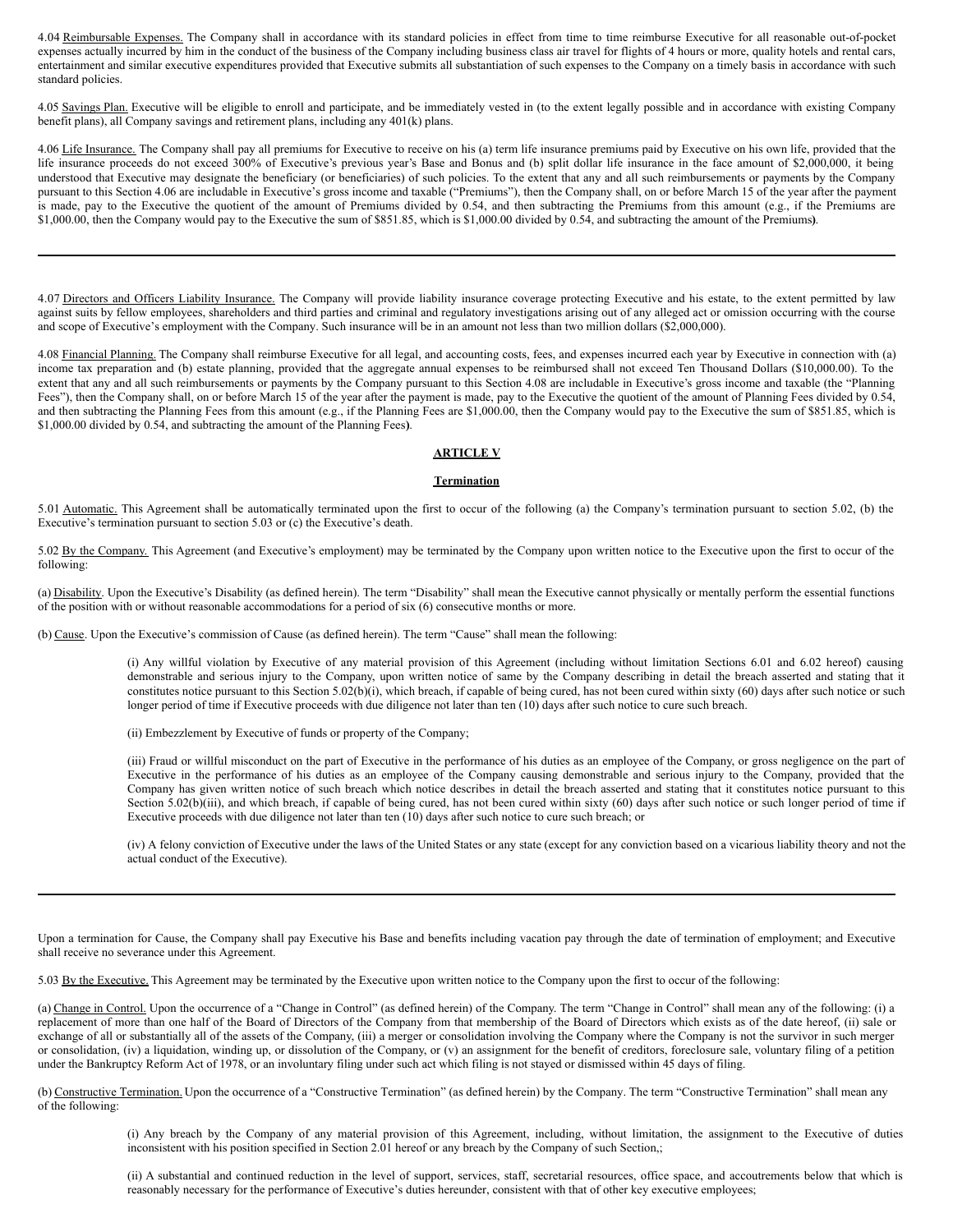(iii) a reduction in the Executive's base salary or target bonus (but not including any diminution related to a broader compensation reduction that is not limited to any particular employee or executive);

(iv) a requirement that the Executive be based anywhere other than within 25 miles of Memphis, Tennessee;

(v) a material diminution in the Executive's title, duties, or responsibilities from those in effect on the date hereof (it being understood that the Executive's obligation to report to the Board and the Board's exercise of its final authority over Company matters shall not give rise to any such claim of diminution);

provided, however, that no event shall constitute Constructive Termination unless the Executive has notified the Company in writing describing the event which constitutes Constructive Termination and then only if the Company fails to cure such event within thirty (30) days after the Company's receipt of such written notice.

5.04 Consequences of Termination. Upon any termination of Executive's employment with the Company for any reason, except for a termination for Cause pursuant to Section 5.02(b), the Executive shall be entitled to (a) a payment equal to the greater of (i) two (2) years' worth of the then-existing Base and the last year's Bonus and (ii) the Base payable through the remaining Initial Term (the "Severance"), and (b) retain the benefits set forth in Article IV for the remainder of the Initial Term or Renewal Term, as then applicable. The Severance shall be paid in a lump sum upon termination with such payments discounted by the U.S. Treasury rate most closely comparable to the applicable time period left in the Agreement. As a condition to the Company's obligation to pay said Severance, Executive shall execute a comprehensive release of any and all claims that Executive may have against the Company (excluding any claims for the Company to pay or provide Accrued Obligations and Severance) (Release of Claims) within twenty one (21) days of the effective date of termination of employment, and Executive shall not revoke said release in writing within seven (7) days of execution, provided however that if the twenty one (21) day period spans two calendar years, payment shall be made in the second calendar year.

## **ARTICLE VI**

#### **Covenants**

6.01 Executive shall treat as confidential and keep secret the affairs of the Company and shall not at any time during the term of employment or for a period of five years thereafter, without the prior written consent of the Company, divulge, furnish, or make known or accessible to, or use for the benefit of, anyone other than the Company and its subsidiaries and affiliates any information of a confidential nature relating in any way to the business of the Company or its subsidiaries or affiliates or their clients and obtained by him in the course of his employment hereunder. *provided, however,* that confidential information of the Company shall not include any information known or available generally to the public (other than as a result of unauthorized disclosure by Executive).

6.02 All records, papers, and documents kept or made by Executive relating to the business of the Company or its subsidiaries or affiliates or their clients shall be and remain the property of the Company.

6.03 Following the termination of Executive's employment hereunder for any reason except for those set forth in section 5.03 in which event this section is inapplicable, Executive shall not for a period of twelve (12) months from such termination, solicit any employee of the Company to leave such employ to enter the employ of Executive or of any person, firm, or Company with which Executive is then associated (except solicitation by general means such as newspapers). During Executive's employment with the Company and for a period of 12 months after termination of Executive's employment at any time and for any reason, except for those set forth in Section 5.03 in which event this section is inapplicable, Executive shall not, directly or indirectly, solicit any person who during any portion of the time of Executive's employment or at the time of termination of Executive's employment with the Company, was a client, customer, policyholder, vendor, consultant or agent of the Company to discontinue business, in whole or in part, with the Company. Executive further agrees that, during such time, if such a client, customer, policyholder, vendor, or consultant or agent contacts Executive about discontinuing business with the Company or moving that business elsewhere, Executive will inform such client, customer, policyholder, vendor, consultant or agent that he or she cannot discuss the matter further without the consent of the Company

6.04. Executive agrees as follows, except in the event of a termination pursuant to Section 5.03, in which event this section is inapplicable:

(a) Executive agrees that during the term of his employment with the Company, neither he nor any of his Affiliates (Executive's Affiliates is defined as any legal entity in which Executive directly or indirectly owns at least a 25% interest or any entity or person which is under the control of the Executive) will directly or indirectly compete with the Company in any way in any business in which the Company or its Affiliates is engaged in, and that he will not act as an officer, director, employee, consultant, shareholder, lender, or agent of any entity which is engaged in any business of the same nature as, or in competition with the businesses in which the Company is now engaged or in which the Company becomes engaged during the term of employment; provided, however, that this Section shall not prohibit Executive or any of his Affiliates from purchasing or holding an aggregate equity interest of up to 10% in any publicly traded business in competition with the Company, so long as Executive and his Affiliates combined do not purchase or hold an aggregate equity interest of more than 10%. Furthermore, Executive agrees that during the term of employment, he will not accept any board of director seat or officer role or undertake any planning for the organization of any business activity competitive with the Company (without the approval of the Board of Directors) and Executive will not combine or conspire with any other Executives of the Company for the purpose of the organization of any such competitive business activity.

(b) In order to protect the Company against the unauthorized use or the disclosure of any confidential information of the Company presently known or hereinafter obtained by Executive during his employment under this Agreement, Executive agrees that for a period of twelve (12) months following the termination of this Agreement for any reason, neither Executive nor any of his Affiliates, shall, directly or indirectly, for itself or himself or on behalf of any other corporation, person, firm, partnership, association, or any other entity (whether as an individual, agent, servant, employee, employer, officer, director, shareholder, investor, principal, consultant or in any other capacity):

(i) engage or participate in any business, regardless of where situated, which engages in direct market competition with such businesses being conducted by the Company during the term of employment; or

(ii) assist or finance any person or entity in any manner or in any way inconsistent with the intents and purposes of this Agreement.

6.05. Executive agrees that at no time during his employment by the Company or thereafter, shall he make, or cause or assist any other person to make, any statement or other communication to any third party which impugns or attacks, or is otherwise critical of, the reputation, business or character of the Company or any of its respective directors, officers or Executives. In addition, the Company agrees that its Board of Director and executives will not disparage the Executive so long as the Executive separates from the Company in good standing and abides by all terms of this agreement and signed non-disclosure and non-compete agreements. Nothing contained herein shall be deemed to prevent Executive from performing his duties hereunder, including but not limited to conducting candid, internal discussions. This paragraph shall not prohibit any person from testifying truthfully in response to a lawful subpoena.

6.06 If at the time of enforcement of any provision of this Agreement, a court shall hold that the duration, scope, or area restriction of any provision hereof is unreasonable under circumstances now or then existing, the parties hereto agree that the maximum duration, scope, or area reasonable under the circumstances shall be substituted by the court for the stated duration, scope, or area.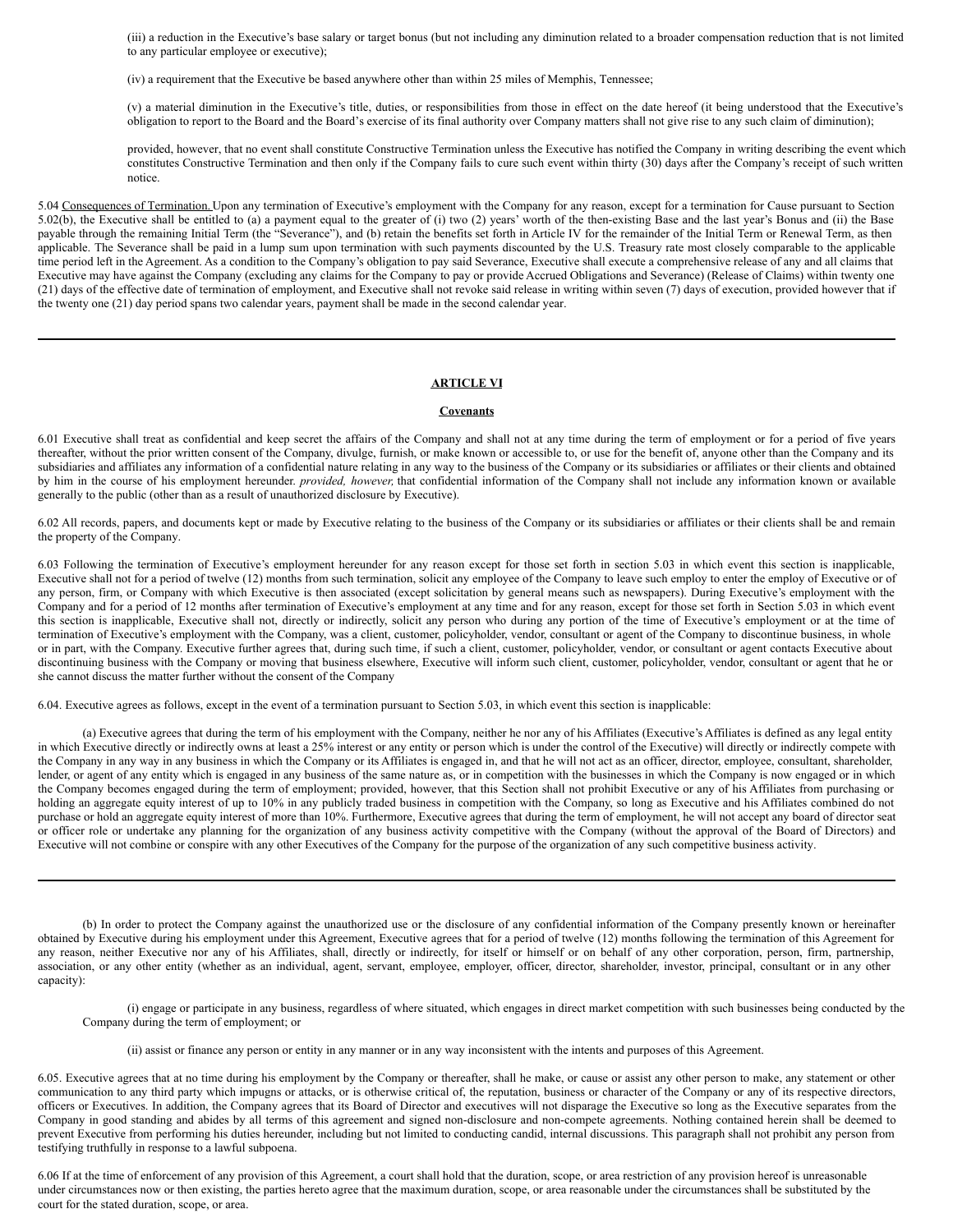6.07 Executive acknowledges that any breach by him of the provisions of this Article VI of this Agreement shall cause irreparable harm to the Company and that a remedy at law for any breach or attempted breach of Article VI of this Agreement will be inadequate, and agrees that, notwithstanding Article VIII hereof, the Company shall be entitled to exercise all remedies available to it, including specific performance and injunctive and other equitable relief, in the case of any such breach or attempted breach.

6.08 The Company represents and warrants that this Agreement has been duly authorized, executed, and delivered on behalf of the Company and that this Agreement represents the legal, valid, and binding obligation of the Company and does not conflict with any other agreement binding on the Company.

## **ARTICLE VII**

## **Assignment**

7.01 This Agreement shall be binding upon and inure to the benefit of the successors and assigns of the Company without relieving the Company of its obligations hereunder. Neither this Agreement nor any rights hereunder shall be assignable by Executive and any such purported assignment by him shall be void.

## **ARTICLE VIII**

#### **Entire Agreement**

8.01 This Agreement constitutes the entire understanding between the Company and Executive concerning his employment by the Company or subsidiaries and supersedes any and all previous agreements between Executive and the Company or any of its affiliates or subsidiaries concerning such employment, including, without limitation, the Original Employment Agreement. Each party hereto shall pay its own costs and expenses (including legal fees) except as otherwise expressly provided herein incurred in connection with the preparation, negotiation, and execution of this Agreement. This Agreement may not be changed orally, but only in a written instrument signed by both parties hereto.

#### **ARTICLE IX**

#### **Applicable Law. Miscellaneous**

9.01 This Agreement shall be governed by and construed in accordance with the laws of the State of New York. All actions brought to interpret or enforce this Agreement shall be brought in courts located in the State of New York.

9.02 In addition to all other rights and benefits under this Agreement, each party agrees to reimburse the other for, and indemnify and hold harmless such party against, all costs and expenses (including attorney's fees) incurred by such party (whether or not during the term of this Agreement or otherwise), if and to the extent that such party prevails on or is otherwise successful on the merits with respect to any action, claim, or dispute relating in any manner to this Agreement or to any termination of this Agreement or in seeking to obtain or enforce any right or benefit provided by or claimed under this Agreement, taking into account the relative fault of each of the parties and any other relevant considerations.

9.03 The Company shall indemnify and hold harmless Executive to the full extent authorized or permitted by law with respect to any claim, liability, action, or proceeding instituted or threatened against or incurred by Executive or his legal representatives and arising in connection with Executive's conduct or position at any time as a director, officer, employee, or agent of the Company or any subsidiary thereof. The Company shall not change, modify, alter, or in any way limit the existing indemnification and reimbursement provisions relating to and for the benefit of its directors and officers without the prior written consent of the Executive, including any modification or limitation of any directors and officers liability insurance policy.

9.04 No waiver by either party hereto at any time of any breach by the other party hereto of, or compliance with, any condition or provision of this Agreement to be performed by such other party shall be deemed a continuing waiver or a waiver of any similar or dissimilar provisions or conditions at the same or at any prior or subsequent time. No agreements or representations, oral or otherwise, express or implied, with respect to the subject matter hereof have been made by either party hereto which are not set forth expressly in this Agreement.

9.05 The invalidity or unenforceability of any provision or provisions of this Agreement shall not affect the validity or enforceability of any other provision of this Agreement, which shall remain in full force and effect.

9.06 This Agreement may be executed in several counterparts, each of which shall be deemed to be an original and all of which together shall constitute one and the same instrument.

9.07 The section headings contained in this Agreement are inserted for reference purposes only and shall not affect the meaning or interpretation of this Agreement.

9.08 This Agreement shall at all times be administered and interpreted in a manner which is consistent with and complies with the requirements of Section 409A of the Internal Revenue Code of 1986, as amended, and the Department of Treasury regulations and other interpretive guidance issued thereunder, including any guidance or regulations that may be issued after the effective date of the Agreement ("Section 409A"). To the extent necessary to comply with Section 409A, the term "termination of employment" shall mean "separation from service" as defined in Section 409A. Notwithstanding anything in this Agreement to the contrary, if Executive is deemed by the Company at the time of Executive's "separation from service" to be a "specified employee" for purposes of Section 409A, to the extent delayed commencement of any portion of the benefits to which Executive is entitled under this Agreement is required in order to avoid a prohibited distribution under Section 409A, such portion of Executive's benefits shall not be provided to Executive prior to the earlier of (i) the expiration of the six-month period measured from the date of Executive's separation from service with the Company or (ii) the date of Executive's death. Upon the first business day following the expiration of the applicable Section 409A period, all payments deferred pursuant to the preceding sentence shall be paid in a lump sum to Executive (or Executive's estate or beneficiaries), and any remaining payments due to Executive under this Agreement shall be paid as otherwise provided herein.

**IN WITNESS WHEREOF**, the parties have executed this Agreement as of the date first written above.

Company:

**SurgePays, Inc**

By: */s/ Anthony Evers*

Title: Chief Financial Officer

Name: Anthony Evers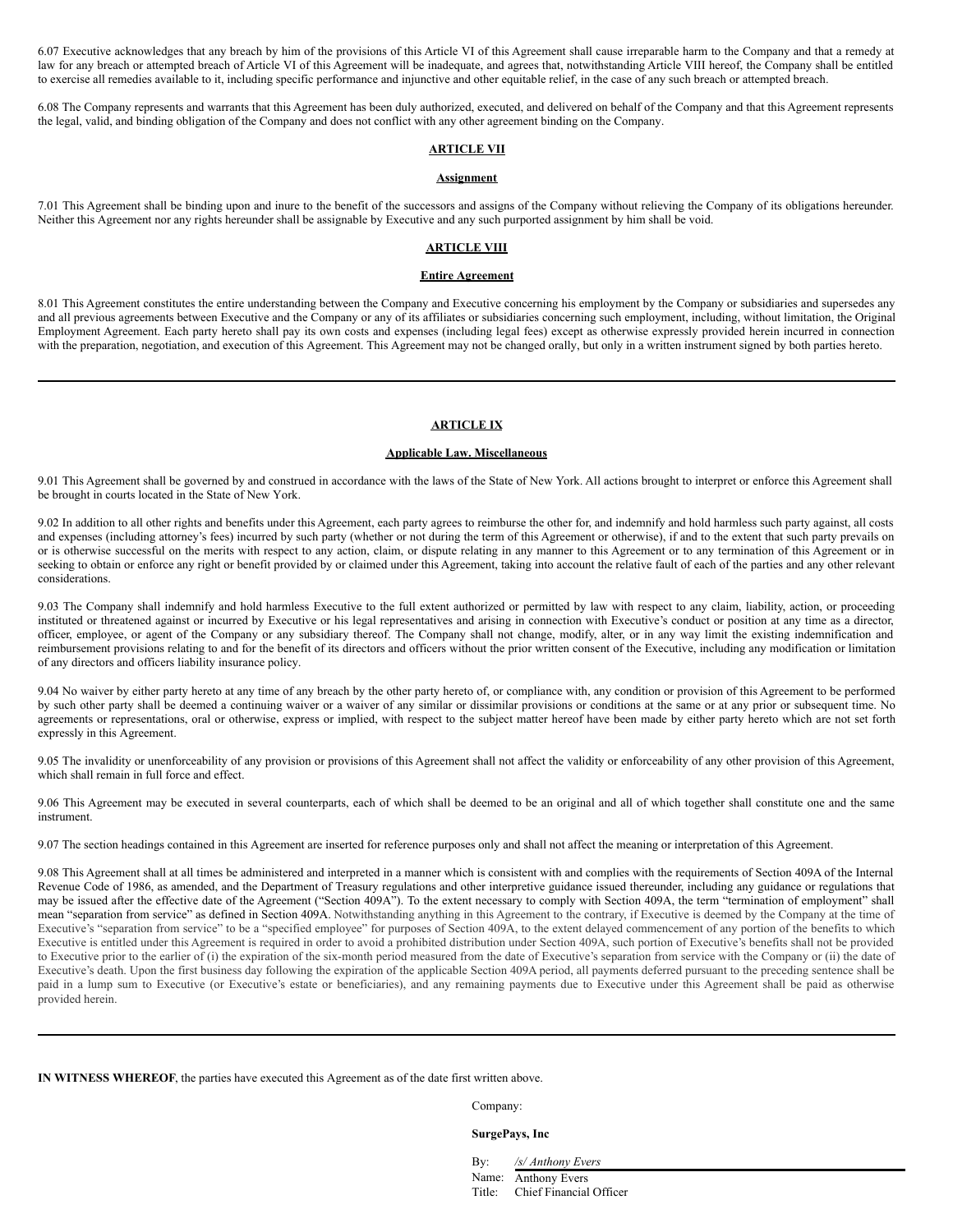Executive:

**Kevin Brian Cox**

*/s/ Kevin Brian Cox*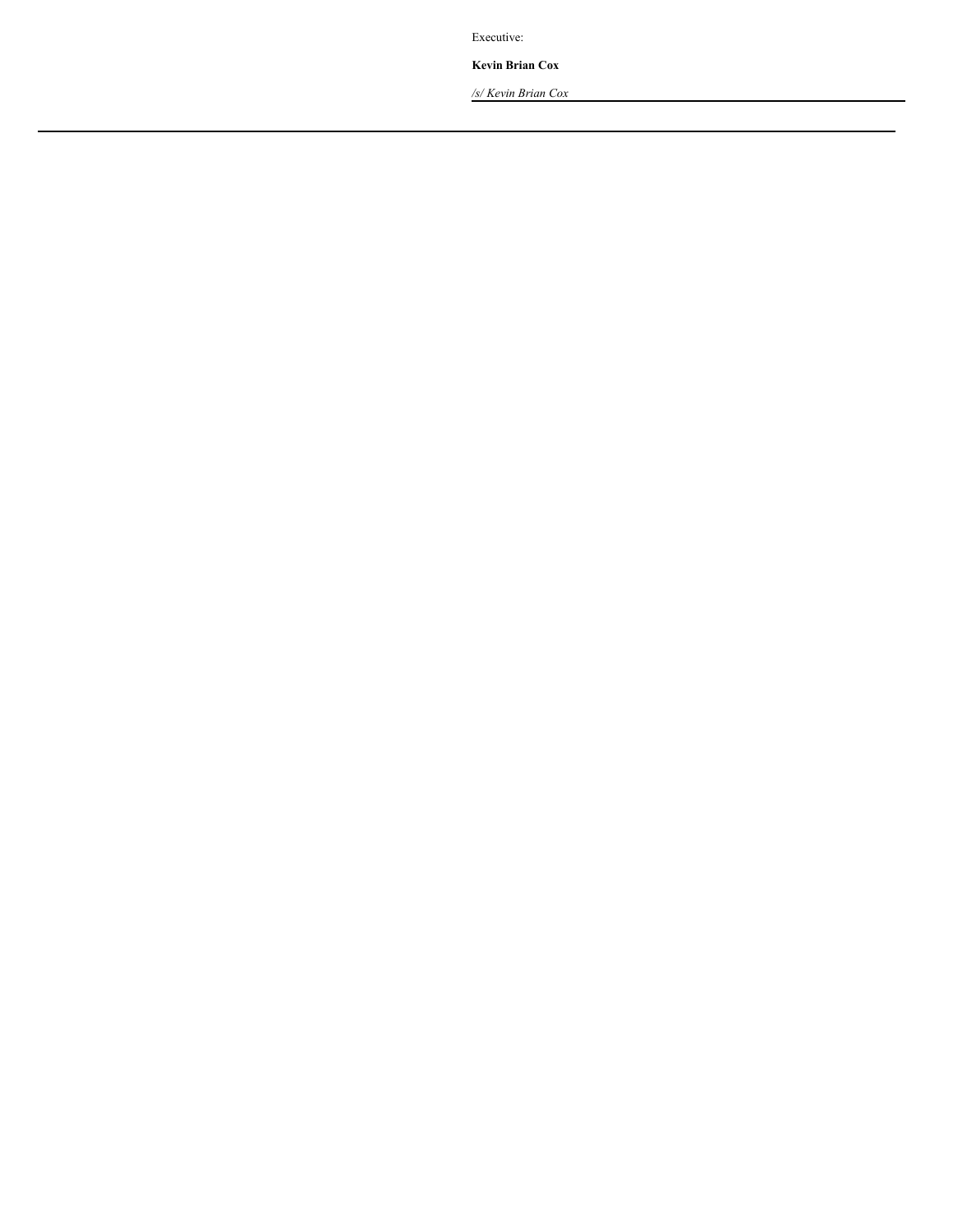#### SURGEPAYS, INC. FORM 10-Q FOR THE QUARTER ENDEDMARCH 31, 2022 CERTIFICATION OF CHIEF EXECUTIVE OFFICER PURSUANT TO 18 U.S.C. SECTION 1350 AS ADOPTED PURSUANT TO SECTION 302 OF THE SARBANES-OXLEY ACT OF 2002

<span id="page-41-0"></span>I, Kevin Brian Cox, Chief Executive Officer, certify that:

- 1. I have reviewed this report on Form 10-Q of SurgePays, Inc. (the registrant);
- 2. Based on my knowledge, this report does not contain any untrue statement of a material fact or omit to state a material fact necessary to make the statements made, in light of the circumstances under which such statements were made, not misleading with respect to the period covered by this report;
- 3. Based on my knowledge, the financial statements, and other financial information included in this quarterly report, fairly present in all material respects the financial condition, results of operations and cash flows of the registrant as of, and for, the periods presented in this report;
- 4. I am responsible for establishing and maintaining disclosure controls and procedures (as defined in Exchange Act Rules 13a-15(e) and 15d-15(e)) and internal control over financial reporting (as defined in Exchange Act Rules 13a-a15(f) and 15d-15(f) for the registrant and have:
	- a. designed such disclosure controls and procedures, or caused such disclosure controls and procedures to be designed under my supervision, to ensure that material information relating to the registrant, is made known to me by others, particularly during the period in which this report is being prepared;
	- b. designed such internal control over financial reporting, or caused such internal control over financial reporting to be designed under our supervision, to provide reasonable assurance regarding the reliability of financial reporting and the preparation of financial statements for external purposes in accordance with generally accepted accounting principles;
	- c. evaluated the effectiveness of the registrant's disclosure controls and procedures and presented in this report my conclusions about the effectiveness of the disclosure controls and procedures, as of the end of the period covered by this report based on such evaluation; and
	- d. disclosed in this report any change in the registrant's internal controls over financial reporting that occurred during the registrant's current fiscal quarter (the registrant's fourth fiscal quarter in the case of an annual report) that has materially affected, or is reasonably likely to materially affect, the registrant's internal control over financial reporting; and;
- 5. I have disclosed, based on my most recent evaluation, to the registrant's auditors and the audit committee of the registrant's board of directors (or persons performing the equivalent functions);
	- a. All significant deficiencies and material weaknesses in the design or operation of internal controls which are reasonably likely to adversely affect the registrant's ability to record, process, summarize and report financial information; and
	- b. Any fraud, whether or not material, that involves management or other employees who have a significant role in the registrant's internal controls.

May 16, 2022 */s/ Kevin Brian Cox* Kevin Brian Cox Chief Executive Officer (Principal Executive Officer)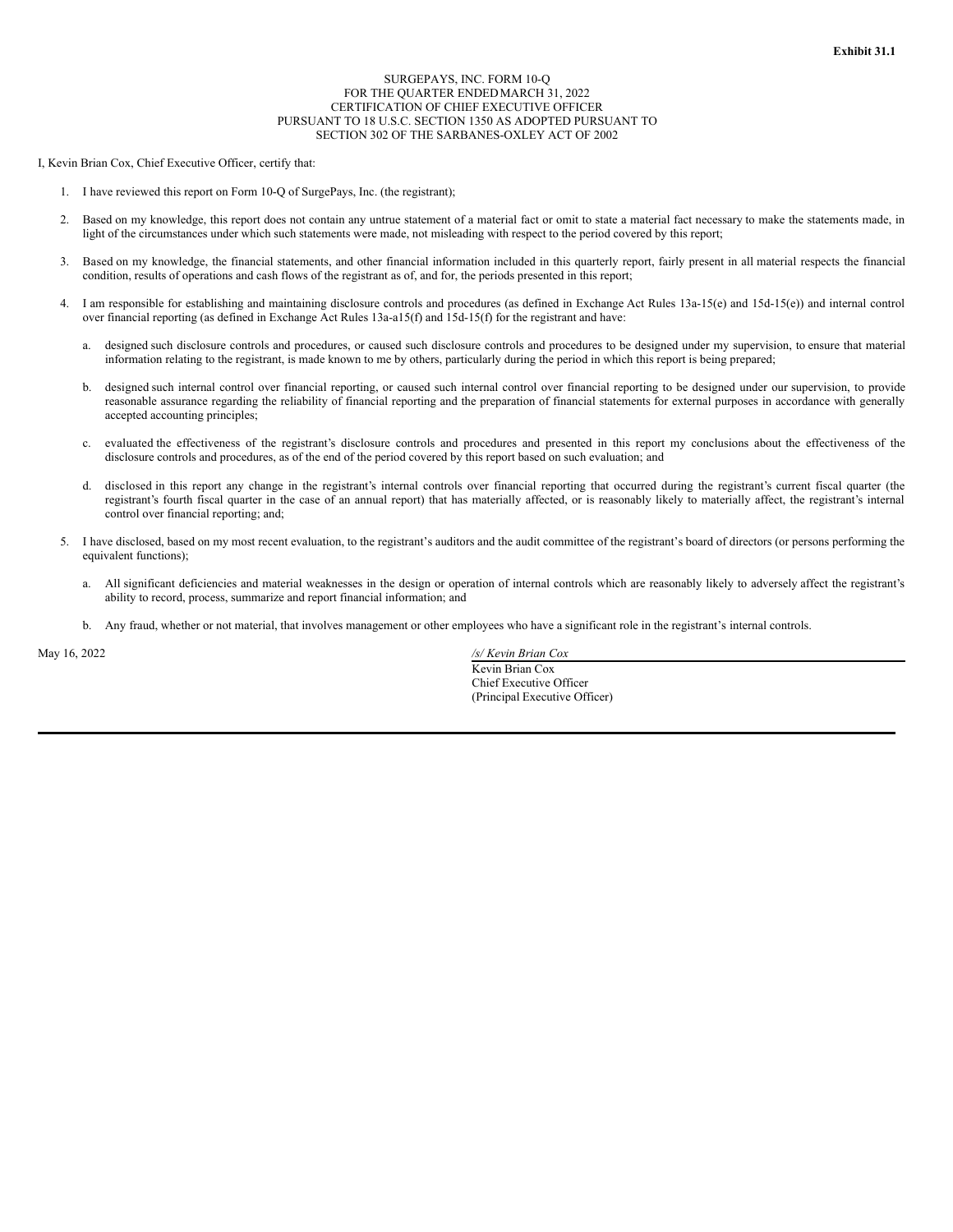#### SURGEPAYS, INC. FORM 10-Q FOR THE QUARTER ENDEDMARCH 31, 2022 CERTIFICATION OF CHIEF FINANCIAL OFFICER PURSUANT TO 18 U.S.C. SECTION 1350 AS ADOPTED PURSUANT TO SECTION 302 OF THE SARBANES-OXLEY ACT OF 2002

<span id="page-42-0"></span>I, Anthony Evers, Chief Financial Officer, certify that:

- 1. I have reviewed this report on Form 10-Q of SurgePays, Inc. (the registrant);
- 2. Based on my knowledge, this report does not contain any untrue statement of a material fact or omit to state a material fact necessary to make the statements made, in light of the circumstances under which such statements were made, not misleading with respect to the period covered by this report;
- 3. Based on my knowledge, the financial statements, and other financial information included in this quarterly report, fairly present in all material respects the financial condition, results of operations and cash flows of the registrant as of, and for, the periods presented in this report;
- 4. I am responsible for establishing and maintaining disclosure controls and procedures (as defined in Exchange Act Rules 13a-15(e) and 15d-15(e)) and internal control over financial reporting (as defined in Exchange Act Rules 13a-a15(f) and 15d-15(f) for the registrant and have:
	- a. designed such disclosure controls and procedures, or caused such disclosure controls and procedures to be designed under my supervision, to ensure that material information relating to the registrant, is made known to me by others, particularly during the period in which this report is being prepared;
	- b. designed such internal control over financial reporting, or caused such internal control over financial reporting to be designed under our supervision, to provide reasonable assurance regarding the reliability of financial reporting and the preparation of financial statements for external purposes in accordance with generally accepted accounting principles;
	- c. evaluated the effectiveness of the registrant's disclosure controls and procedures and presented in this report my conclusions about the effectiveness of the disclosure controls and procedures, as of the end of the period covered by this report based on such evaluation; and
	- d. disclosed in this report any change in the registrant's internal controls over financial reporting that occurred during the registrant's current fiscal quarter (the registrant's fourth fiscal quarter in the case of an annual report) that has materially affected, or is reasonably likely to materially affect, the registrant's internal control over financial reporting; and;
- 5. I have disclosed, based on my most recent evaluation, to the registrant's auditors and the audit committee of the registrant's board of directors (or persons performing the equivalent functions);
	- a. All significant deficiencies and material weaknesses in the design or operation of internal controls which are reasonably likely to adversely affect the registrant's ability to record, process, summarize and report financial information; and
	- b. Any fraud, whether or not material, that involves management or other employees who have a significant role in the registrant's internal controls.

May 16, 2022 */s/ Anthony Evers*

Anthony Evers Chief Financial Officer (Principal Financial and Accounting Officer)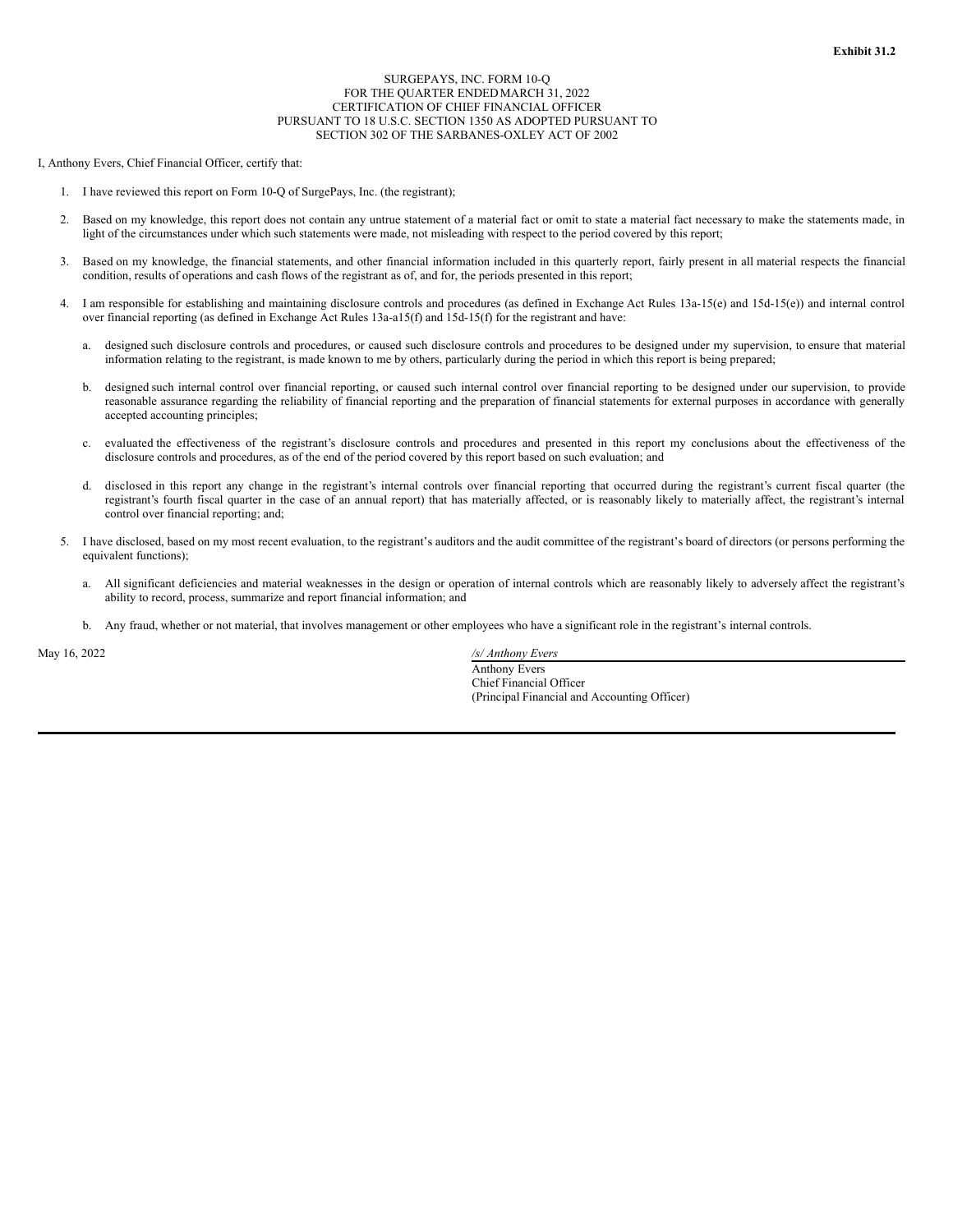#### SURGEPAYS, INC. FORM 10-Q FOR THE QUARTER ENDEDMARCH 31, 2022 CERTIFICATION OF CHIEF EXECUTIVE OFFICER PURSUANT TO 18 U.S.C. SECTION 1350, AS ADOPTED PURSUANT TO SECTION 906 OF THE SARBANES-OXLEY ACT OF 2002

#### <span id="page-43-0"></span>I, Kevin Brian Cox, certify that:

- 1. I am the Chief Executive Officer of SurgePays, Inc.
- 2. Attached to this certification is Form 10-Q for the quarter ended March 31, 2022, a periodic report (the "periodic report") filed by the issuer with the Securities Exchange Commission pursuant to Section 13(a) or 15(d) of the Securities and Exchange Act of 1934 (the "Exchange Act"), which contains financial statements.
- 3. I hereby certify, pursuant to 18 U.S.C. Section 1350, as adopted pursuant to Section 906 of the Sarbanes-Oxley Act of 2002, that
	- The periodic report containing the financial statements fully complies with the requirements of Section 13(a) or 15(d) of the Exchange Act, and
	- The information in the periodic report fairly presents, in all material respects, the consolidated financial condition and results of operations of the issuer for the periods presented.

May 16, 2022 */s/ Kevin Brian Cox* Kevin Brian Cox Chief Executive Officer (Principal Executive Officer)